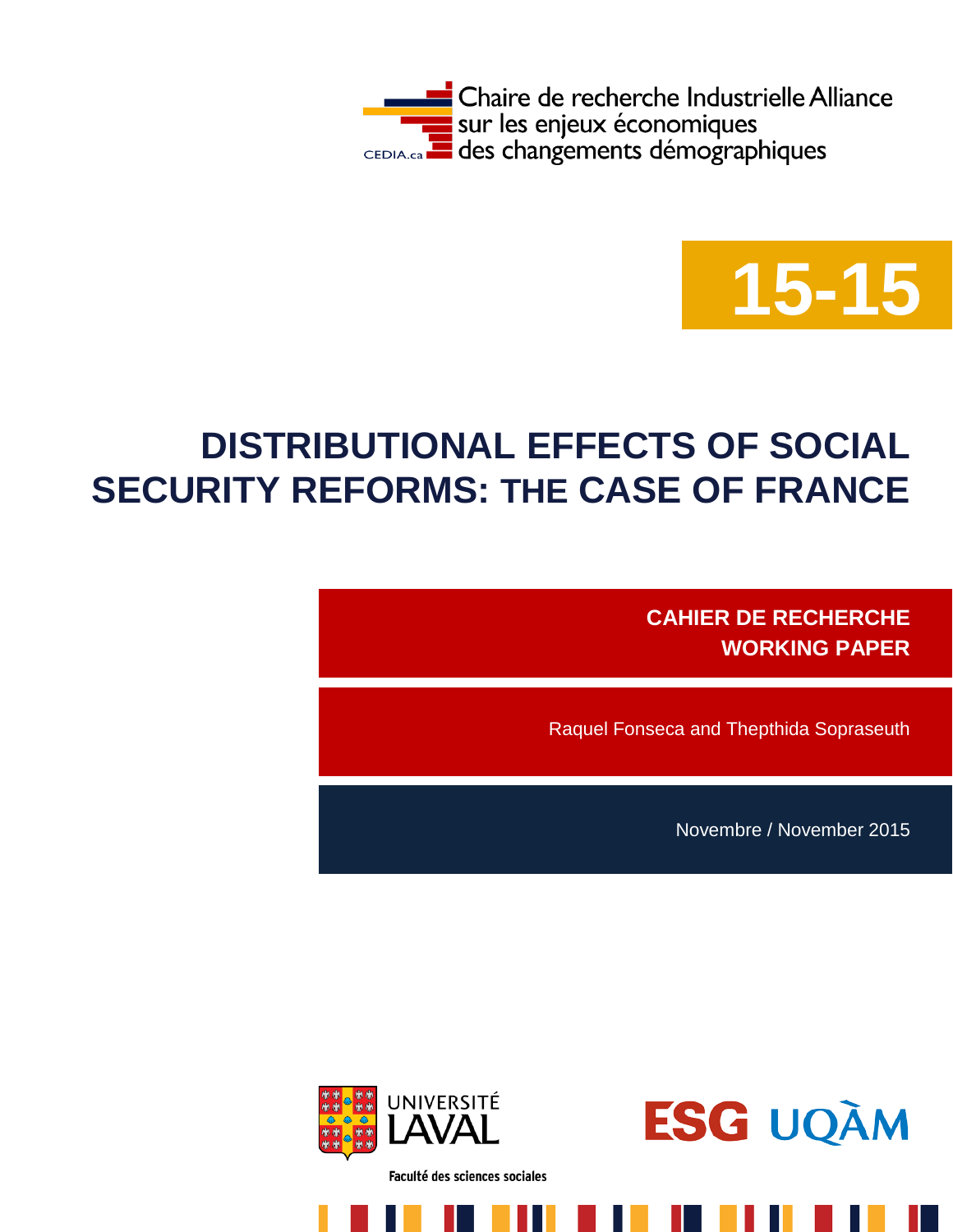La Chaire de recherche Industrielle Alliance sur les enjeux économiques des changements démographiques est une chaire bi-institutionnelle qui s'appuie sur un partenariat avec les organisations suivantes :

**- Centre interuniversitaire de recherche en analyse des organisations (CIRANO) - Industrielle Alliance, Assurance et services financiers inc. - Régie des rentes du Québec**

> Les opinions et analyses contenues dans les cahiers de recherche de la Chaire ne peuvent en aucun cas être attribuées aux partenaires ni à la Chaire elle-même et elles n'engagent que leurs auteurs.

Opinions and analyses contained in the Chair's working papers cannot be attributed to the Chair or its partners and are the sole responsibility of the authors.

© 2015 Raquel Fonseca and Thepthida Sopraseuth. Tous droits réservés. All rights reserved. Reproduction partielle permise avec citation du document source, incluant la notice ©. Short sections may be quoted without explicit permission, if full credit, including © notice, is given to the source.

Dépôt légal : Bibliothèque et Archives nationales du Québec et Bibliothèque et Archives Canada, 2015. ISSN 2368-7207

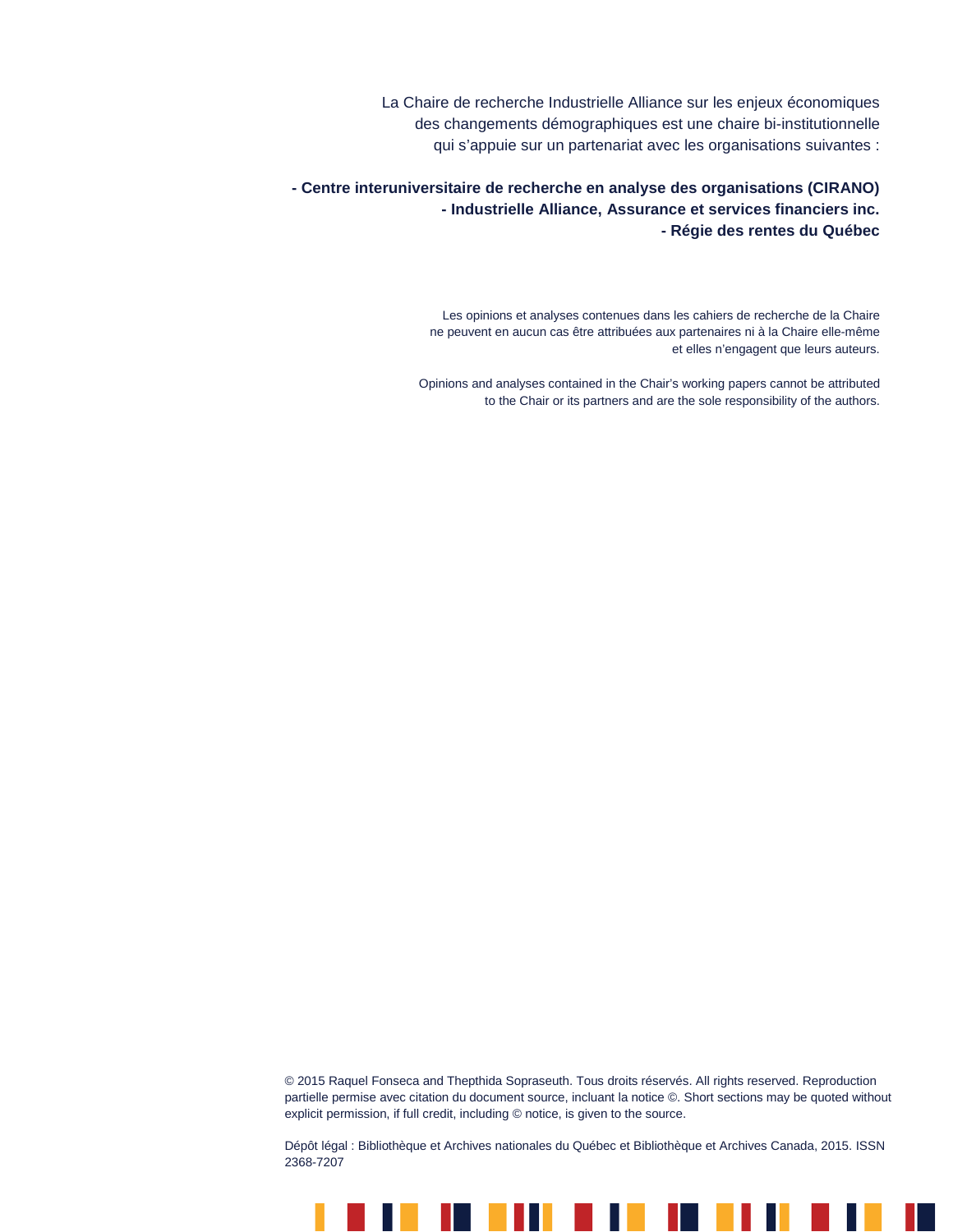# Distributional Effects of Social Security Reforms: the Case of France

Raquel Fonseca <sup>\*</sup> Thepthida Sopraseuth <sup>†‡</sup>

October 2015

Abstract: This paper uses a calibrated dynamic life-cycle model to quantify the long-run distributional impact of two opposite Social Security reforms: modifying the parameters of a defined benefit (DB) plan (such as in France with Ayrault's reform) or switching to a notional defined contribution (NDC) plan (such as in Italy). Both reforms yield an inequal distribution of welfare losses. Low-skilled workers are the main losers of the reforms. This is so for different reasons in each reform. In the case of Ayrault's reform, low-skilled individuals delay retirement by 2 years, up to age 62. In switching to a NDC scheme, low-skilled workers' pensions fall substantially. In NDC schemes, inequalities along the working-life are directly translated into inequalities in pension levels. The switch from a DB plan to the Italian reform yields substantial welfare losses, pensions drastically fall, and individuals save more. Since low-skilled workers do not save as much as middle or high-skilled workers, the switch to NDC schemes leads to a more unequal society in terms of asset distribution.

<sup>∗</sup>Corresponding author. UQAM, CIRANO and RAND. Email : fonseca.raquel@uqam.ca

<sup>†</sup>University of Cergy Pontoise, THEMA and CEPREMAP. Email : thepthida.sopraseuth@u-cergy.fr

<sup>‡</sup>We thank David Boisclair, François Langot, Pierre-Carl Michaud, and two anonymous referees for helpful comments. This research was supported by the National Institute on Aging, under grant P01 AG022481. This research is also part of the program of the Industrial Alliance Research Chair on the Economics of Demographic Change. Thepthida Sopraseuth acknowledges the support of the *Institut Universitaire de* France. Errors are our own.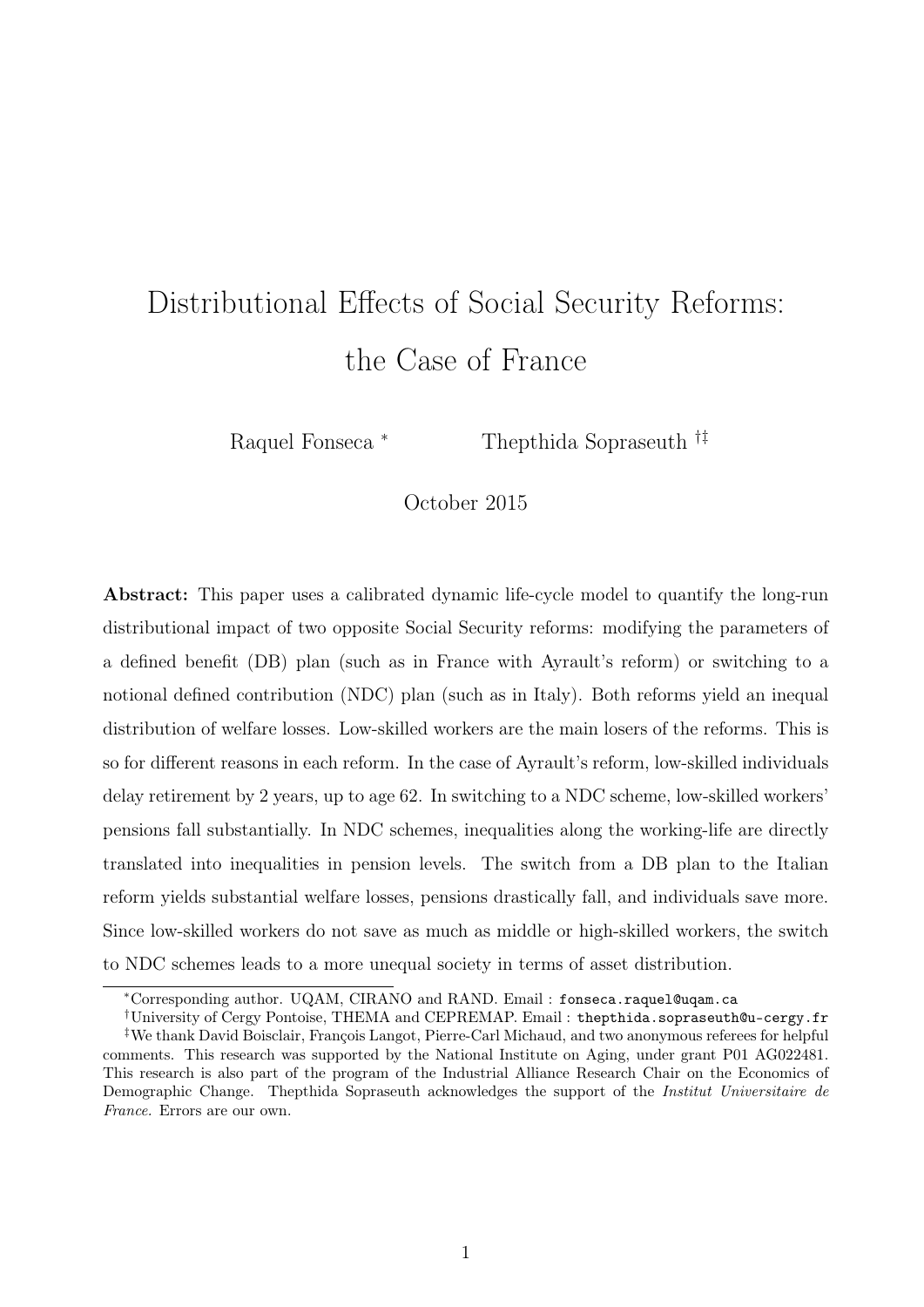Résumé: Cet article utilise un modèle de cycle de vie dynamique calibré pour quantifier l'impact distributif à long terme de deux réformes du système de retraite: la première modifie les paramètres d'un système à prestations déterminées (PD) (comme la réforme Ayrault en France). La seconde est fondée que le passage à un système de comptes notionnels à contribution définie (NDC) (comme en Italie). Les deux réformes donnent lieu à une répartition inégale des pertes en bien-être. Les travailleurs peu qualifiés sont les principaux perdants des réforme. Il en est ainsi pour des raisons différentes. Dans le cas de la réforme Ayrault, les individus peu qualifiés retardent la retraite de 2 ans, jusqu'à 62 ans. Dans un système de retraite NDC, les pensions des travailleurs peu qualifiés sont sensiblement réduites. Les inégalités au long de la vie active sont directement traduites en inégalités dans le niveau des pensions. Le passage au régime NDC génère d'importantes pertes de bien-être. Les pensions sont réduites, les individus épargnent davantage. Puisque les travailleurs peu qualifiés n'épargent pas autant que les autres travailleurs, le passage au régime NDC conduit à une société plus inégalitaire en termes de répartition du patrimoine financier.

JEL Classification : E24, H31, H55, J26

Keywords: Pension reforms, life-cycle heterogeneous-agent model, distributional effects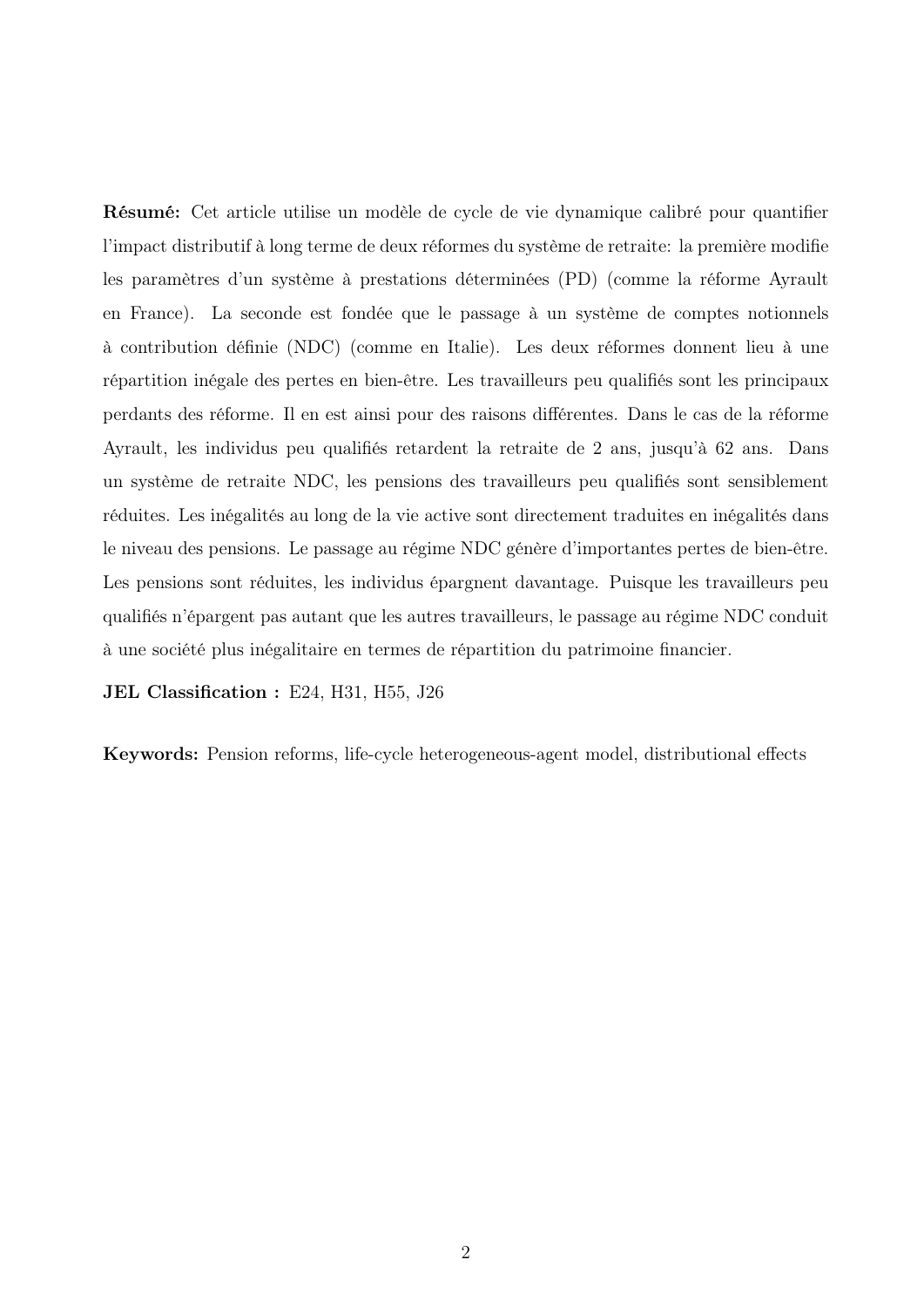# 1 Introduction

Most OECD countries have adopted reforms over the past two decades to support their  $Pay$ as you go (PAYG) system which has been jeopardized by population aging. The funding of pension systems is one of the major concerns in view of demographic trends. However, beyond the solvency issue, it is crucial to quantify the distributional effects of Social Security reforms in terms of winners and losers. Some careers are naturally longer than others and some workers expect to live longer after retirement than others. These facts underline that Social Security (hereafter SS) is not only an individual insurance but also a social insurance. By affecting insurance possibilities as well as savings and labor supply, SS reforms redistribute benefits differently within and across generations. Redistributive considerations also help clarify political support for these reforms.

This paper investigates how different pension designs affect redistribution among workers. Faced with aging, some countries, such as France, have manipulated the parameters of their defined benefit (DB) pension plans while others, such as Italy and Sweden, have adopted a drastic approach by switching to a Notional Defined Contribution (NDC) system. France and Italy have thus adopted very different strategies to cope with aging. Our paper aims to assess the redistributive implications of such choices. In order to do so, we choose to focus on the French case and evaluate the consequences of two sets of reforms: first the ones actually implemented in France, and secondly, what would happen if France switched to a more contributive system such as the one implemented in Italy. This switch to an NDC system is indeed the topic of a hot debate in France; for instance, Bozio & Piketty (2008) advocate such a change. In the 2010 pension the law French Senate introduced the mention of a future national debate regarding the adoption of a pension system based on notional accounts. A recent COR  $(2013)$  study<sup>1</sup> shows the ways in which French people would report their preferences to preserve the PAYG system. In 2013, their preferences were divided: 30% preferred an increase in the number of years to get the full replacement rate, about 25% would prefer a mandatory delay in retirement age, 25% prefer an increase in the

<sup>1</sup>COR is the acronym for "Conseil d'Orientation des Retraites" that corresponds to a Board of Retirement Guidance.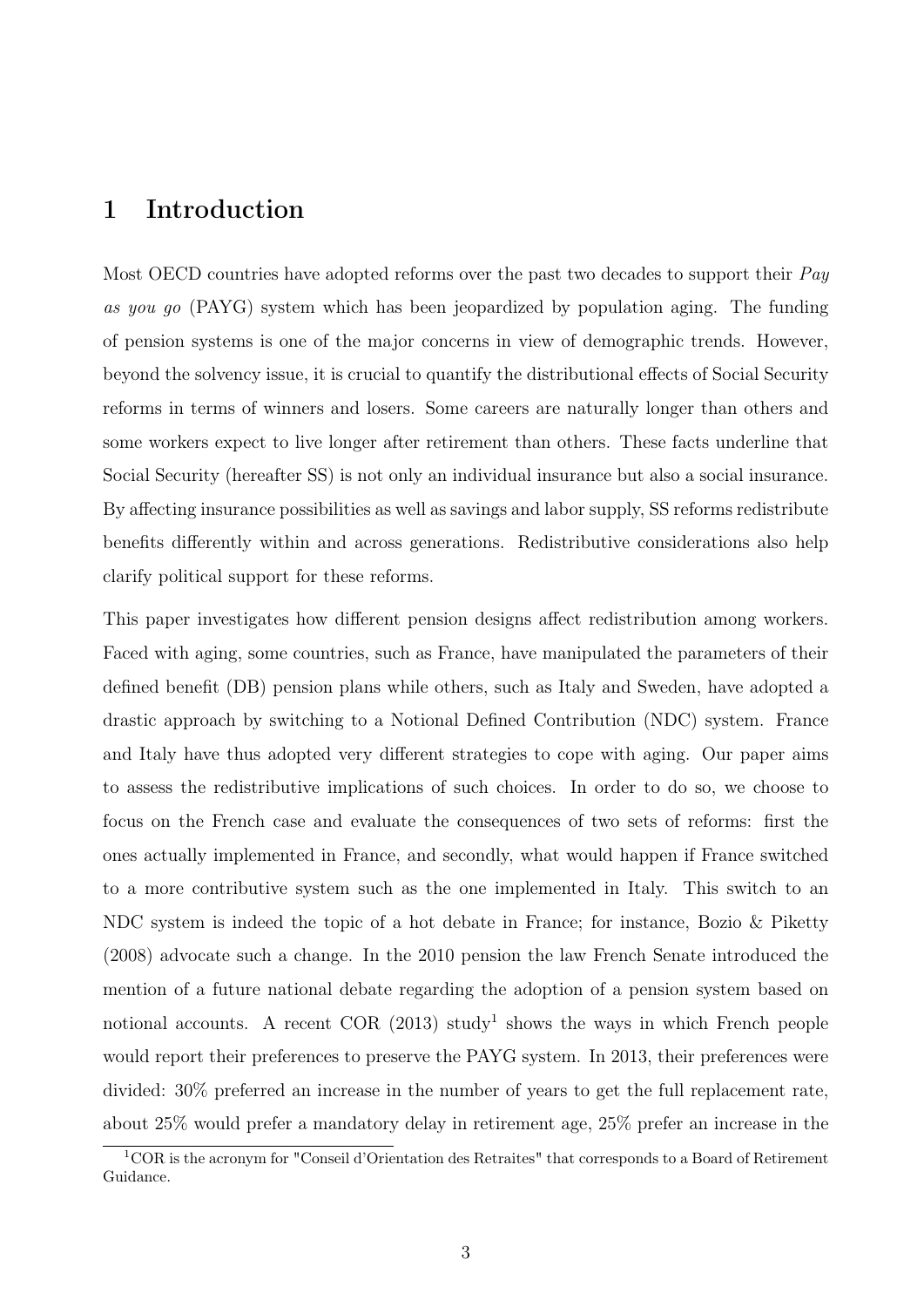contribution rate, about 5% prefer a lower replacement rate, and 15% prefer none of these solutions. Another aim of this paper is to understand the insights and the implications of current and potential French pension reforms.

This paper draws on a large literature, focused primarily on the United States, that uses a life cycle framework for the analysis of SS policy reforms (DeNardi et al. (1999),Conesa & Krueger (1999), Huggett & Ventura (1999) among others). The investigation of welfare consequences of the French SS 1990 reforms has been explored by Hénin & Weitzenblum (2005). However, their analysis does not consider the recent French 2013 reforms. Along the lines of Rust & Phelan (1997) , Huggett & Ventura (1999), Fuster et al. (2003) and Hairault et al. (2008), we use a dynamic life-cycle model in which individuals are heterogeneous with respect to age, wealth and labor status. In particular, we build on Hairault et al. (2008)'s model.

Our goal is to analyze the long-run distributional effects of the recent social security reforms in France across different skill groups. Retirement and savings are endogenous decisions made under uncertainty, for example while agents are altruistic (with respect to their offspring) and face financial constraints. The originality of this paper lies in our evaluation of the redistributive effects of policy reforms in steady state after carefully mapping into the model the recent SS reform (Ayrault 2013). Moreover, we evaluate the redistributive effects of the introduction of a hypothetical contributive system, such as a notional system similar to the reformed Italian pension system. Both reform sets aim at increasing labor supply by introducing strong incentives to postpone retirement; however, the implications could be different for individuals with a different working life.

Our exercise uses a model with endogenous retirement and wealth that will be able to capture the possible changes in retirement age that French governments are trying to induce through SS reforms. Individuals are heterogeneous with respect to their skill level (low, middle or high), age, employment status and asset holdings. The focus on long-run distributional effects provides a first assessment in order to understand the implications in welfare effects across heterogenous individuals facing different SS reforms, i.e. changing parameters in the defined benefit pension system versus switching to a more contributive one. We analyze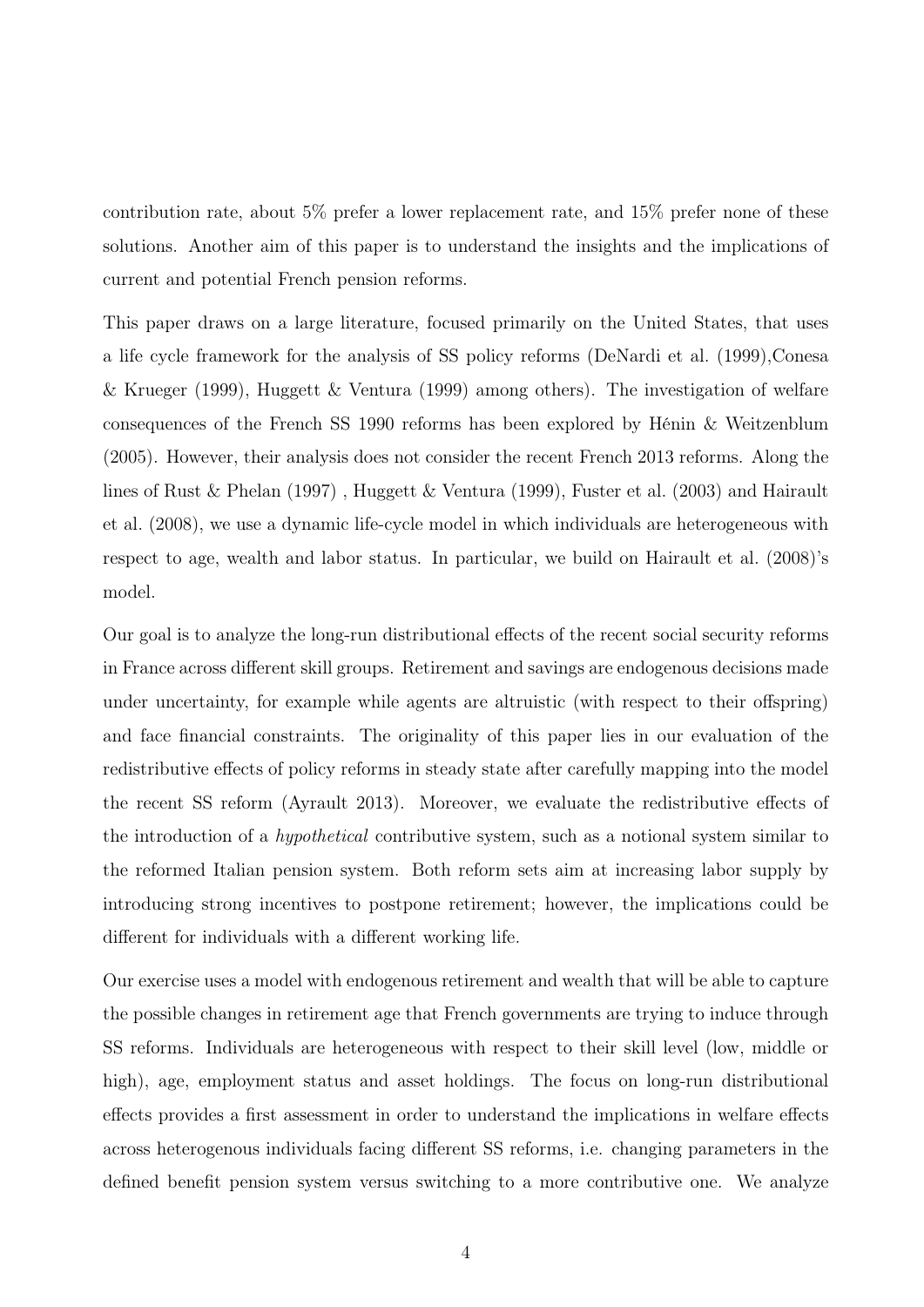4 scenarios: i) The benchmark is a scenario in the economy before the increase in life expectancy and before reforms. The model predictions are then compared to the data for France in the 1990s. The model provides a satisfactory match with the data. ii) The benchmark without pension reforms is affected by the increase in life expectancy. The financial sustainability is achieved only through an increase in the contribution rate. We confirm that the model demographic predictions are close to the projections for France in 2040, available in several government reports. The model predicts that, under scenario  $ii$ , the economy bears a welfare loss: to cope with the aging of the population, contribution rates increase by a sizable amount. Because of the increased distortionary taxation of labor income, individuals bear a  $4\%$  fall in their permanent consumption, relative to scenario i).

In the two subsequent scenarios, we study the impact of a combination of adjustment in the contribution rate and a pension reform, *iii*) being the Ayrault reform and *iv*) a hypothetical NDC system. The welfare consequences of this combination of pension reform and tax rate changes can be ambiguous. Indeed, on the one hand, postponing the retirement eligibility age using *iii*) and reducing retirement benefits using *iv*) results in a significant reduction of the fiscal adjustment required to cope with the aging of the population. We can then expect welfare gains associated with lower adjustment of distortionary taxation of labor income. This supports DeNardi et al. (1999)'s arguement that, as mentioned in Kotlikoff et al. (1999), eliminating the distortion associated with the Social Security payroll tax by linking benefits to contributions raises the welfare of all agents in the economy. Indeed, when a link is established between what an agent contributes to the system and what the agent eventually receives as benefits, much of the labor income tax no longer distorts labor supply decisions. The NDC proposed in the Italian reform can then be welfare improving. On the other hand, *iii*) and *iv*) can also generate welfare losses : *iii*) reduces leisure by postponing the retirement eligibility age, while iv) reduces retirement benefits and hence income and consumption at the end of the life-cycle. Our model provides quantitative measures as to which welfare effect dominates. In addition, we provide measures of the distribution of welfare variations across groups in the economy.

Our results are the following: first, both reforms actually yield welfare losses, meaning that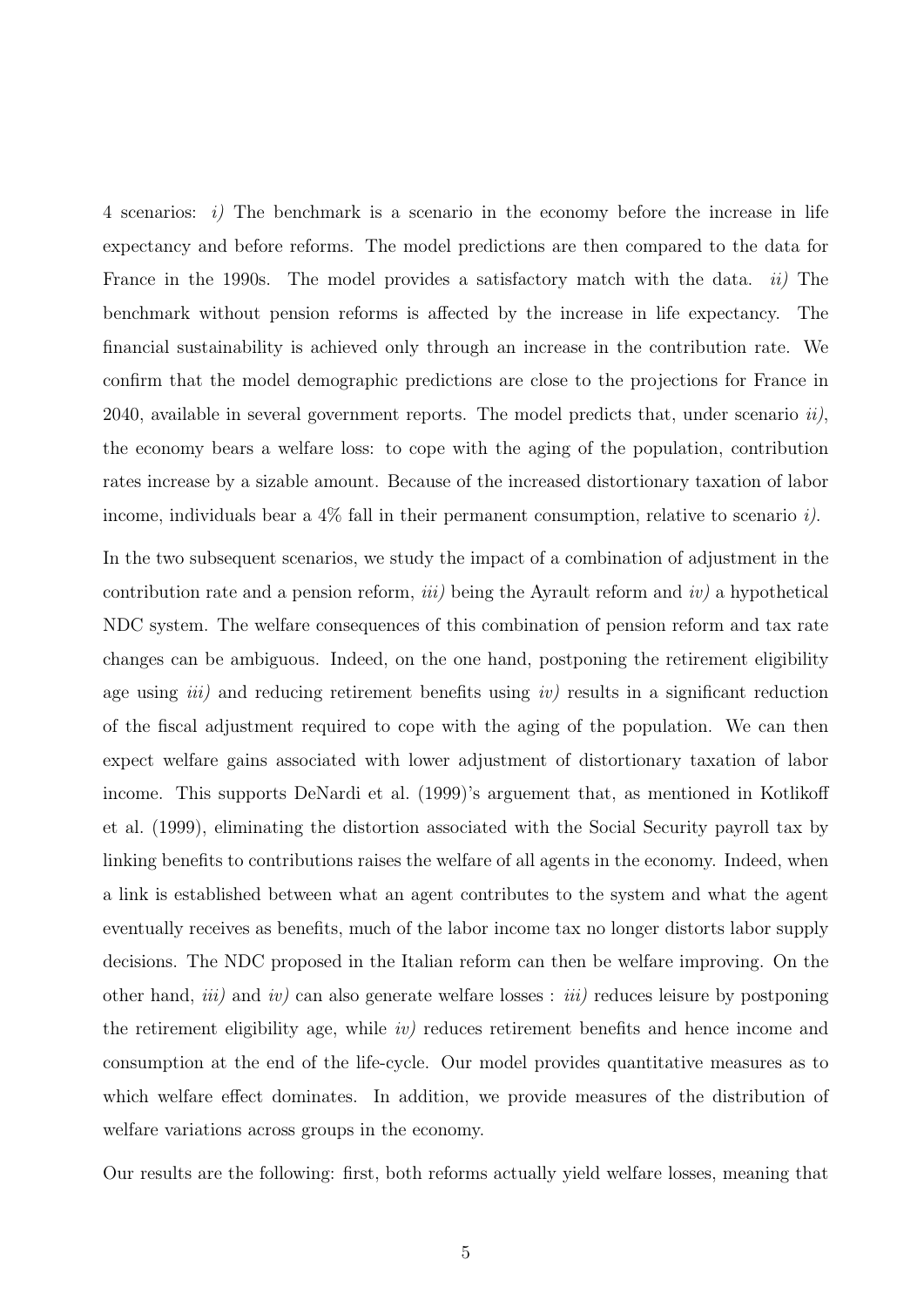the welfare effect of lower adjustment of distortionary taxation of labor income is dominated by the welfare-reducing effects of postponed retirement eligibility age or reduced pensions. Contrary to DeNardi et al. (1999), the switch to NDC (which links benefits to contributions) does not yield substantial welfare gains. The cause of our result lies in the drastic fall in replacement ratios under a NDC system similar to that introduced by the Italian reform in the nineties.<sup>2</sup> The pension system becomes a mandatory savings plan, in which the contributions deliver a low rate of return. Secondly, both reforms yield an inequal distribution of welfare losses in which low-skilled workers are the main losers of the reforms. This is so for different reasons in each reform; in the case of Ayrault's reform, low-skilled workers delay retirement by two years, up to age 62. In the NDC reform, low-skill individuals' pensions fall substantially. In NDC schemes, inequalities along the working-life are directly translated into inequalities in pension reforms. The switch to the Italian reform yields substantial welfare losses: individuals bear a 10% fall in their permanent consumption with respect to scenario *i*). With the switch to NDC, pensions drastically fall and individuals save more. Since low-skilled workers do not save as much as middle or high-skilled workers, the switch to an NDC scheme leads to a more unequal society in terms of asset distribution.

Low-skilled workers are the main losers of all pension reforms. While this qualitative result is quite predictable, our contribution lies in also quantifying the impact of the reforms on asset distribution and retirement choices, as well as the welfare gap between the Ayrault DB's reform and a complete switch to the Italian system. Our results suggest that the switch to a NDC system would actually result in large welfare losses, compared to the current avenue taken by the Ayrault's reform.

The paper is organized as follows: we first present the French pension system and the model in section 2 . We then calibrate the model and check its fit with the data in section 3. We compare the long-run distributional effects of SS reforms across and within skill groups in

<sup>&</sup>lt;sup>2</sup>Since the fall in replacement ratios plays a major role in the fall of welfare, why not increase the pension? In the Italian pension formula, the pension is directly derived from the amount of contributions during the working life. In order to increase the pension, the policy maker would then need to increase the contribution rate, which could also hurt low skilled workers during their working-life. The contribution rate must also be high enough to bring fiscal revenue, but not too high, as a high contribution rate also means increasing the pension. The notional defined contribution plan makes the choice of the contribution rate a difficult exercise. The model's predictions in section 4 will point to the fact that, under a NDC regime, the financial viability of the PAYG system leads to a moderate contribution rate with low Social security pensions.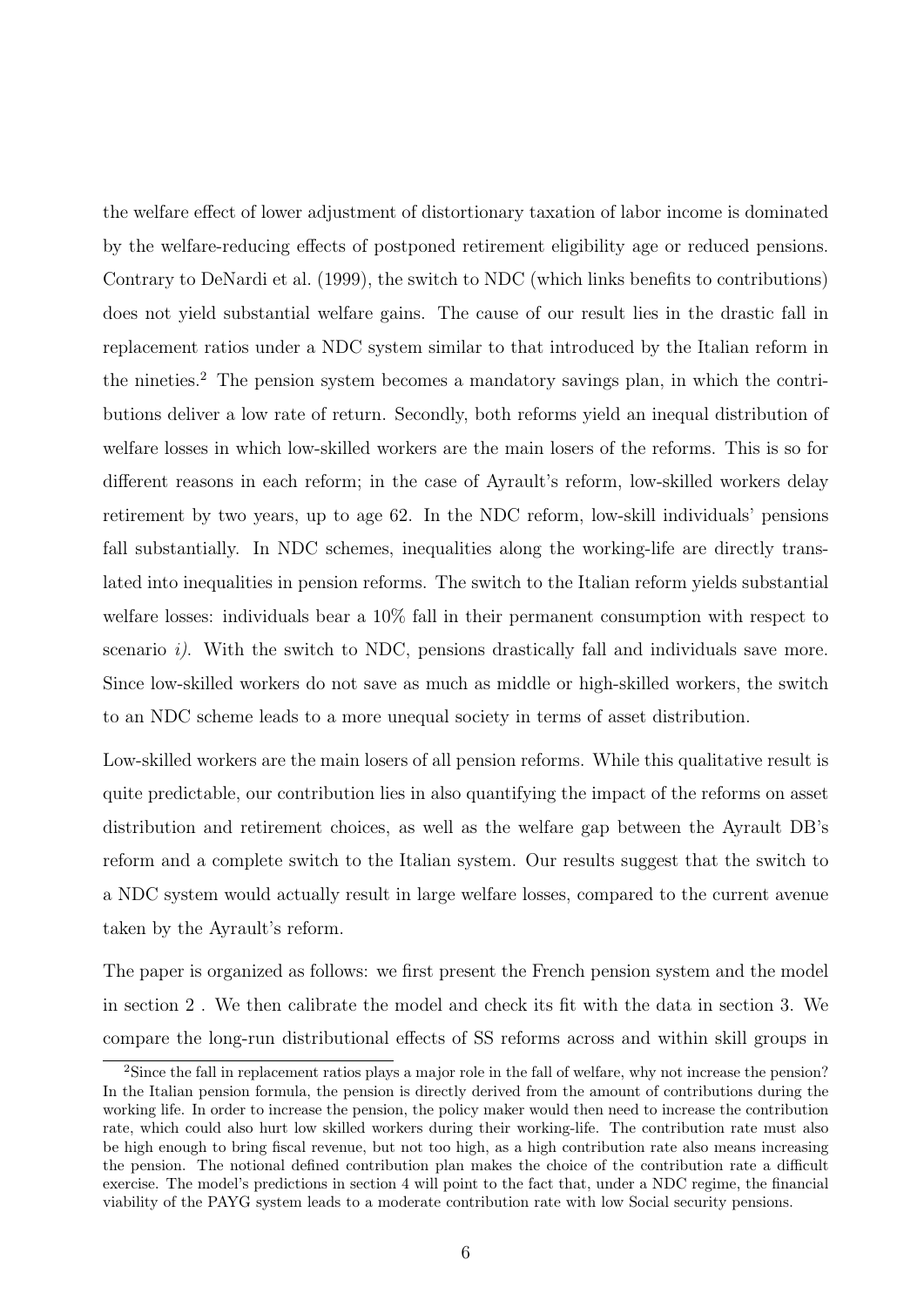section 4. Section 5 concludes.

# 2 Description of the economy

### 2.1 The French pension system

#### 2.1.1 A 2-pillar system

Our paper focuses on French private-sector workers, where the pension benefit consists of two pillars summarized in Figure 1.



Figure 1: The French private-sector pension system

First, a "General Regime" . This regime is based on defined-benefit pension plans and managed by a State agency (Caisse Nationale d'Assurance Vieillesse, hereafter CNAV). The government can change the pension formula at this level only. Approximately 70 percent of the labor force falls under this so-called "General Regime".<sup>3</sup> The French SS system also

<sup>&</sup>lt;sup>3</sup>In order to preserve the tractability of the model, we disregard French self-employed individuals and civil servants, who represent 10% and 20% of the labor force respectively. Self-employed and civil servants are characterized by different pension regimes. The earnings process of the self-employed displays more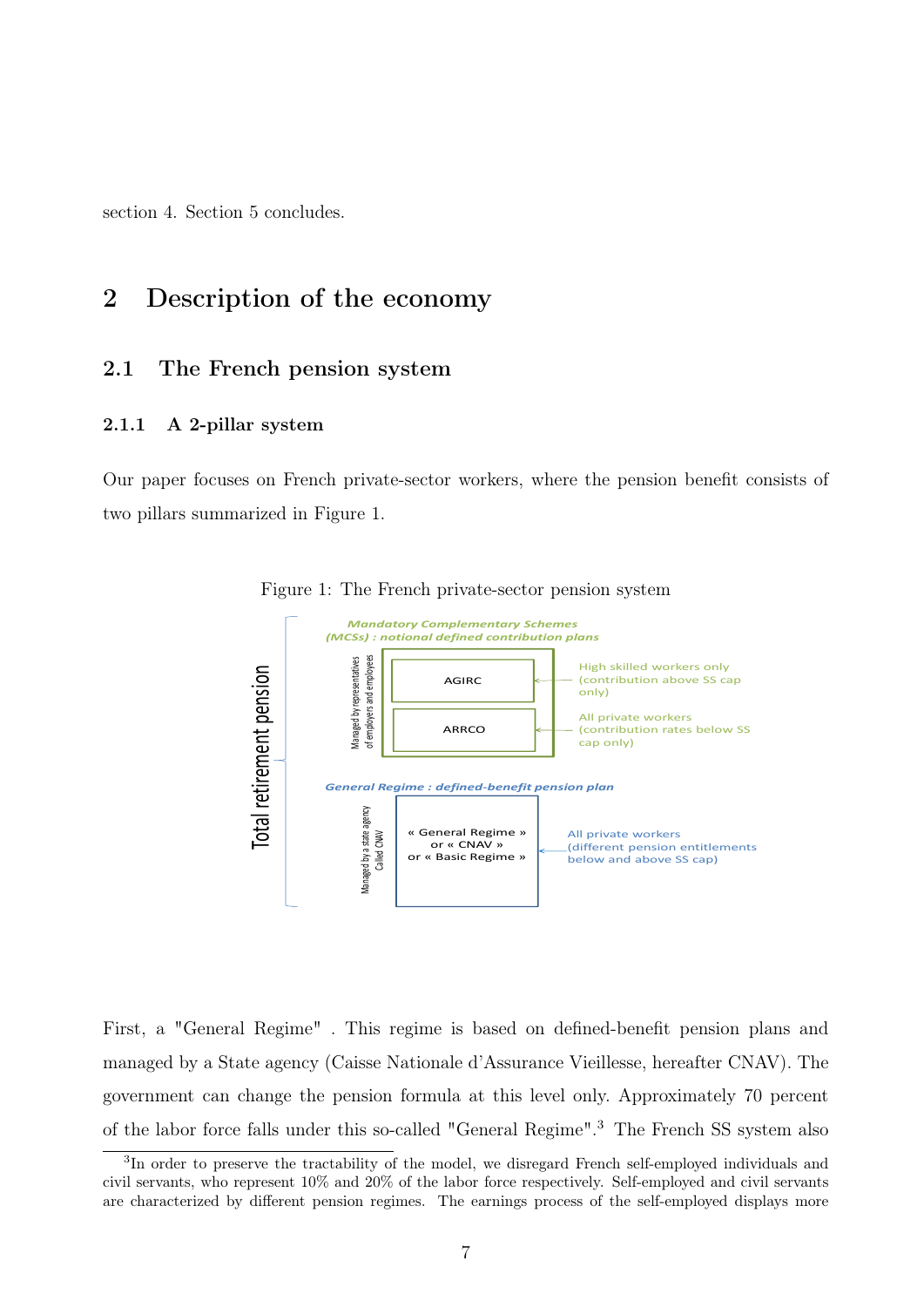relies on a second pillar, which consists of the Mandatory Complementary Schemes (MCSs) called AGIRC and ARRCO, organized and managed on an occupational basis. This second pillar is managed by trade unions and representatives of employers. The pension formula is based on notional defined contribution plans.

MCSs provide 40% of retirement pensions for wage earners in the private sector (Blanchet & Pelé (1999)). One might presume that policy reforms such as Ayrault's which alters only the General Regime, affect only 60% of total pension. In order to gauge the empirical relevance of such a claim, we need to carefully map the 2-pillar system into the model.

Both retirement plans are PAYG systems<sup>4</sup>, but they rely on different pension formulas and are characterized by separate budgets. We take this point into account in computing the budget balance. We compute three contribution rates separately, one for each scheme of the French pension system (CNAV, ARRCO and AGIRC).

Policy debates focused on how the pattern of CNAV benefits could be modified in order to encourage people to postpone retirement, as in the case of the Ayrault 2013 reform. MCSs would then take into account the changes in normal retirement age in their pension formula, in particular the decrease in pension benefits in cases of retirement before the full pension age (see Appendix A.2).

#### 2.1.2 Pension formulas before reforms (1990s)

Table 1 summarizes the key parameters in the pension formulas. More details are provided in Appendix A.

General Regime (CNAV) Retirees are eligible for a full pension at age 65, or between 60 and 65 if they contributed to the regime for at least 40 years. For people between 60 and 65,

dispersion, and a lower mean than salary/waged workers (Hamilton (2000)) while civil servants do not face any employment risk. In addition, labor market status would have required a more complex modeling, especially for self-employment. Indeed, as suggested by the literature on self-employment (Blau (1987)), self-employed workers actually change occupation to/from wage employment over the life-cycle.

<sup>4</sup>MCSs pay benefits directly out of current contributions. Workers continue to pay for today's pensioners but their contributions are also credited to notional accounts, which have a fixed rate of return. When they retire their pension benefits are based on the notional capital they have accumulated, which is turned into annuities through a formula based on life expectancy at their retirement age.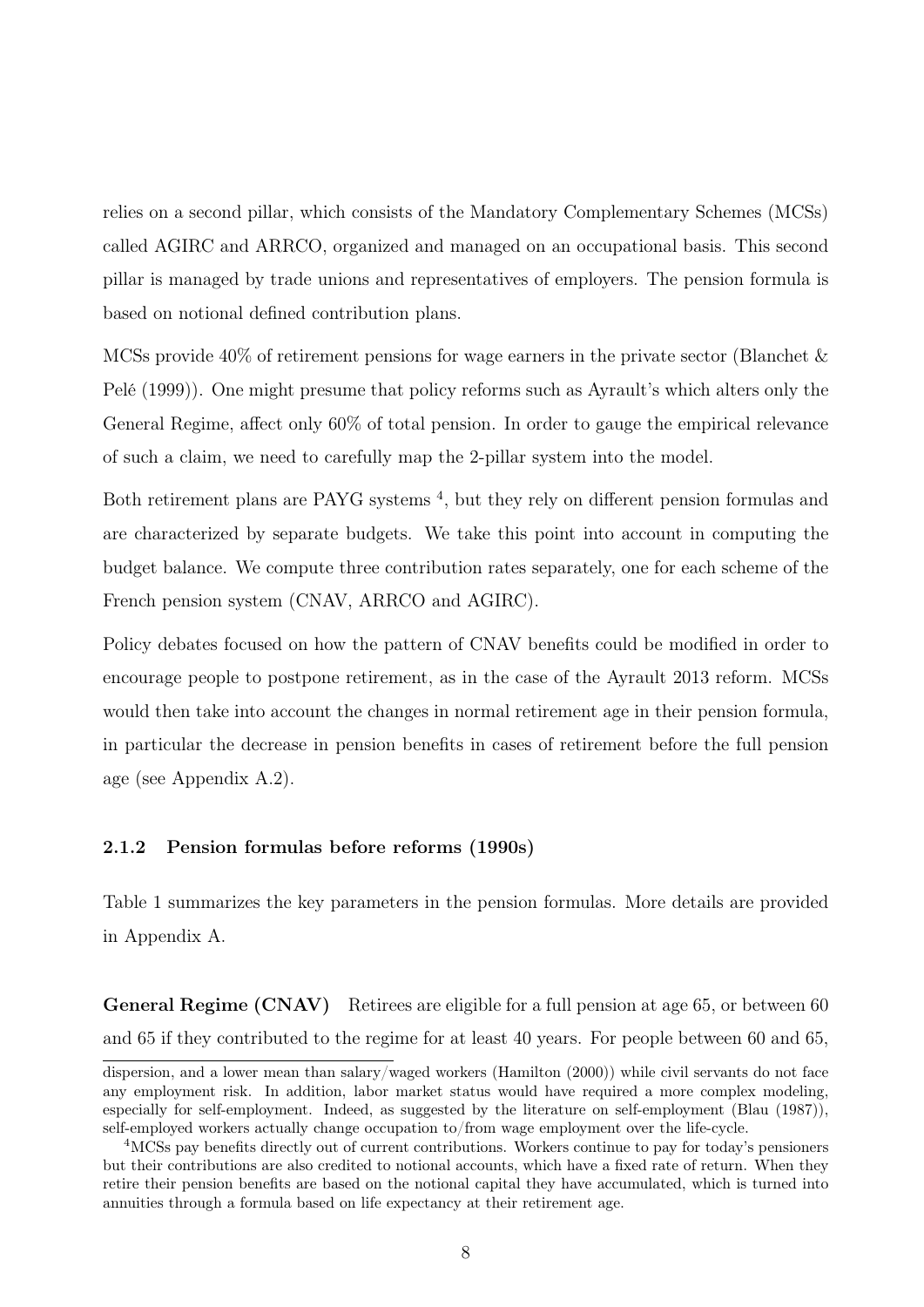|                                       | Balladur (1990s)       | Ayrault $(2013)$         | NDC Reform |
|---------------------------------------|------------------------|--------------------------|------------|
| Age of full pension                   | 65                     | 67                       |            |
| Early retirement age                  | 60                     | 62                       | 60         |
| Required number of contributive years | 40                     | 43                       |            |
| Downward adjustment                   | $5\%$ per missing year | $2.5\%$ per missing year |            |
| Upward adjustment                     |                        | $5\%$ per working year   |            |
| Social security cap                   | yes                    | yes                      | no         |

Table 1: Key parameters in pension formulas

retirement is still possible but with a steep downward adjustment of benefits. In addition, the pension system does not reward any additional year worked beyond the required 40 years of contribution. This yields a strong incentive to work until the age of full pension (whether 65 or earlier if the individual has 40 contributive years) and no incentive to work past that age. Payroll taxes are proportional while Social Security benefits of the General Regime are not tied to contributions. Hence, the Social security system redistributes from agents with high labor earnings to agents with low labor earnings.

MCSs These contributive schemes work with a system of points. During the worker's career, he accumulates points in proportion of his contributions. Each year, a fixed fraction of the wage allows the worker to "purchase" points to MCSs. Upon retirement, the pension equals the total number of points accumulated over the working life. The number of points is converted into euros using a reference value of each point. Contributions on wages below (above) the social security cap are collected by ARRCO (AGIRC). Contribution rates and the value of points during the career and upon retirement are not the same in both schemes. Low-wage workers (below the SS cap) benefit from a lower contribution rate and a higher value of each point upon retirement.

In order to increase their revenue, MCSs can alter several parameters in this formula : make the purchase of points more expensive during the worker's career, lower the reference value of each point when computing the pension, or change the fixed fraction of the wage that allows workers to purchase the points (that is their contribution rates). The latter avenue is explored in this paper. Finally, upon retirement, MCSs apply a downward adjustment on the MCS pension if the worker retires before the required number of contributive years in the General Regime (4% per missing year).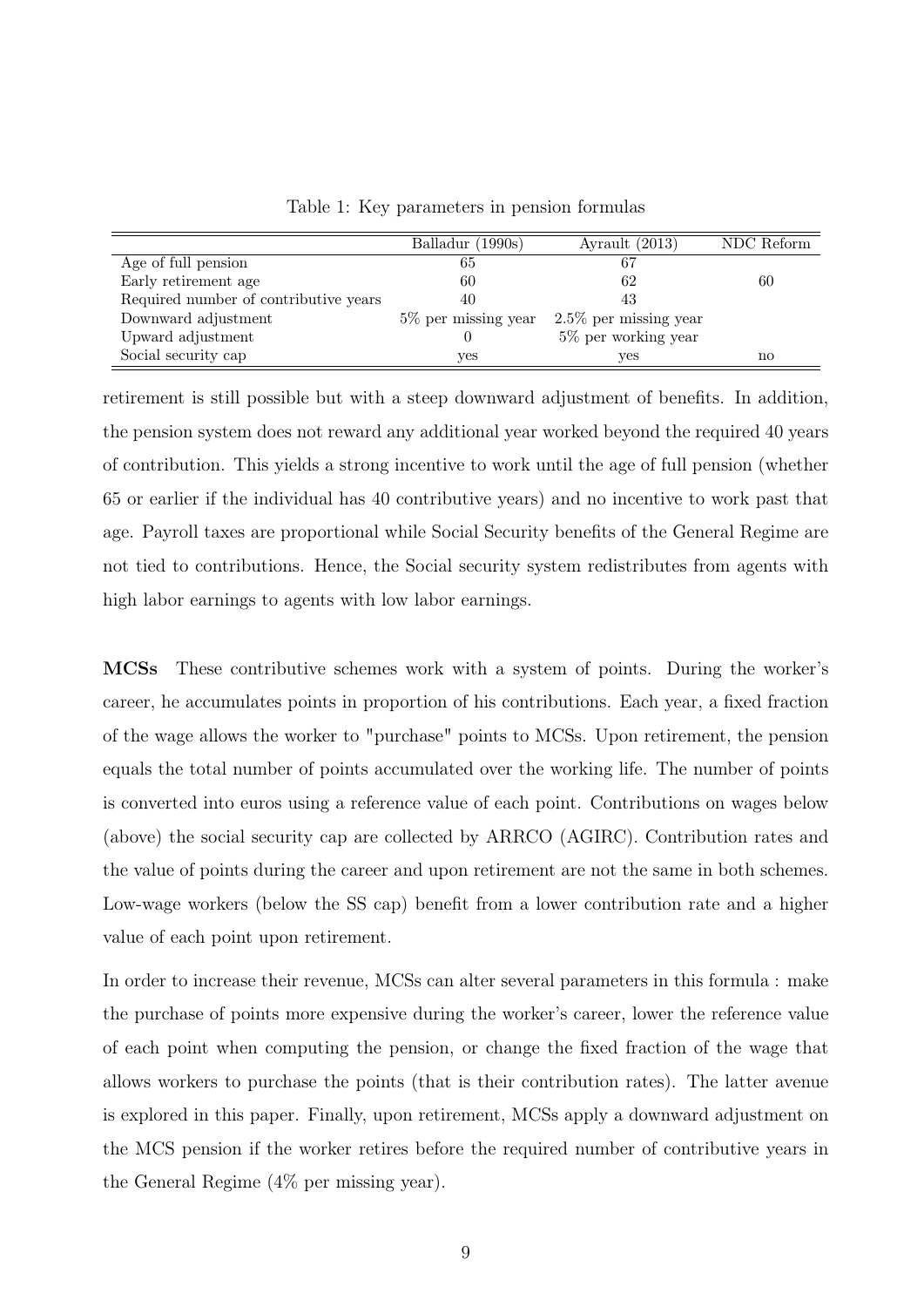Pension formulas are reported in Appendix A.2. We map these exact pension formulas into the model in order to better capture the effects of pension reforms. In all pension schemes, social security ceiling plays a key role in the computation of the pension computation. First, in the CNAV pension formula, only wages below the social security cap are taken into account in the computation of the average wage (equation (11) in Appendix A.1). Secondly, MCSs apply different contribution rate values of points during the career and upon retirement for wages below and above the social security cap. These elements introduce distributive effects in the computation of the pension formula. This point will be developed in section 4.

#### 2.1.3 Two pension reforms

Ayrault (2013). The pension reform introduced by Jean-Marc Ayrault, the French prime minister, follows a series of pension reforms (by François Fillon 2003 and 2010). In this paper, we evaluate the economic performances of the new pension system as it stands after the latest reform. The CNAV pension formula was altered as follows to induce significant retirement delays: The early retirement age is now 62, rather than 60. Retirees are eligible for a full pension at age 67, or between 62 and 67 if they contributed to the regime for at least 43 years. For people between 62 and 67, retirement is still possible but with a downward adjustment of benefits. The penalty for early retirement is now reduced. The pension system now rewards working years beyond the required 43 years of contribution. Only workers are entitled to this bonus, and individuals who are unemployed or inactive are not enticed to delay retirement. More details in Appendix A.1 and A.2.

NDC reform. What would happen if France were to implement the 1995 Italian reform? We answer this question by considering in the model an early retirement age of 60. In addition, as suggested by Bozio & Piketty  $(2008)$ , the current two-tier system (General Regime and MCSs) is replaced by a unified system based on notional accounts only, which is reminiscent of the contributive schemes in the MCSs. Under the Italian regime, each year during their working-life, individuals devote a fraction of their earnings to contribute to the pension plan. Each contribution is capitalized at a fixed annual rate of 1.2%. The sum of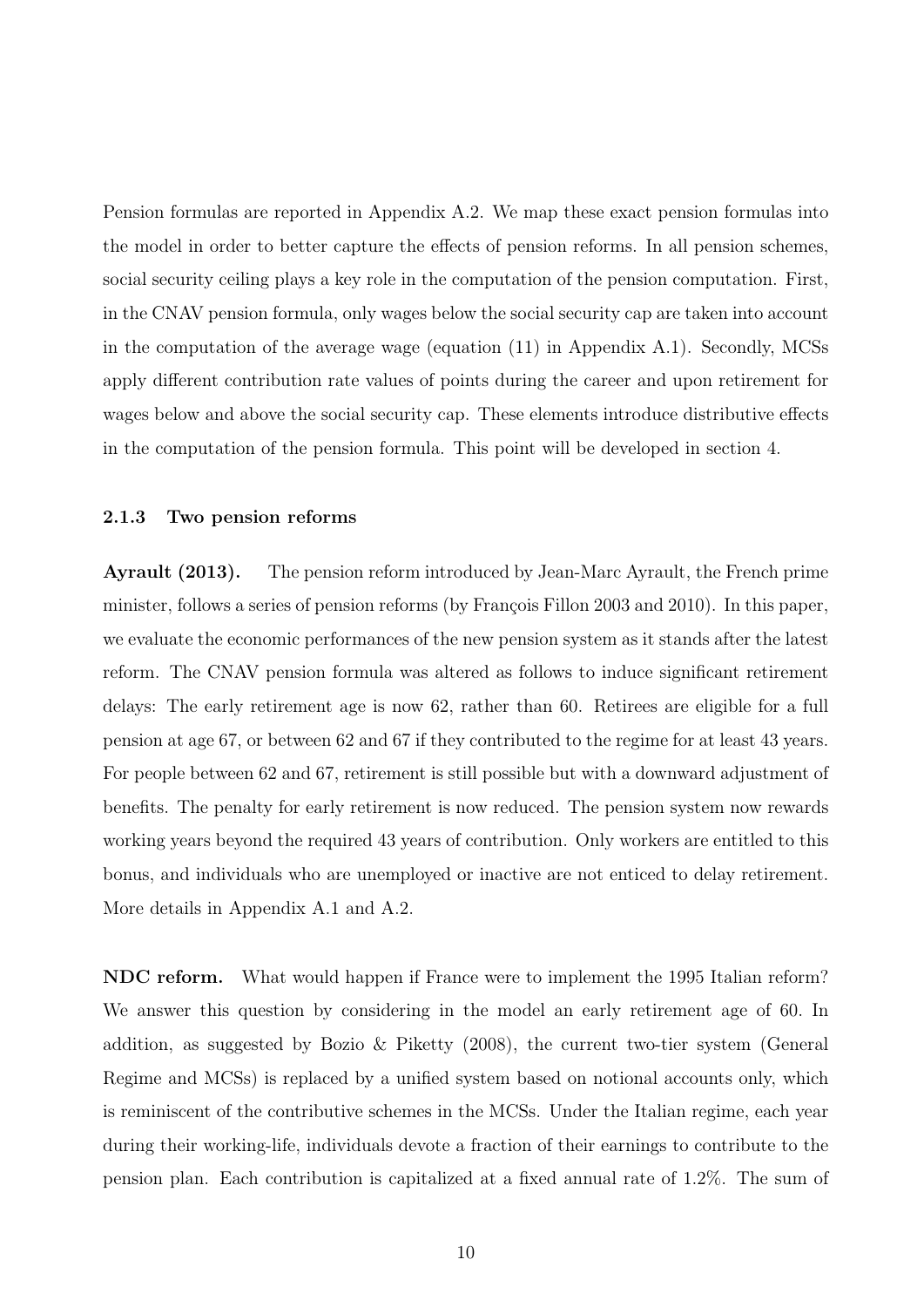capitalized contributions is turned into annuities using coefficients of adjustments. These coefficients are taken from the Italian laws (as reported in OECD (2013)). In the model, the contribution rate adjusts to balance the pension budget. The pension formula is reported in Appendix A.3. Again, we map the exact pension formula into the model.

# 2.2 A life-cycle heterogeneous-agent model with endogenous retirement

Overview of the model This paper uses a life-cycle heterogeneous-agent model with endogenous retirement and endogenous savings. We assume that labor market status consists of employment, non-employment and retirement. Transitions between employment and non employment are stochastic. Agents cannot completely be insured against the idiosyncratic risk of being non-employed.

Beyond the heterogeneity arising from uninsurable shocks to individual employment opportunities, life cycle features are also considered. Each period, some individuals are born and some individuals die. We take into account different age groups and consider stochastic aging along the lines of Castañeda et al. (2003). In addition, individuals face borrowing constraints and cannot hold negative net assets at any time. We introduce wealth accumulation along the same lines as Rust & Phelan (1997) and Hairault et al. (2008). The interest rate will be endogenously determined to equalize demand and supply of financial assets. Moreover, we assume that agents are altruistic with respect to future generations, i.e. they have a bequest motive. Our model does not allow for aggregate uncertainty.

An important feature of the model is the skill structure. We distinguish several ability groups. Mortality risk, employment transitions, life-time earnings, and age at the end of education are specific to each skill category. Hence, the model will be able to predict savings and retirement decisions across and within each skill group by allowing each of these groups to differ substantially in the incentives they face. <sup>5</sup>

<sup>&</sup>lt;sup>5</sup>We focus on the risks that matter for pensions. In doing so, we follow Fuster (1999) and Fuster et al. (2003) who argue that incorporating altruism, mortality risk and ability shocks is very important in order to obtain differences in induced preferences over the desirability of social security reforms. We take into account these dimensions in our model. In their models, as in ours, an individual receives at birth the realization of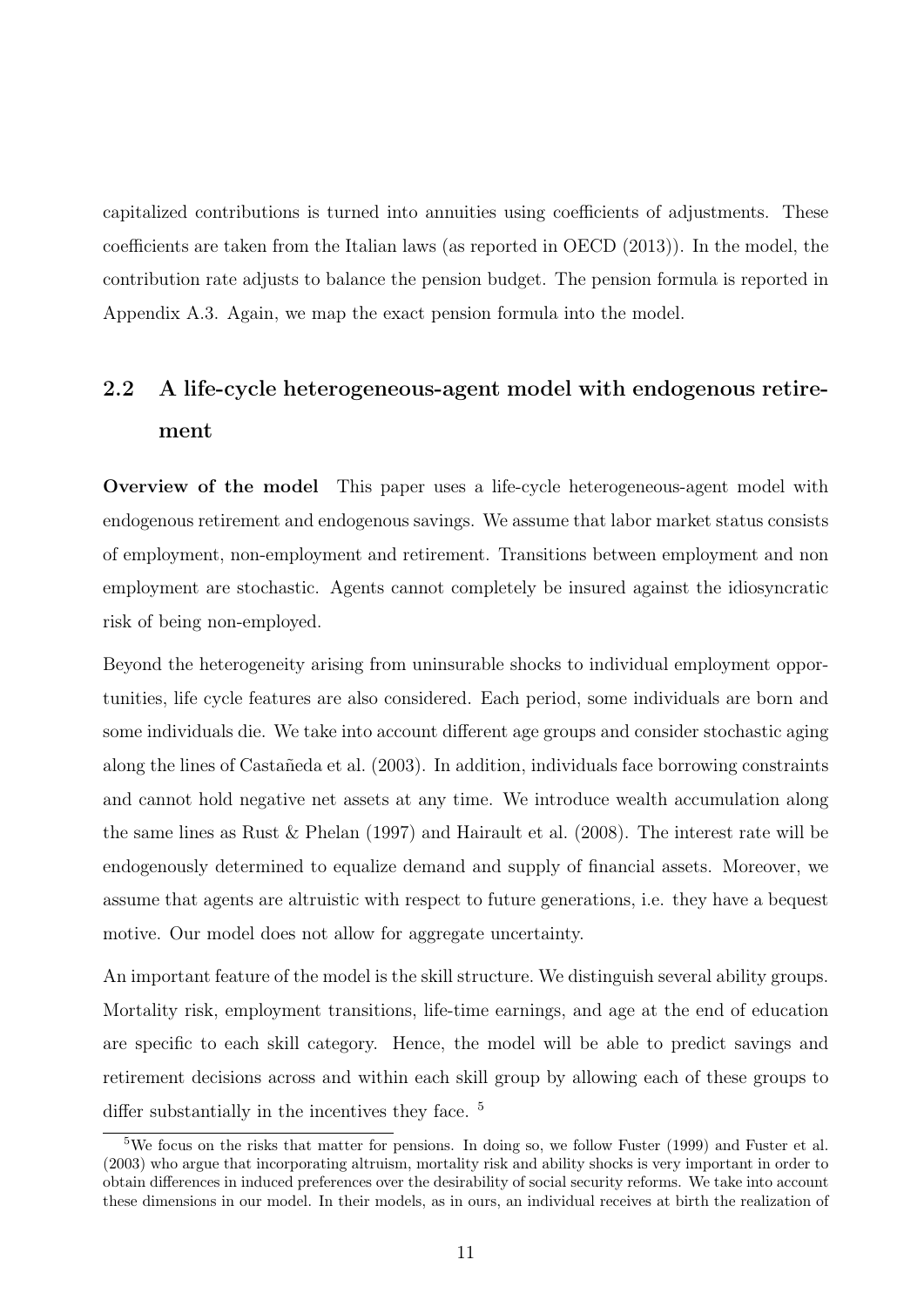Retirement behavior is endogenous. In order to analyze retirement decisions, we take into account several key features of the retirement process. Pensions depend on life-time earnings which are mechanically linked to non-employment spells during the working life. Transitions on the labor market from employment to non-employment are introduced in order to capture the drastic fall in the employment rate as workers reach older ages. Taking into account the low labor demand for old workers is necessary to measure the implications of any policy aiming at delaying retirement (see Hurd (1996)). Contribution rates will endogenously adjust to balance PAYG pension plans.

A stationary problem In order to define the stationary equilibrium, we divide all variables by the growth rate of technological progress  $(1+\gamma)$ . We denote stationary consumption,  $c$ , and wealth,  $a$ , by

$$
c = C_t/(1+\gamma)^t
$$
 and  $a = A_t/(1+\gamma)^t$ 

whereas the wage, w, and the pension,  $\omega$ , are denoted in stationary terms by

$$
w = W_t/(1+\gamma)^t, \quad \omega = \Omega_t/(1+\gamma)^t
$$

#### 2.2.1 Individual risks

We describe in this subsection the three exogenous stochastic shocks that affect individuals in the model: intergenerational skill changes, aging and non-employment risks.

Social mobility : intergenerational skill changes. We distinguish three ability groups (High, Middle and Low, denoted  $H$ ,  $M$ , and  $L$  respectively). Skill-level is determined at birth by a random draw. Once born, an individual's skill status is not modified in his lifetime. The ability draw at birth follows a Markov matrix  $\Phi(i'|i)$ : a newly-born individual's skill status i' is affected by his father's i (see Fuster et al.  $(2003)$ ). The correlation between the parent's human capital and that of his offspring will be given by an intergenerational ability matrix computed from French data. The risk for an H type agent to have a child

a random ability that determines his lifetime labor ability.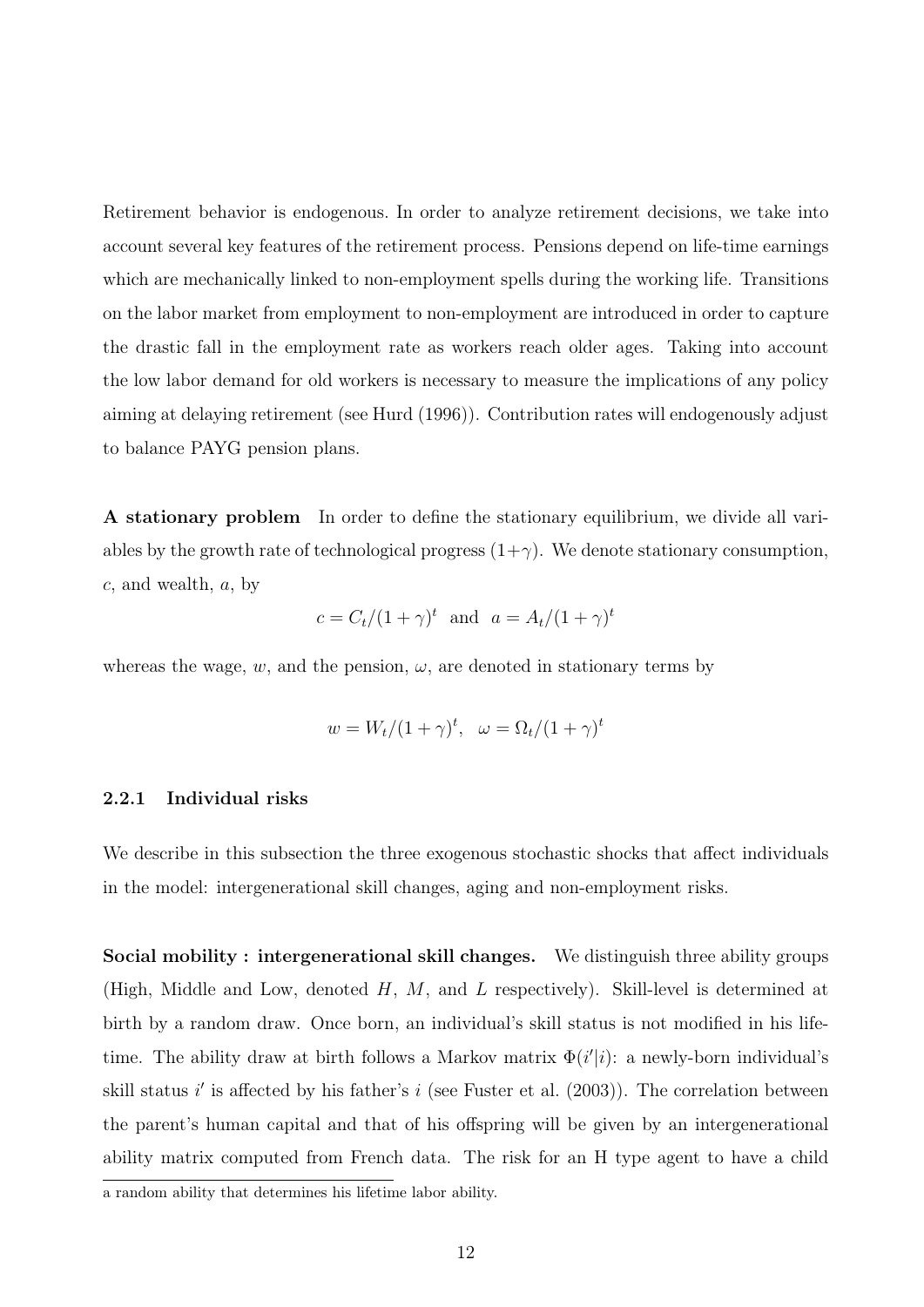who belongs to a lower ability class will be high. This will provide a strong bequest motive to insure his descendant against this risk.

Life-cycle. Figure 2 summarizes the life-cycle features. An individual's life is divided in two stages. In the first stage, we aim at capturing a typical life-cycle wage profile with three age groups: the young (denoted  $Y$ , this period captures the years after first entry on the labor market), the adult (denoted  $A$ , the worker accumulates experience) and the older ages  $(O, to capture the end of the working life)$ . The calibrated wage profile will depend on the age group. As a worker accumulates experience during his life-cycle, we assume that the productivity of the labor input, hence wage, grows with the age of the agent. Following Castañeda et al. (2003) and Ljunqvist & Sargent (2005), agents age stochastically and sequentially during this first stage of life. Individuals face a given probability to move to the next age group. The probability of remaining a young (adult) worker the next period is  $\pi_Y(\pi_A)$ . <sup>6</sup>

In this second stage of the life-cycle, individuals face retirement decisions. With probability equal to  $1 - \pi_O$ , older individuals reach previous year to the Early Retirement Age (*ERA*). ERA Is the age at which individuals can start claiming pension benefits.<sup>7</sup> From the  $ERA$ onwards, individuals face a probability of dying that is specific to their labor ability.<sup>8</sup> When an individual dies, this agent gives birth to a single child.<sup>9</sup> Individuals belonging to the same dynasty do not overlap. We start the second stage of the life cycle one year prior to the ERA: at age ERA-1, if the agent is alive, the individual chooses to retire next year (at age ERA) or remain in the labor market (whether employed or not). If the agent decides

<sup>&</sup>lt;sup>6</sup>In this first stage of life, we do not assume deterministic aging. Indeed, the stochastic aging reduces the computational burden while allowing to capture the wage-profile along the working-life.

<sup>7</sup>The early retirement age is specific to each reform. In the case of the Ayrault reform, older workers are 55-61 years old, instead of 55-59 in the other scenarios. Also note that workers differ in terms of age at end of education according to their ability. They therefore do not experience the same number of working years before ERA. This translates into different probabilities  $\pi_Y$  across ability. The calibration in Table 9 Appendix C is set accordingly.

<sup>8</sup> In the first stage of life, we ignore death probabilities as in Castañeda et al. (2003)'s model. We want a streamlined model in order to capture the key ingredients for retirement choices. In spite of this simplification, the model fit in terms of retirement choices and financial strain on the PAYG system is satisfactory (section 3).

<sup>&</sup>lt;sup>9</sup>In all scenarios, the population growth is constant. This assumption is consistent with French data (Aglietta et al. (2002)).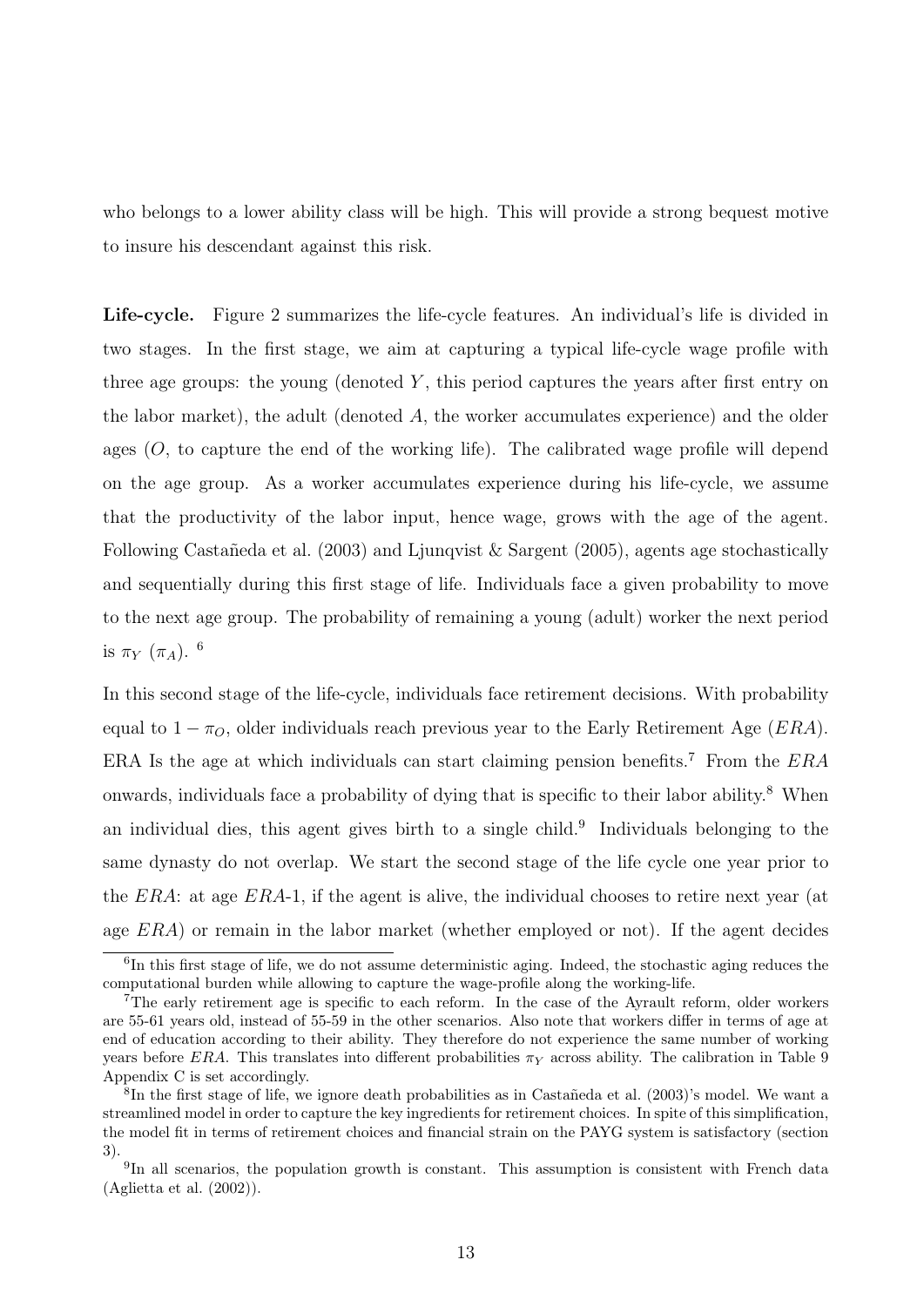Figure 2: Life-cycle features



ERA: Early Retirement Age (age at which individuals can start claiming pension benefits).

to delay retirement, he remains in the labor force with the same wage as older workers. The agent ages by 1 year with probability  $1 - \pi_{ERA-1}$ , or dies with probability  $\pi_{ERA-1}$  and gives birth to a child. For those who survive, at age ERA, they decide whether or not to retire next year, at age  $ERA + 1$ , and so on, until the age of 70. All agents who have not retired yet at 69 retire at 70. Note that individuals do not necessarily die at age 70; 70+ encompasses individuals 70 years and older. These older individuals simply choose savings and consumption until death. The modeling of the second stage of the life cycle will allow to compute the percentage of individuals who choose retirement for each age, from ERA to 69. This age structure reconciles two requirements: we want a parsimonious modeling of the working-life (in order to reduce the computational burden) while allowing for a detailed analysis of retirement decisions.

Non-employment risk. We want to take into account the non-employment risk that matters for retirement decisions. Thus we take into account non-employment risk for older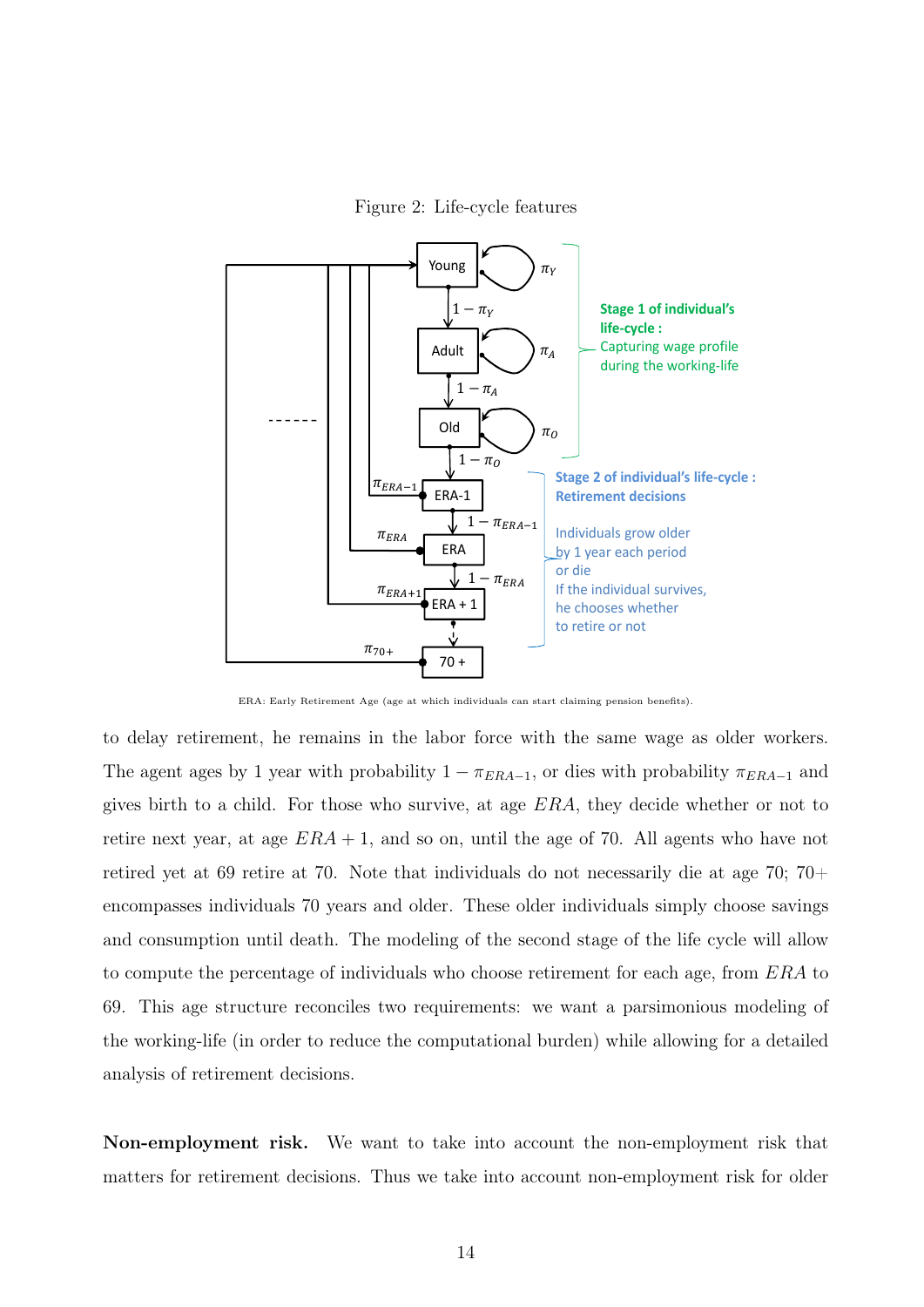workers only, ignoring unemployment risk for younger workers.<sup>10</sup> We also discard unemployment risks during the adult stages of working life. This choice is driven by the French data summarized in Blanchet et al. (2007) which shows that the exit rate from employment is very low for prime-age workers in France, for instance much lower than in the United States. Blanchet et al. (2007) point out that the striking feature of the French labor market is the fall in the employment rate of workers aged 55-59. In addition, while the probability of returning to employment from non-employment is still slightly positive at 50, it becomes zero past ages 56 or 57. This very low rate of return to employment sharply contrasts with the US situation where rates of return to employment, though they also decline after 50, remain much larger than in France. Workers aged  $55+$  have access to specific arrangements of unemployment insurance (including an exemption from seeking employment) until retirement. Introducing this idiosyncratic risk of being unemployed at 55-59 years old is then essential to the understanding of retirement decisions and the implications of any policy aiming at delaying retirement age.

Finally, older non-employed workers also benefit from special programs ("cessation d'activité anticipée", also called "pré-retraite", or early withdrawal from the labor market) that allow them to remain non-employed before the ERA (see a description of these programs in Blanchet et al. (2007)). We take into account these specific programs in the model by adding a third labor market status (denoted "P").

We then assume that older individuals face a non-employment shock when aged 55-59, with  $\xi = E, U, P$ . The individual labor input is set to  $l(\xi)$ . When non-employed  $(\xi = U, P)$ , the time endowment is devoted to leisure  $(l(u) = 0)$ . Workers receive a non-employment benefit (whether from unemployment or early-withdrawal) until the age of full pension rate. When employed, they inelastically supply l units of labor input  $(l(e) = \overline{l})$  at a wage rate  $w$ . Consistent with empirical evidence, we will consider that the non-employment states  $(\xi = U, P)$  are absorbing states until retirement: Once in these programs (unemployment or early-withdrawal), older individuals do not go back to work; they choose to retire as employed or non-employed. As their pension depends on their work history, through the

 $10$ Even though the unemployment rate is high in France, unemployment risk at younger ages does not after retirement decisions at older ages (see Blanchet et al. (2007)).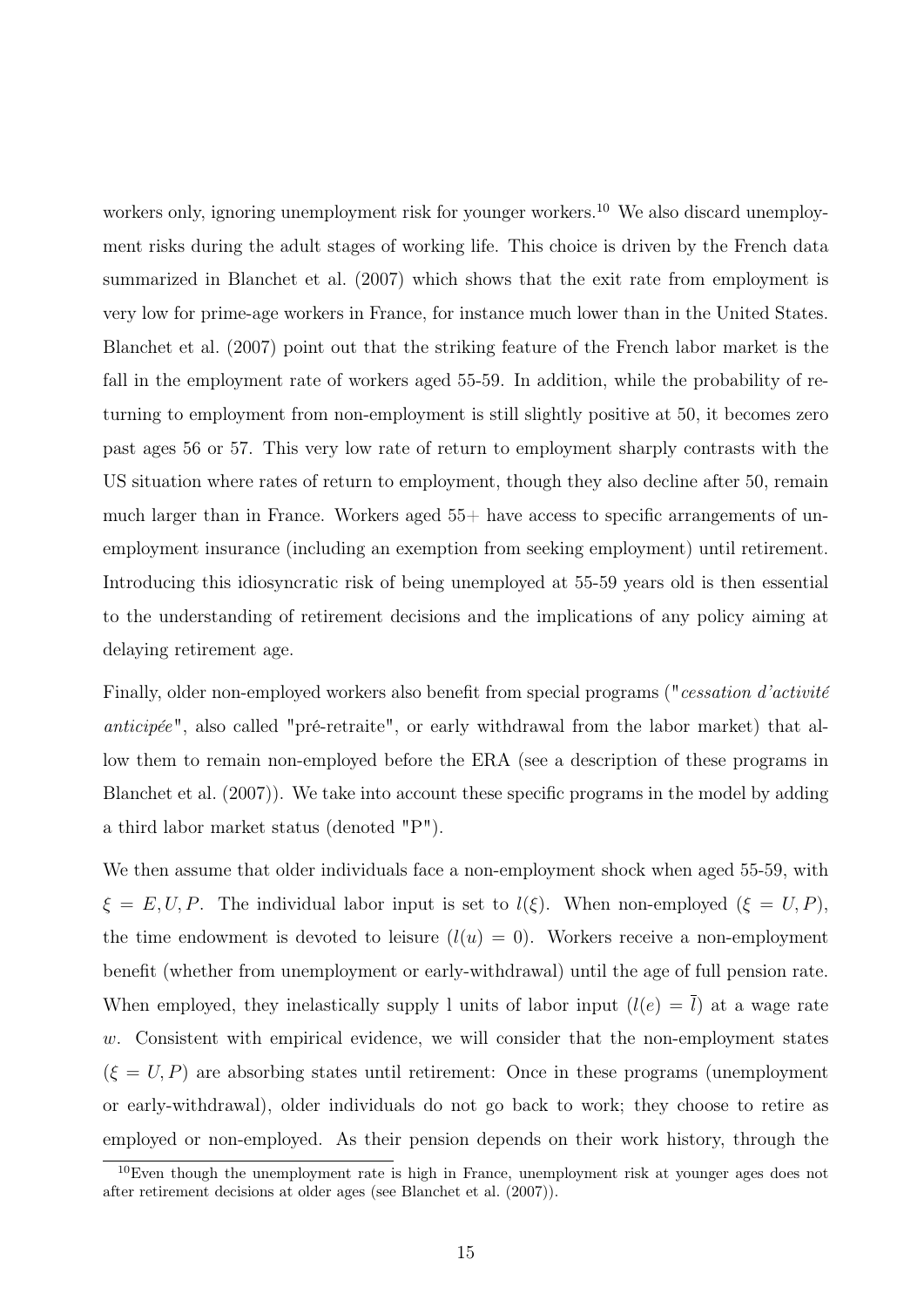average wage,  $\xi$  is still a state variable for retirees. As a result, for each retirement age, we will have retired individuals from work  $\xi = RE$ , unemployment  $\xi = RU$  or specific older workers' programs  $\xi = RP$ .

Employment transitions  $P(\xi'|\xi)$  follow a Markov process given by

$$
\begin{pmatrix}\n1 - \pi_U - \pi_P & \pi_U & \pi_P \\
0 & 1 & 0 \\
0 & 0 & 1\n\end{pmatrix}
$$
\n(1)

where  $\pi_U$  is the probability of an unemployed individual remaining unemployed and  $\pi_P$ is the probability of an early withdrawal from the labor market remaining  $P$  and finally,  $\pi_E = 1 - \pi_U - \pi_P$  is the probability of an employed individual, remaining employed. rows 2 and 3 of matrix (1) are such that labor market status  $U$  and  $P$  are absorbing states.

The individual has four state variables: a, the beginning-of-period financial wealth, age  $(k = Y, A, O, ERA, ERA - 1, ERA + 1, ..., 70+)$ , skill level  $(i = L, M, H)$  and employment status ( $\xi = E, U, P, RE, RU, RP$ ). Table 2 summarizes the employment status as a function of age and Figure 3 presents the labor market transitions in the model.

|              | Labor status $\xi$ |            |  |  |  |  |  |
|--------------|--------------------|------------|--|--|--|--|--|
| Age $k$      | not -retired       | retired    |  |  |  |  |  |
| Y            | F,                 |            |  |  |  |  |  |
| $\mathsf{A}$ | F,                 |            |  |  |  |  |  |
| $\bigcirc$   | E, U, P            |            |  |  |  |  |  |
| $ERA-1$      | E, U, P            |            |  |  |  |  |  |
| ERA          | E, U, P            | RE, RU, RP |  |  |  |  |  |
| $ERA+1$      | E, U, P            | RE, RU, RP |  |  |  |  |  |
|              |                    |            |  |  |  |  |  |
| 69           | E, U, P            | RE, RU, RP |  |  |  |  |  |
|              |                    | RE, RU, RP |  |  |  |  |  |

| Table 2: State variables: for each skill level $i$ |  |
|----------------------------------------------------|--|
|----------------------------------------------------|--|

E: Employed, U: Unemployed, P:Early withdrawal, RE: Retired from work, RU: Retired from unemployment, RP: Retired from early withdrawal programs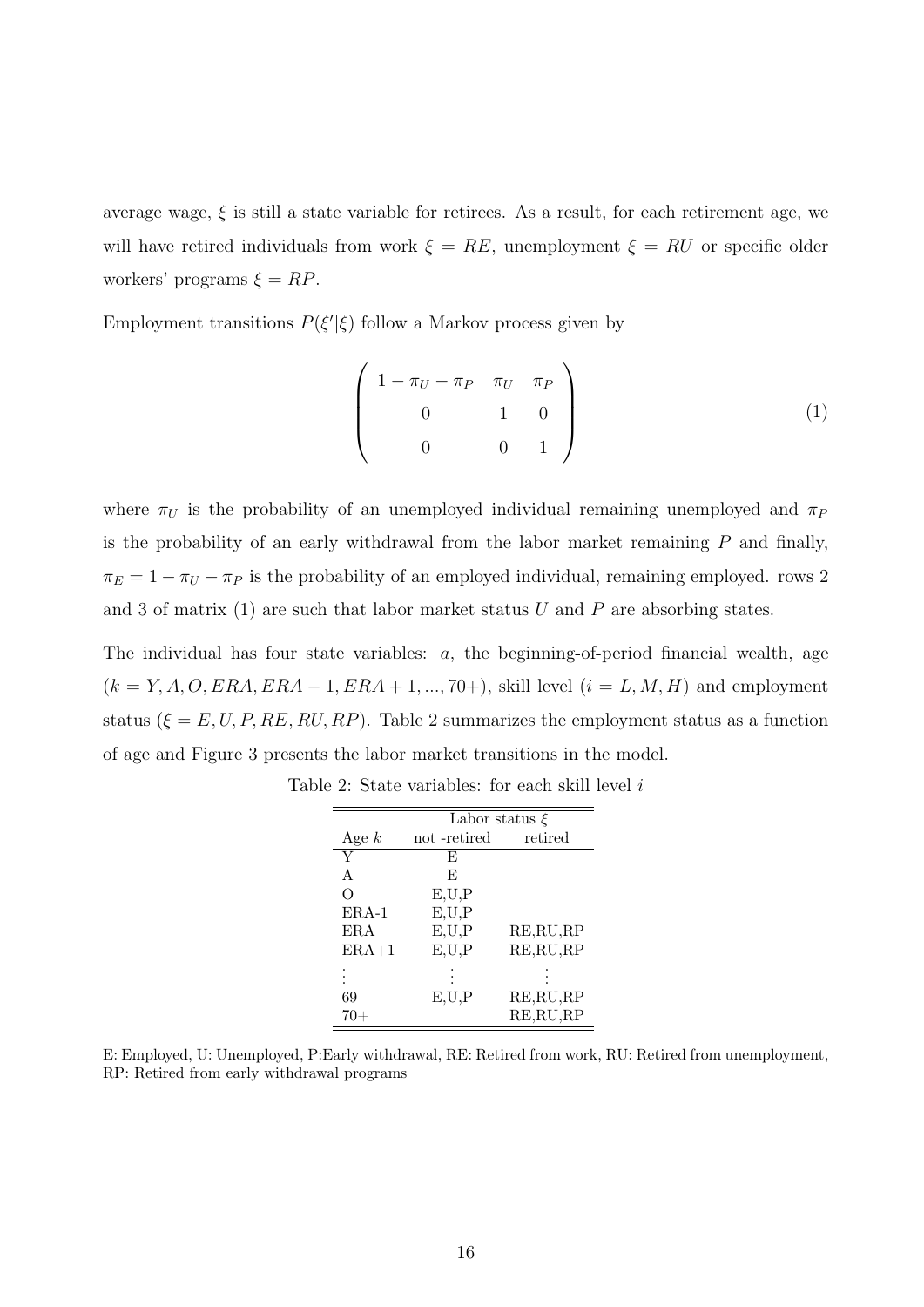



E: employed. U: Unemployed. P: Early withdrawal. RE: Retired from work. RU: Retired from unemployment. RP: Retired from early withdrawal programs. Individuals are born as young employed workers. With probability  $1 - \pi_Y$ , they then become employed adult. (a1) With probability  $(1 - \pi_A)(1 - \pi_V - \pi_R)$ , they become older employed individual. (a2) With probability  $(1 - \pi_A)\pi_U$ , they become older unemployed individual. (a3) With probability  $(1 - \pi_A)\pi_P$ , they become older individual in early withdrawal programs. (b1), (b2), (b3) with probability  $(1 - \pi<sub>O</sub>)$ , individuals reach the age of  $ERA - 1$ . (c1), (c2) and (c3) with probability  $1 - \pi_{ERA-1}$ , the individual survives and chooses whether or not to retire. With probability  $\pi_{ERA-1}$ , the individual dies and gives birth to a single descendant. Dashed arrows denote the endogenous retirement choice. Notice that once retired, the individual remains a retiree until death. Similarly, once non-employed (whether  $U$  or  $P$ ), individuals do not go back to employment. This is consistent with French data. At age 69, there is no retirement choice. All non-retired individuals at age 69 become retirees at age 70+ if they survive.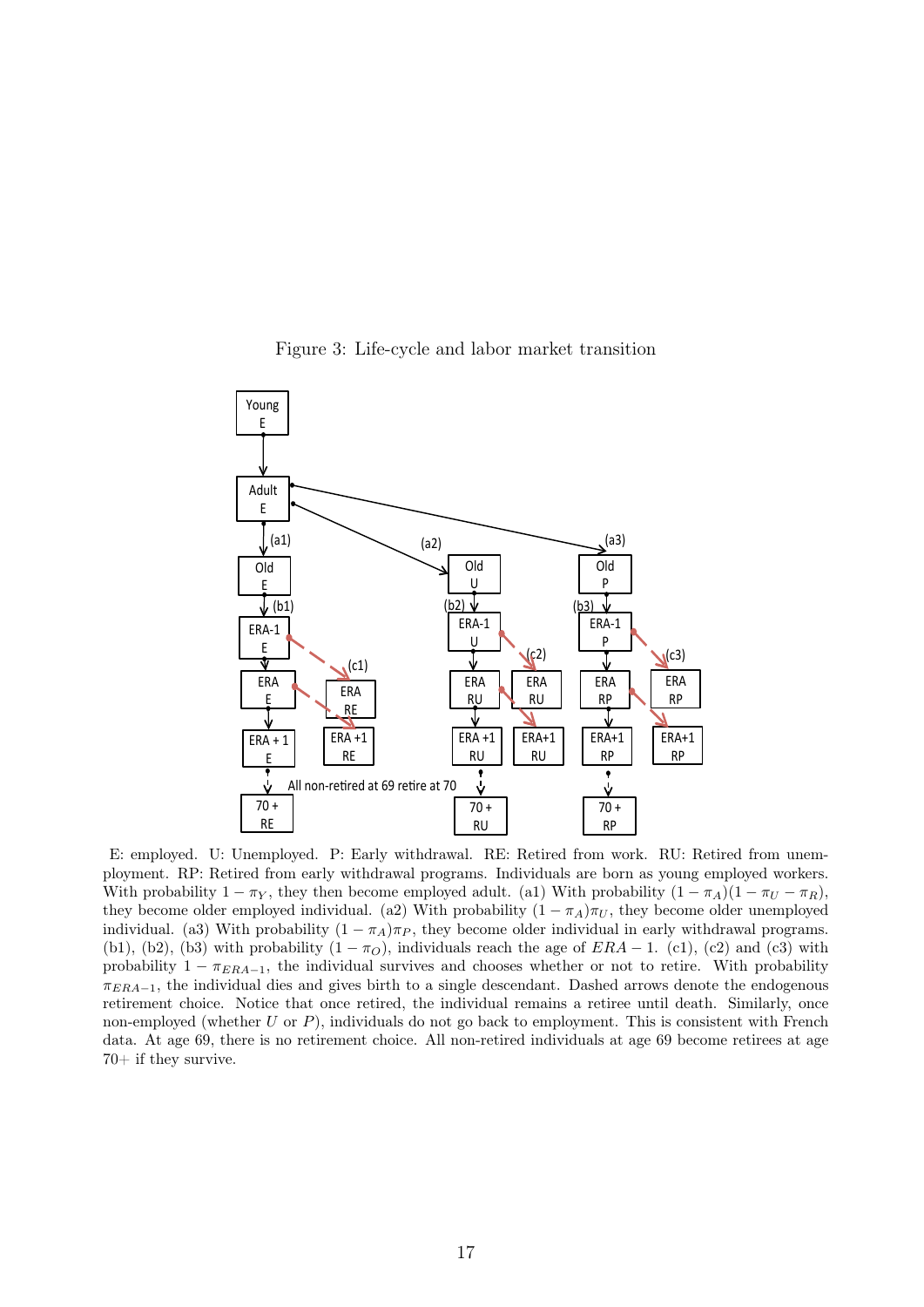#### 2.2.2 Firm and technology

The production technology of the representative firm is given by a constant return to scale Cobb-Douglas function

$$
Y = A L^{\alpha} K^{1-\alpha} \tag{2}
$$

where  $\alpha \in (0,1)$  is the labor's share of output, K and L are aggregate capital and labor inputs, respectively, and  $A > 0$  is the total factor productivity. A is assumed to grow at an exogenous and constant rate, and the aggregate capital stock K to depreciate at rate  $\delta$ .

The profit maximization behavior of the firm gives rise to first-order conditions which determine the net real return to capital,

$$
r = (1 - \alpha) A \left(\frac{L}{K}\right)^{\alpha} - \delta
$$
\n(3)

and

$$
\overline{w}w(1 + \Theta_f(\overline{w}w)) = \alpha A \left(\frac{L}{K}\right)^{\alpha - 1}
$$
\n(4)

where  $\Theta_f(\overline{w}w)$  is the contribution paid by the firm for the General Regime and MCSs. As can be seen from equation (4), the wage bill is determined by two elements : a wage rate  $\overline{w}$ and the workers' wage  $(w)$ . Workers' wage is calibrated and differs across skill groups and age groups.  $\overline{w}$  is the wage rate per efficient labor. This value is endogenously determined because of the endogenous value of the interest rate. After determining the equilibrium  $r$  on the financial market, we use equations (3) and (4) to determine  $\overline{w}$ .

#### 2.2.3 Household

Preference. Individuals derive utility from leisure and consumption, as well as from the consumption of their offspring. As in Huggett  $&$  Ventura (1999), we assume that the instantaneous utility function  $u$  is a CRRA, where the period utility function  $u$  is strictly concave: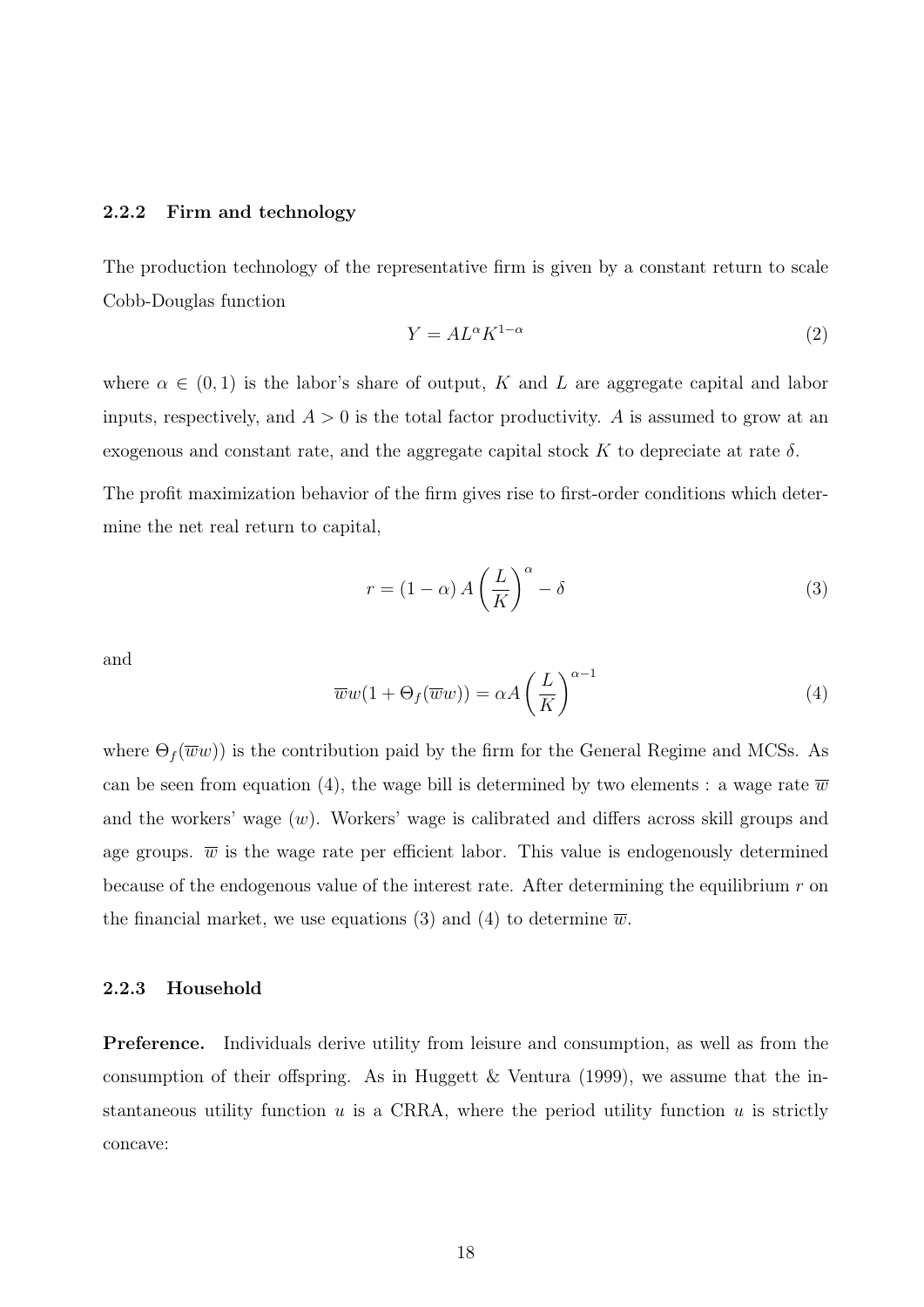$$
u(c,l) = \frac{(c^{1-\eta}(1-l)^{\eta})^{1-\tilde{\sigma}}}{1-\tilde{\sigma}}
$$

where  $\tilde{\sigma}$  is the risk aversion and  $\eta$  the weight of leisure  $(1 - l)$  in the instantaneous utility. Labor is inelastically supplied by individuals as in Fuster et al. (2003). However, labor participation is endogenous at older ages as individuals choose whether to retire or not. Indeed, we focus on policy reforms aiming at delaying retirement. Retirement age is the core issue in the policy reforms we investigate. Time endowment is normalized to 1.

The utility function is Cobb Douglas, consumption  $c$  and leisure  $l$  are positive. The reasons for this choice are that this function is compatible with a balanced growth path and the parameters needed for the calibration have been extensively studied in the literature relying on calibration (Auerbach & Kotlikoff (1987), Prescott (1986), Cooley & Prescott (1995), Hansen & Imrogoroglu (1992), Rios Rull (1996), Huggett & Ventura (1999)).

The model has altruistic preferences as in Fuster et al. (2003). Individuals derive utility from their own lifetime consumption and from the *happiness* of their offspring.  $\rho$  is the degree of altruism. The parameter  $\rho > 0$  captures in a simple way the individual's concern for the welfare of his offspring.

Household's budget constraint. Individuals are subject to the budget constraints

$$
(1+\gamma)a' = (1+r)a + y(k, i, \xi) - c \tag{5}
$$

$$
a' \geq 0 \tag{6}
$$

where a' is the next period's asset level.  $(1 + \gamma)$  is the growth rate of technological progress. The individual faces two sources of capital market inefficiency. The first stems from market incompleteness that prevents him from insuring completely against idiosyncratic risks. The second comes from a borrowing constraint: net asset holdings cannot be negative  $(a' \geq 0)$ . 11

<sup>&</sup>lt;sup>11</sup>This assumption precludes the possibility of borrowing. We choose this assumption of tight financial constraint for the sake of simplicity. Indeed, when individuals are allowed to borrow, we need to determine the appropriate borrowing limit. In order to ensure that households are able to reimburse their loan, this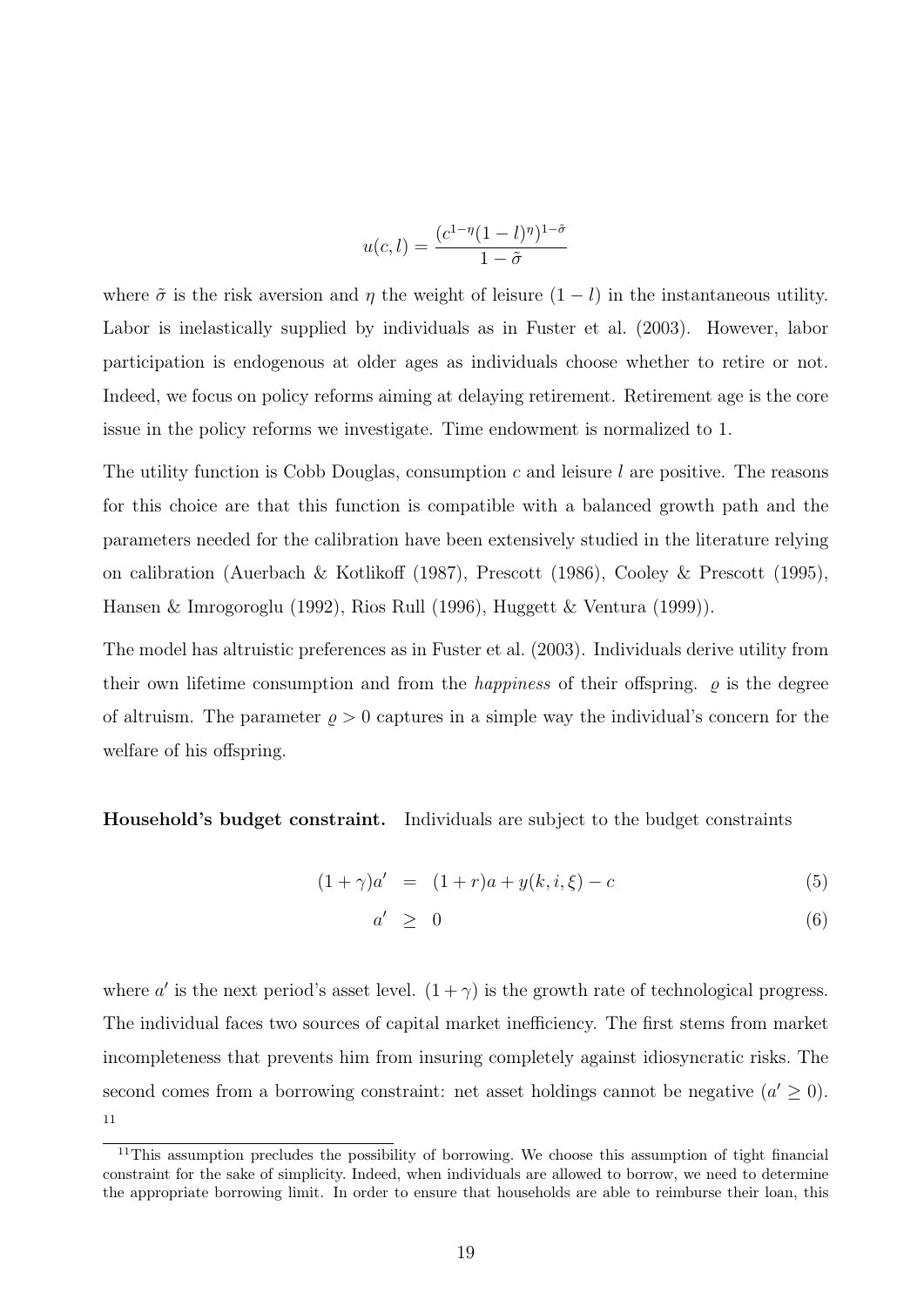$y(k, i, \xi)$  denotes the labor income net of the contributive tax.

$$
y(k, i, \xi) = \begin{cases} \bar{w}w_i^k - \Theta(\bar{w}w_i^k) & \text{if employed } \xi = E \text{ and } k = Y, A, ..., 69 \\ \bar{w}w_i^k - \Theta(\bar{w}w_i^k)\end{cases}
$$
  
if not employed  $\xi = U, P$  and  $k = O, ERA - 1, ... 69$   
if retired  $\xi = RE, RU, RP$  and  $k = ERA, ..., 70+$ 

Individual wages consist of the endogenous aggregate real wage rate per effective labor  $\overline{w}$ times  $w_i^k$  the calibrated individual wage profile of age k and ability i. When employed, labor income is  $\overline{w}w_i^k$  net of  $\Theta(\overline{w}w_i^k)$  contributive taxes. Only the share of contributive taxes paid by employees are introduced in the individual's budget constraint. If non employed, a fraction of wages is paid as non-employment benefits.  $\theta_i^{k,\xi}$  denotes the replacement ratio associated with non-employment benefits  $(\theta_i^{k,U})$  $i^{k,U}$  refers to unemployment benefit,  $\theta_i^{k,F}$  $i^{k,P}$  refers to benefits for early withdrawals) at age k and skill level i.  $\omega_i^{k\xi}$  $i_i^{k\xi}$ , with  $\xi = RE, RU, RP$ , denotes the pension of an individual who retires at age  $k$  and skill level  $i$  after being previously E (employed) or non-employed (whether U or P). In the model, pension benefits  $\omega_i^{k\xi}$  $a_i^{\kappa \xi}$  are computed with French Social Security formulas and a NDC system as described in section 2.1.

Optimization problem in the first stage of the life-cycle  $k = Y, A, O$ : optimal asset accumulation in a life-cycle setting The discount rate is set in order to be compatible with the utility choice, that is  $\tilde{\beta} = \beta^{(1-\eta)(1-\tilde{\sigma})}$ . Individuals maximize their optimal consumption path that solves the following value functions subject to equations (5) and (6). The value function of workers at age  $k = Y, A$  is

$$
V(a,k,i,E) = \max_{c \ge 0, a'} u(c,l) + \tilde{\beta} \left[ \pi_k V(a',k,i,E) + (1 - \pi_k) V(a',k+1,i,E) \right]
$$

maximum amount of borrowed money undoubtedly depends on future income flows and value of current assets. Aiyagari (1994) proposes a borrowing limit set at the worst possible outcomes in terms of income flows. In models of financial accelerator (Bernanke et al. (1999)) or entrepreneurship (Cagetti & De Nardi (2006)), the borrowing limit is an endogenous fraction of assets. The question of the endogeneity of the borrowing limit and how it relates to retirement decisions is left for future research. In addition, this restrictive hypothesis of very tight financial constraint still allows the model to replicate the wealth distribution observed in the data, especially at the bottom of the distribution.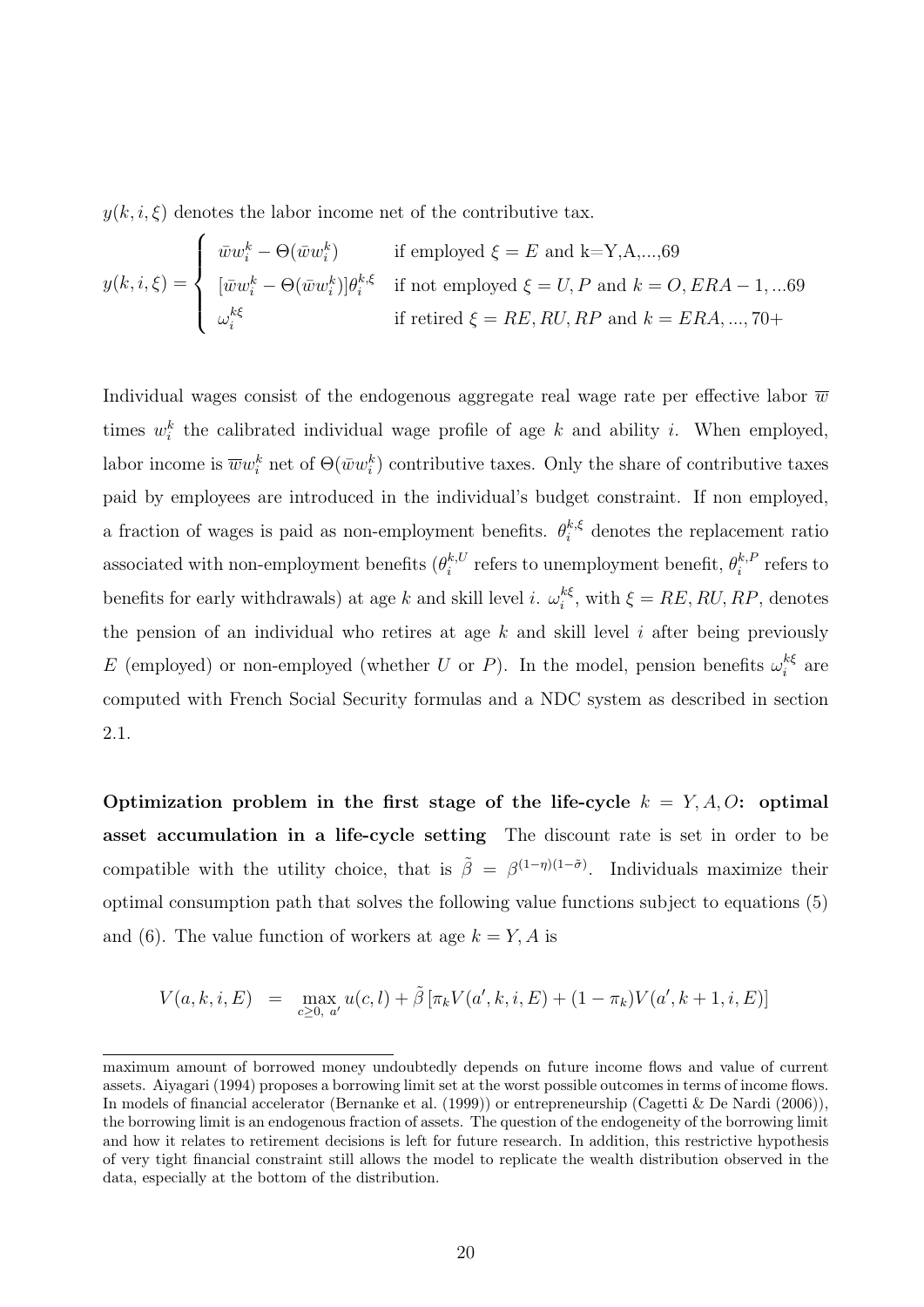At age  $k = O$ , individuals face the non-employment risk. For  $k = O$  and  $\xi = E$ 

$$
V(a, O, i, E) = \max_{c \ge 0, a'} u(c, l) + \tilde{\beta} \left[ \frac{\pi_O V(a', k, i, E)}{+(1 - \pi_O) P(\xi'|\xi) V(a', ERA - 1, i, \xi')} \right]
$$

And for  $k = O$  and  $\xi = U, P$ :

$$
V(a, O, i, \xi) = \max_{c \ge 0, a'} u(c, l) + \tilde{\beta} \left[ \pi_O V(a', ERA - 1, i, \xi) + (1 - \pi_O) V(a', ERA - 1, i, \xi) \right]
$$

Optimization problem in the second stage of the life-cycle : mortality risk, intergenerational skill change, retirement and saving decisions From the age of  $ERA-1$ onwards, individuals face mortality risk as shown on Figure 2.

### For ages  $k = \{ERA - 1, ERA, ..., 68\}$ : savings and retirement choices.

From the age of  $ERA - 1$  onwards, individuals have the legal right to claim a pension the following year. We adjust ERA depending on the reform or scenario (see Table 1). Each individual compares the future value of being retired next year to the future value of remaining on the labor market next year, given the probability of death  $(1 - \pi_k^i)$ .

When older, individuals observe their employment status  $\xi = E$  (employed), U (unemployed) or P (early withdrawal). As current income, pension benefits and labor market shocks depend on the current labor market status prior to retirement, value function is different for individuals with a different labor market status.

We report below the choice faced by employed workers  $\xi = E$  of age k and skill i. Value function maximization is subject to equations (5) and (6).

$$
V(a,k,i,E) = \max_{c \ge 0, a'} u(c,l) + \tilde{\beta} \left[ \frac{\pi_k^i \Phi(i'|i) \varrho V(a',Y,i',E)}{+(1-\pi_k^i) Max(V(a',k+1,i,E), V(a',k+1,i,RE))} \right]
$$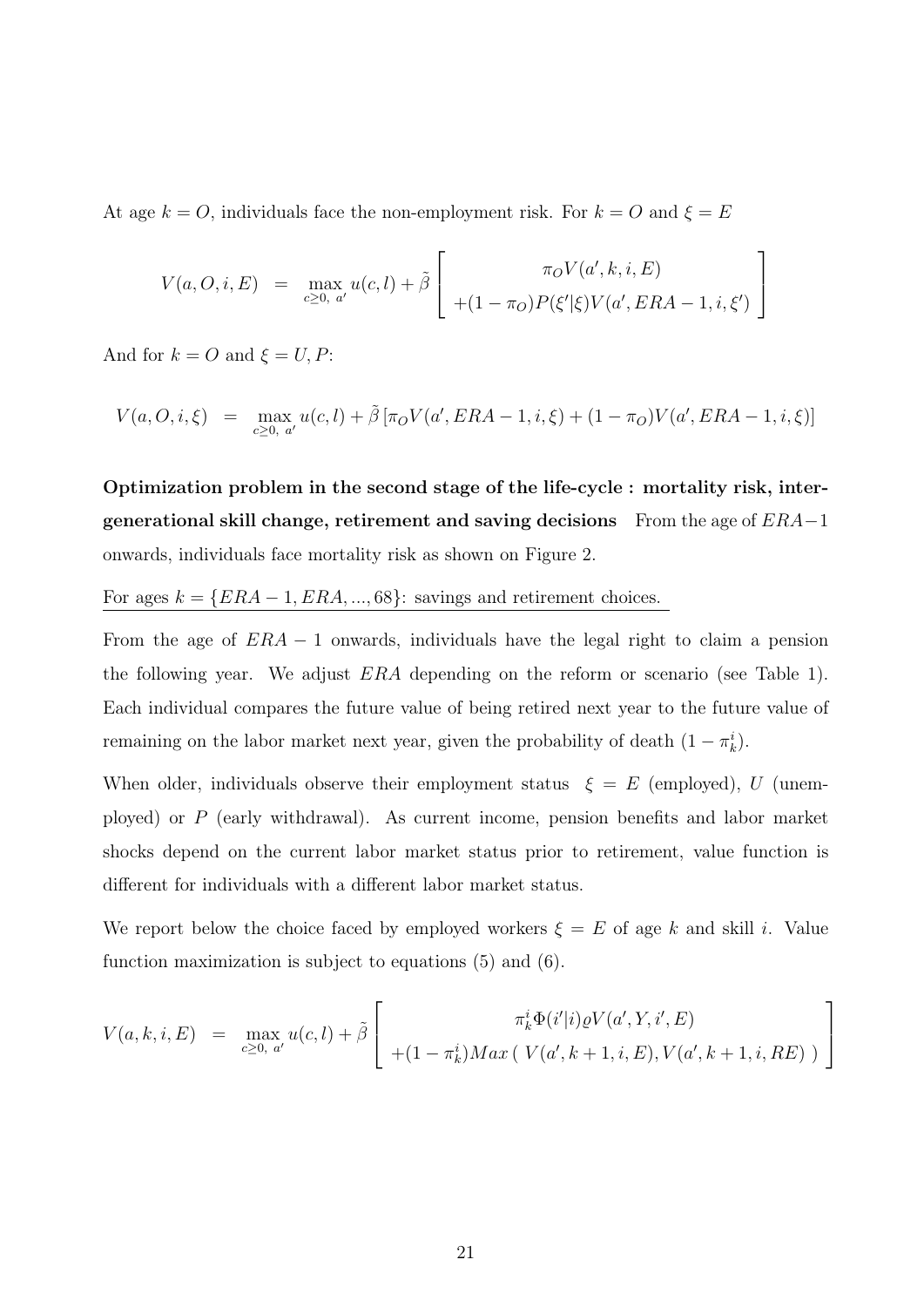Let us denote  $\Psi(a, k, i, \xi)$  the optimal retirement choice for  $k = ERA, ..., 68$ 

$$
\Psi(a,k,i,\xi) = \begin{cases}\n1 & \text{if} \\
0 & \text{otherwise}\n\end{cases} V(a,k,i,\xi) \ge V(a,k,i,\xi') \text{ delayed retirement} \tag{7}
$$

where  $\xi = E, U, P$  and  $\xi' = RE, RU, RP$ . For ages k, without retirement choices, let us define  $\Psi(a, k, i, E) = 1$  for employed individuals and  $\Psi(a, k, i, U) = 0, \Psi(a, k, i, P) = 0$ .  $\Psi(a, k, i, \xi)$  will be useful to compute the aggregate labor supply (see section 2.2.4).

Individuals can die with probability  $\pi_k^i$ , in which case a new young individual is born with a skill group which is determined by the mobility matrix  $\Phi(i'|i)$ .  $\varrho$  is the degree of altruism. Following Castañeda et al. (2003), at the beginning of the first period of life, the young individual inherits the estate of his deceased father. Conditional on being alive (with probability  $1 - \pi_k^i$ , workers age by 1 year (hence the  $k + 1$  in the future state) and choose whether to retire or not. Retirement choice is captured by the max operand in the future values of employed  $V(a', k+1, i, E)$  and retired individual  $V(a', k+1, i, RE)$ . The rest of the value functions maximization are in Appendix B.

In the model, once individuals are retired, they remain retired. This is consistent with French data. There does not appear to be important un-retirement flows as in the U.S. (Gruber & Wise (1999)). Retirees receive a pension that is the sum of the public SS pension and benefits paid by mandatory complementary schemes. The only choice faced by a retiree is his consumption profile and the optimal amount of financial assets he wants to give to his child, according to the stochastic intergenerational expected changes in ability.

For ages  $k = \{69, 70+\}$ : savings. At age 69, individuals can only retire in the age group 70+. They do not make any retirement choice. Their future value function is only retirement. The future of agents of 70+ is remaining in their current state if they survive or give birth to a single child if they die. Their optimal choice is on  $a'$  and  $c$ , given their death probability.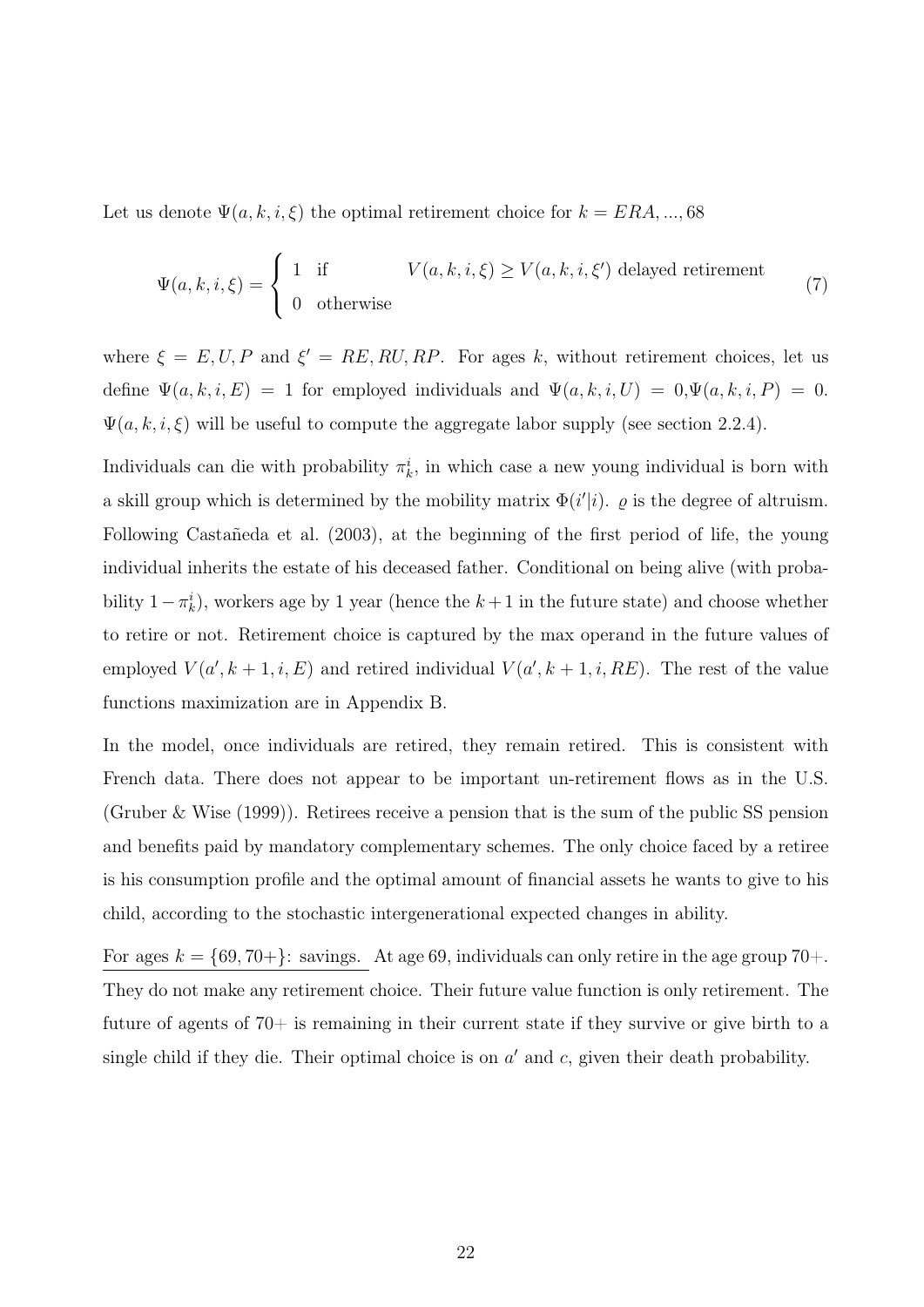#### 2.2.4 Steady State Equilibrium

Given the Social Security system, a stationary equilibrium  $12$  consists of individuals' choices for consumption, savings and retirement  $c(a, k, i, \xi), a'(a, k, i, \xi), \Psi(a, k, i, \xi)$ , value functions  $V(a, k, i, \xi)$ , a stationary distribution of individuals  $\lambda(a, k, i, \xi)$ , prices of labor and capital  $\overline{w}$ , r and a set of contributive taxes of retirement schemes  $\tau_{cnav}, \tau_{arroc}, \tau_{agirc}$  such that

- $(a)$  Given social security, prices, and contribution taxes, agents' decision rules on consumption, savings and retirement  $c(a, k, i, \xi), a'(a, k, i, \xi), \Psi(a, k, i, \xi)$  solve households' decision problem in section 2.2.3.
- (b.) Aggregation holds.

$$
K = \sum_{a,k,i,\xi} \lambda(a,k,i,\xi) a'(a,k,i,\xi)
$$
\n(8)

$$
L = \sum_{a,k,i,\xi=E} \lambda(a,k,i,\xi)\Psi(a,k,i,\xi)\bar{l}
$$
 (9)

where  $\Psi(a, k, i, \xi)$  is defined in equation (7).

- (c.) Factor prices ( $\overline{w}$  and r) are competitive, i.e., equations (3) and (4) hold.
- $(d.)$  The real interest rate r endogenously always adjusts to equalize supply of (from households' assets, equation (8)) and demand for (from firms, equation (3)) capital.
- (e.) Using equations (3) and (4), with r determined in step  $(d_i)$ ,  $\overline{w}$  is determined.
- (f.) The social security contribution rates ( $\tau_{cnav}$ ,  $\tau_{arcc}$  and  $\tau_{agirc}$ ) are such that the budgets of the social security are balanced separately. Three contribution rates are then determined endogenously. For each pension scheme (CNAV, ARRCO and AGIRC), fiscal revenues are

$$
T = \sum_{a,k,i,\xi=E} \lambda(a,k,i,\xi) \Psi(a,k,i,\xi) [\Theta_f(\overline{w}w_i^k) + \Theta(\overline{w}w_i^k)]
$$

<sup>&</sup>lt;sup>12</sup>For computational reasons, we are discarding transitional dynamics as in Huggett & Ventura (1999) and Fuster et al. (2003). We have 213 agent-types with different age, ability levels and labor status and endogenous retirement. We focus on the impact of reforms after the transition is over, which allows to identify long run welfare consequences of the reforms. The investigation of transitional dynamics is interesting but left for future research.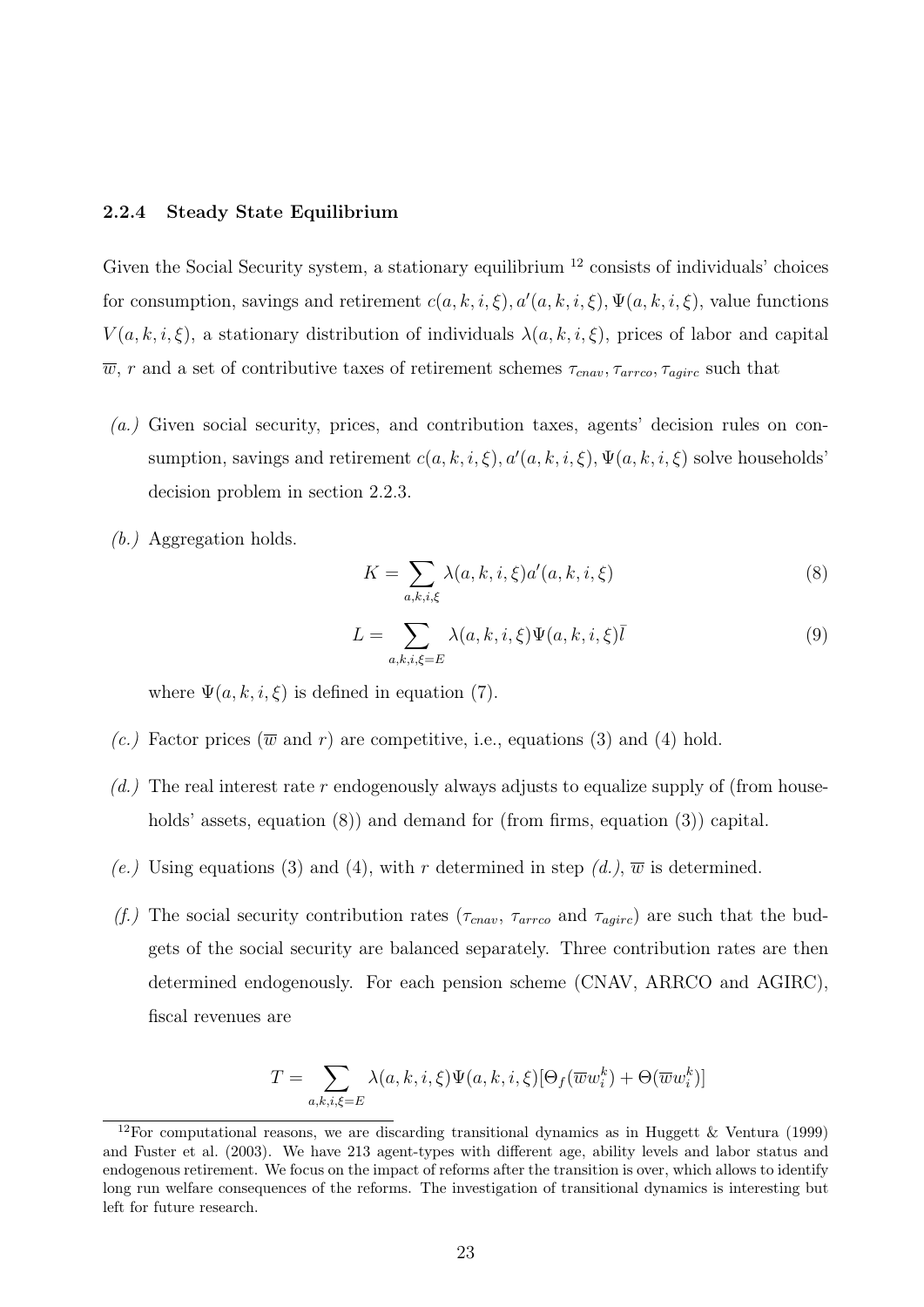Expenditures are

$$
X=\sum_{a,k,i,\xi=RE,RU,RP}\lambda(a,k,i,\xi)(1-\Psi(a,k,i,\xi))\omega_i^{k\xi}
$$

For each pension scheme, contributions  $\Theta_f$  and  $\Theta$  depend on a contribution rate  $\tau$ <sup>13</sup> that adjusts endogenously to equalize current revenues  $T$  to current expenditures  $X$ . When France hypothetically switches to a unique NDC system, we determine only one contribution rate.

(g.) the endogenous probability distribution  $\lambda(a, k, i, \xi)$  is the stationary distribution associated with  $a'(a, k, i, \xi)$  and  $\Lambda(s'|s)$  follows a Markov process (capturing individual shocks on age k, ability i, and employment  $\xi$ ) where  $s = k, i, \xi$ , such that:

$$
\lambda(a',s') = \sum_{a,s} \Lambda(s'|s) \lambda(a,s)
$$

We implement numerical techniques based on a discretization of state variables (Ljungqvist) & Sargent (2000)).

# 3 Calibration and model fit

The model period is a year. In order to check the empirical relevance of our model, we compare its predictions with the French data prior to the increase in retirement ages and prior to pension reforms. As a result, our benchmark calibration relies on data from the 1990s. The calibration focuses on men.<sup>14</sup> Our aim is not to reproduce exact population patterns but simply to adjust to the stylized facts of the French economy. Rather than relying on calibrated replacement rates, we compute pensions based on DB pension formulas

<sup>&</sup>lt;sup>13</sup>In Appendix A.2 is shown that in the French pension system,  $\Theta_f$  and  $\Theta$  are non-linear functions of  $\tau$ . This non-linearity is taken into account in the model.

<sup>&</sup>lt;sup>14</sup>Adding women would have required a complex modeling because of several female specific elements in retirement decisions, such as endogenous fertility and the way child rearing should be taken into account in the pension formula. Women are characterized by a lower wage profile over the life-cycle and higher non-employment rates than their male counterparts. The model could thus be interpreted as an optimistic scenario in an economy where everybody behaves like men in terms of labor decisions.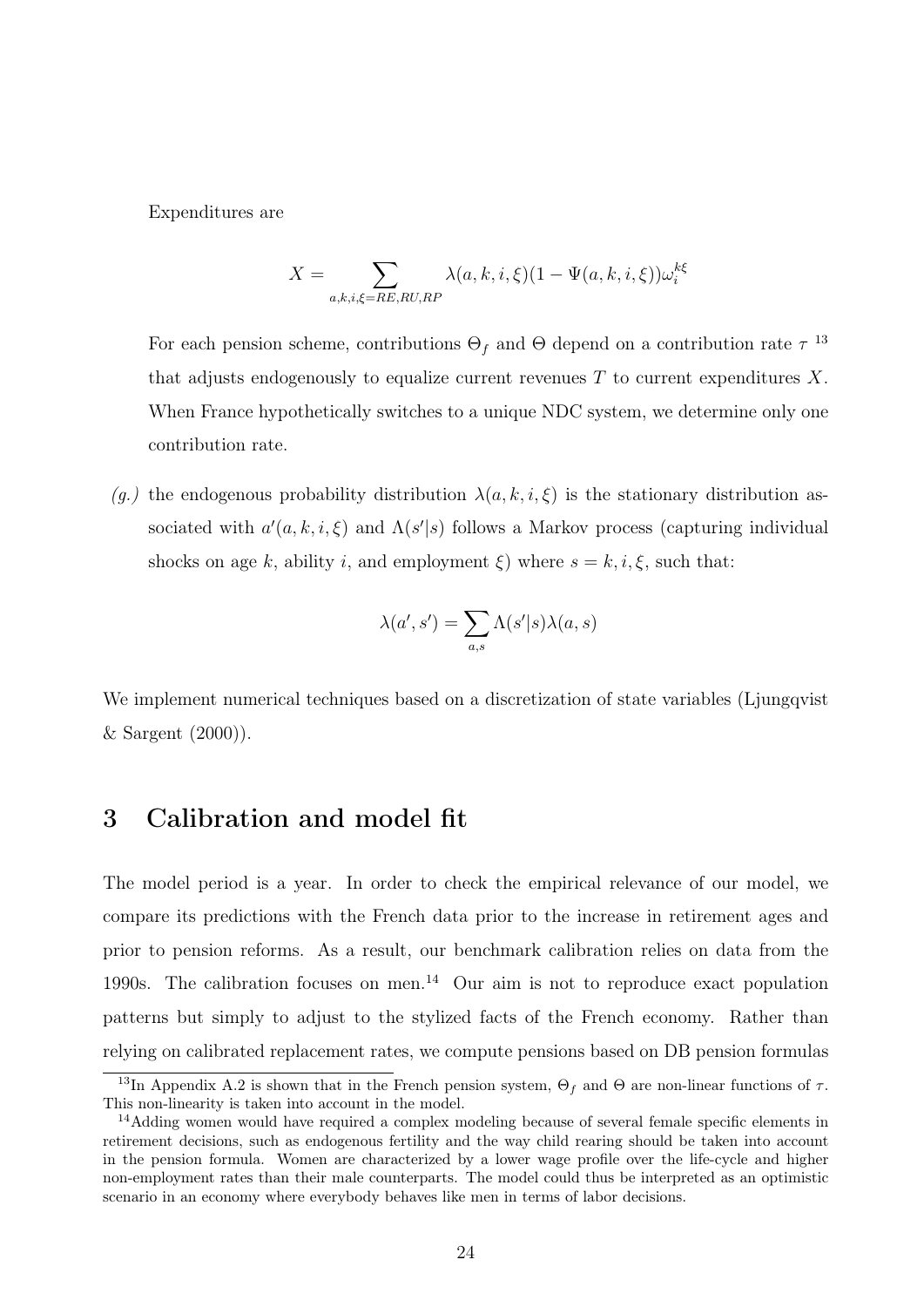applied by the Social Security rules. Given that retirement and wealth are endogenous in the model, we can better capture the different profiles for heterogenous workers.

### 3.1 Individual uncertainty

#### 3.1.1 Skills

We use occupations to create "skill" groups. We retain three broad categories: low-skilled workers, middle-skilled workers and high-skilled workers. More details are in Appendix C.

The correlation between the parents' human capital and that of his offspring is given by the social mobility matrix  $\Phi$  computed from the 1993 Labor Force Survey (see Table 7, Appendix C). The probability for an H-type agent of having a child who belongs to a lower ability class is superior to 50%. This will provide a strong bequest motive to insure his descendant against this risk.

We can compute the stationary distribution of skills from the social transition matrix.<sup>15</sup> 55.9% of individuals in the economy are L-type workers, 25.79% are M-type workers, and 18.31% are H-type workers. This is consistent with the aggregate skill distribution from the French LFS in the 1990s.

#### 3.1.2 Demographics

In the first-stage of the life-cycle We study three stages of the working life (youth, adult and older). We suppose that individuals are born as young workers when they enter the labor market. The age at the beginning of the working life is 22.2, 19.5, and 17.4 years old for H, M and L-type workers respectively (Colin et al. (2000)). As a proxy, we use the age of the end of education. Since the French pension formula depends on the number of contributive years during the working-life, the age at first job affects the amount of pension benefits, and hence retirement choices.

<sup>&</sup>lt;sup>15</sup>The number of agents born in each skill group in period  $t$  only depends on the number of fathers in each skill group in period  $t-1$ . We can iterate some ten to twenty times over  $\Phi(i'|i)$  for any given skill distribution. The skill distribution converges to the invariant distribution of a simple 3-state Markov-chain.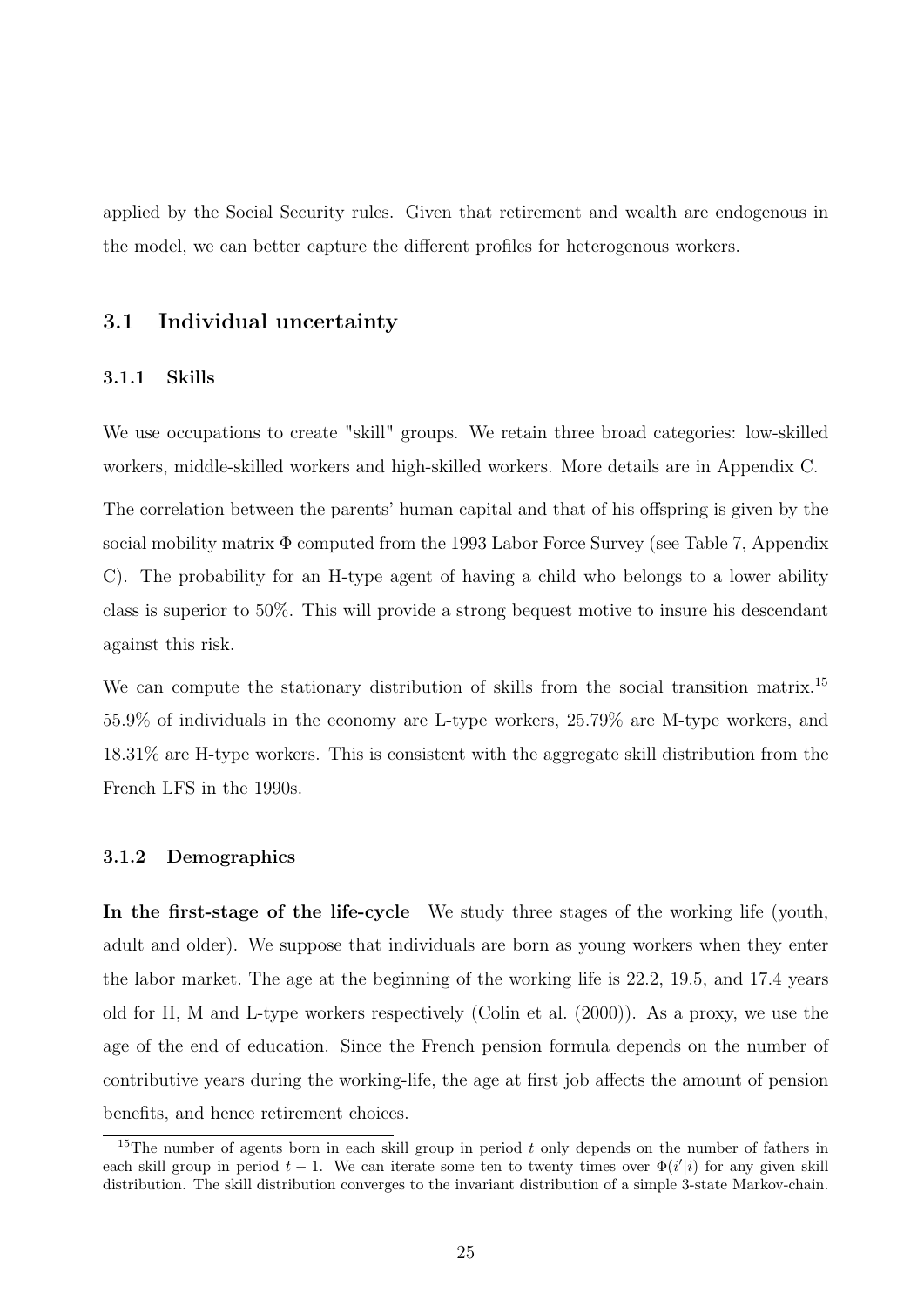Young workers are individuals who are between the beginning of their working life and age 34. The number of expected years as a young worker is then 34 minus the skill-specific age of entry. The adult group encompasses agents aged 35 to 54. Older workers' age lies between 55 until a year prior to the second life stage, i.e., age  $ERA - 2$ . During this period, before being eligible for SS benefits, they face a non-employment risk. The life-cycle transition probabilities are reported in Table 8, Appendix C.

In the second stage of the life cycle From ERA onwards, individuals face a death probability. This probability depends on the labor ability of the worker. As shown in Figure 2, we need to calibrate death probability at each age between ERA and 70. It would be possible if we had life expectancy, at each age between ERA and 70 for each skill group, which we could not find. However, we use the information on life expectancy at age 60 and 65, for the three skill groups, and use inter/intrapolation to get values for each age in the model. Life expectancy at 60 years old equals 24.4, 20.7, and 18.6 years for H, M, and L type individuals respectively (Charpin (1999)). Blanchet & Monfort (1996) provide figures for life expectancy at age 65 but only for men. This allows us to compute death probabilities between 60 and 65. Death probabilities (Table 9, Appendix C) display an exponential pattern that is consistent with INSEE (1996). We check that the mortality profiles computed for each skill group is consistent with the aggregate mortality reported in Charpin (1999). Death probabilities increase with age and are lower when individuals have more skills. In the new steady state that we examine, life expectancy increases by 6 years at age 60 (COR (2001)). We assume that all skill levels benefit evenly from the higher life expectancy.<sup>16</sup>

<sup>&</sup>lt;sup>16</sup>In the calibration, we adopt an optimistic approach by allowing low-skill workers to enjoy the same increase in life expectancy as other workers. We show that, in spite of this favourable scenario for low-skill workers, they are the main losers of the reforms. Their welfare remains far below that of their counterparts. If we had used heterogeneous changes in life expectancy across skill-groups, our results would have been even more detrimental to low skill workers.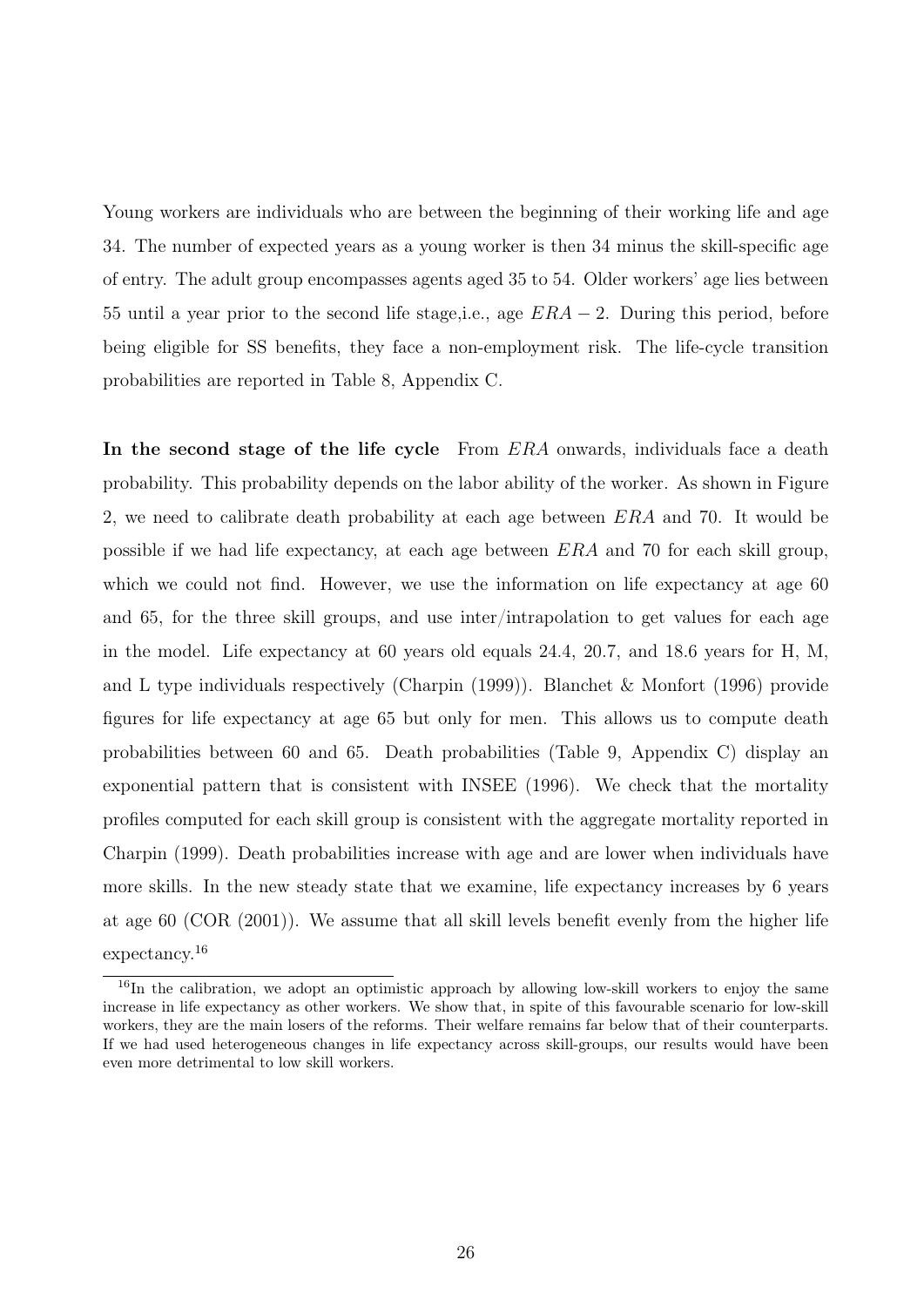#### 3.1.3 Non-employment risks

Let  $\theta^U$  ( $\theta^P$  respectively) be the replacement ratio associated with French unemployment benefits (for programs specific to older workers). The replacement ratios are computed from the French LFS as averages within each skill level.

 $\pi_U$  refers to the probability of transition each year from employment to unemployment in matrix (1).  $\pi_P$  denotes the probability of transition each year from employment to old workers' specific programs. The annual transition rate from employment to non-employment is set such that the model replicates the employment and unemployment rates of male individuals aged 55-58 for each ability class (computed from the French Employment Survey in 1993). In particular, blue collars and clerks (L-type workers) face a higher risk of nonemployment than white collars (M-type workers) (Table 10, Appendix C).

### 3.2 Calibrating life time careers and pension system

#### 3.2.1 Wage profile

Using INSEE (1999), we calibrate wages across age groups and skill levels. The data from INSEE (1999) is aggregated in order to fit our age structure. Note that, due to experience, wage profiles are upward sloping with age. We calibrate values after taking into account the normalization to one of the young low-skill annual worker's wage<sup>17</sup> (see Table 11 Appendix C). Between the first two periods of life, the wage growth factor is 1.24 for low ability individuals,  $1.33 (= 1.86/1.4)$  for middle ability agents and  $1.52 (=3.25/2.14)$  for high ability workers. Between the first and third periods of life, wage growth equals 1.26 for individuals in the low-skilled group, 1.6 for the middle-skilled group and 1.83 for the high-skilled group. In contrast to low-skilled type workers, high and middle ability workers are characterized by a steeper wage profile when older.

<sup>&</sup>lt;sup>17</sup>All variables in the paper will be then expressed in terms of this wage.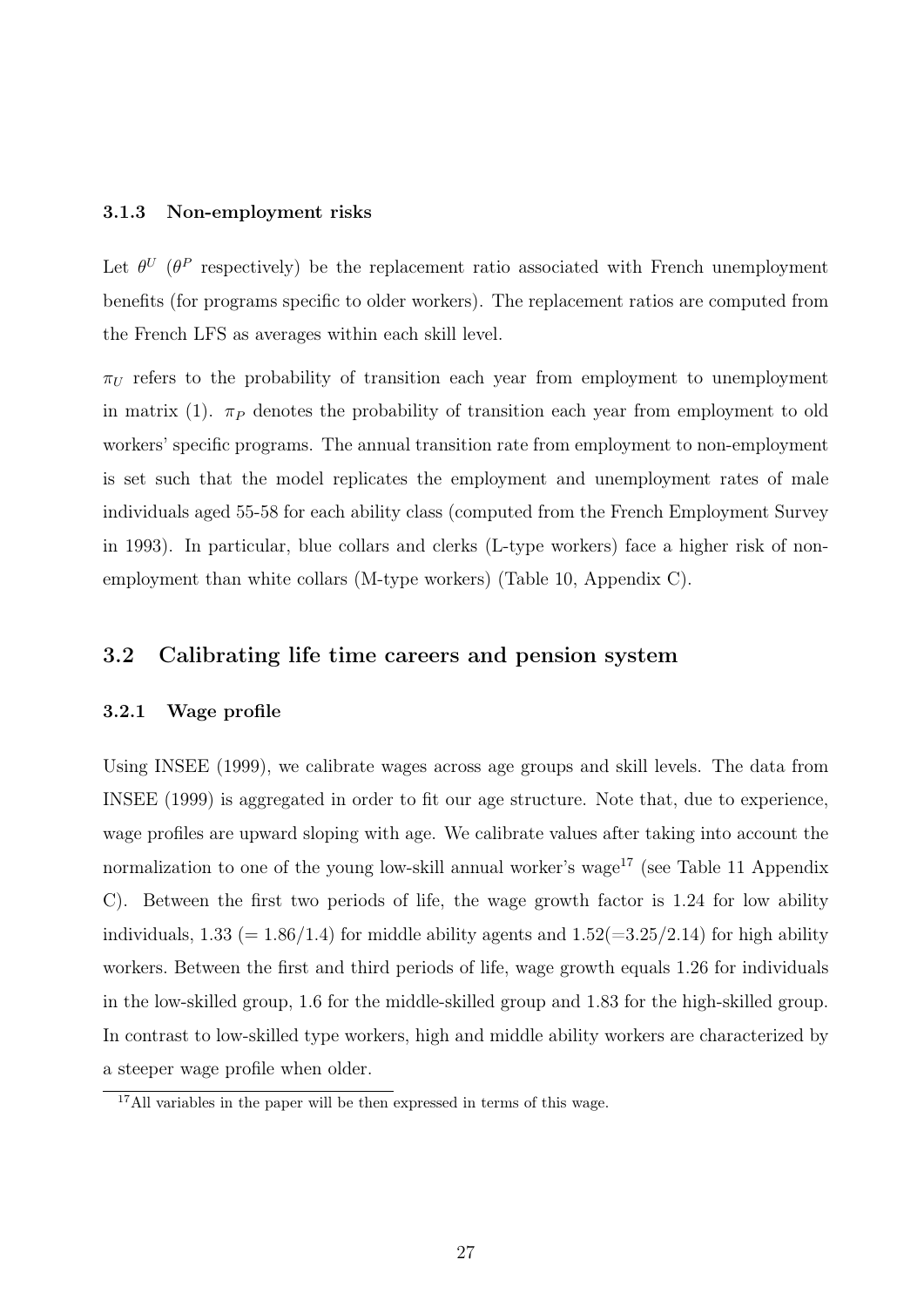### 3.2.2 Social Security

Rather than relying on calibrated replacement rates, the computation of pensions is based on real-life formulas. There are three key parameters in the SS system: the reference wage, the pension rate, and the number of contributive years. Three payroll taxes are determined at the general equilibrium to balance the three separate budgets. The share of contribution rate paid by employers is 60% agaist 40% for workers, which pins down  $\Theta_f(.)$  in the firm's labor cost (equation (4)) and  $\Theta(.)$  in  $y(k, i, \xi)$  in households' budget constraint (equation  $(5)$ ).





H : High-ability. M: Middle-ability. L: Low-ability

Figure 4 illustrates the replacement rates, as they are predicted by the model under the benchmark economy, before the pension reforms, for employed individuals. Panel (a) reports the replacement ratio for the first pillar of the pension system (the General Regime). Consistent with the data (Drees (2012)), L-type workers are characterized by the highest replacement ratios. Indeed, the presence of the SS cap in the CNAV pension formula (equation 11 in Appendix A.1) limits the replacement ratio for H-type workers whose wages are higher than the SS cap.

Let us now have a look at the age at which retirees are eligible for a full pension. H-type workers (M- and L-type workers, respectively) reach the required number of contributive years at age 63 (60 and 58, respectively). However, the early retirement age is fixed at 60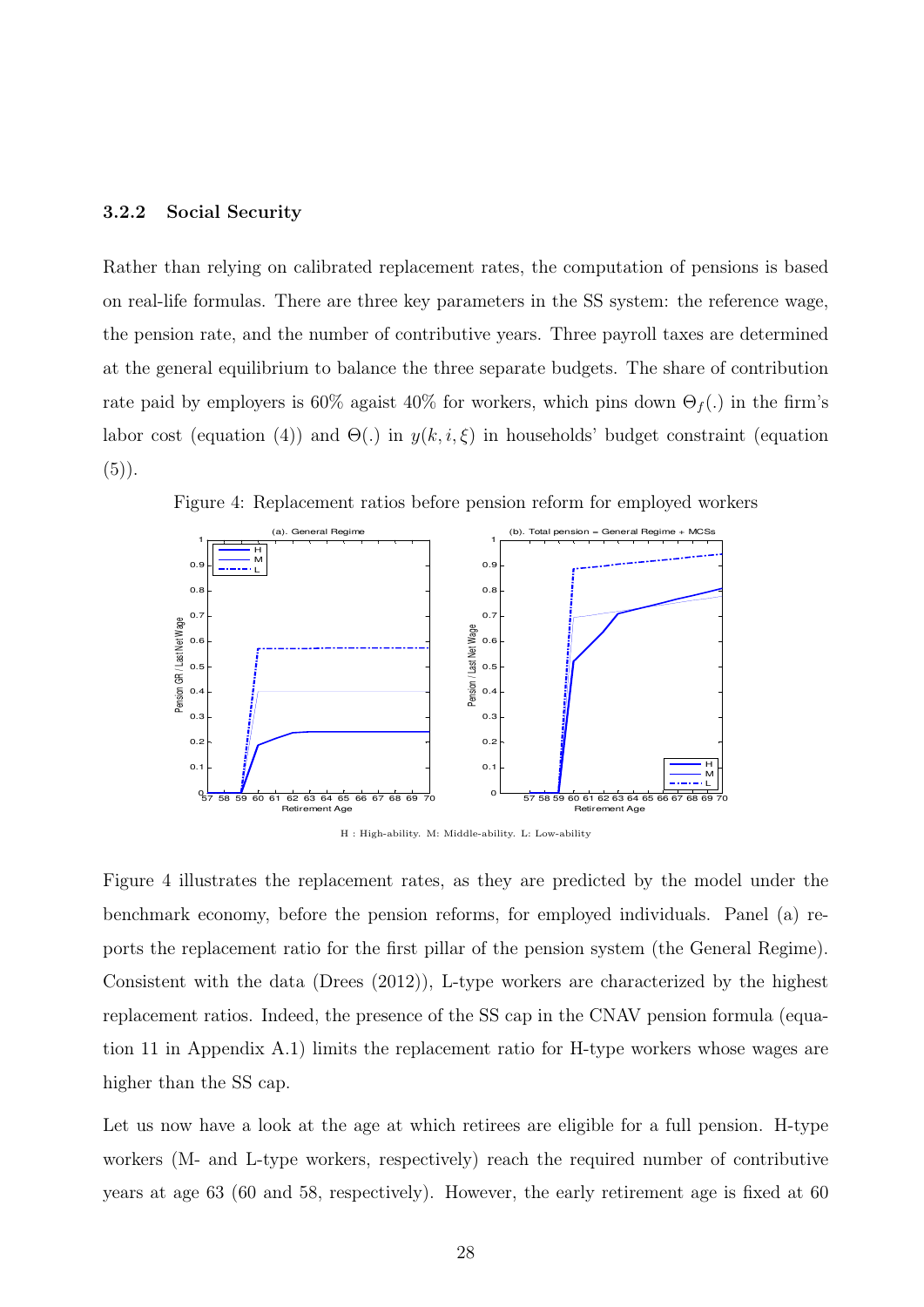years old in France in the 1990s. This means that it constitutes a binding constraint for low-ability individuals who have to wait until 60 before retiring. As there are no pension adjustments after the full rate age in the General Regime (Figure 4, panel (a)), for L-type but also for M-type workers, the SS pension of the General Regime is completely flat after the full pension age. There is no increase in pension in the case of delayed retirement beyond the full pension age for the General Regime. H-type workers bear a steep decrease in pension if they retire before the full rate reached at age 63, and if they want to postpone retirement beyond 63, they would get no increase in pension.

We display in panel (b) on Figure 4 replacement ratios for the total pension (including MCSs). Since MCSs are based on notional defined contribution plans, delaying retirement increases the pension. In addition, retiring before the full pension leads to a steeper fall in replacement ratios as MCSs add a downward adjustment in case of early retirement. The kinked profile of replacement ratios in Figure 4 suggests that individuals have little choice in terms of retirement age. For instance, H-type workers have no incentive to claim benefits before 63 (for fear of a dramatic fall in pension) and little incentive to retire beyond this age (because the increase in pension is low). The Ayrault reform aims at dampening the kinks in the profile of replacement ratios by lowering the penalty in case of early retirement and increasing the reward in case of delayed retirement. The model will predict whether individuals will be responsive to these new incentives.<sup>18</sup>

### 3.3 Preferences and technology

Following Charpin's (1999) report and OECD (2000), the technological trend is set to 2% a year in the case of France. Labor's share of output  $\alpha$  is set to 0.64 and the depreciation rate  $\delta$  is 10% as in Hairault et al. (2008). The discount factor is set to 0.96. Such a parameter value makes the model consistent with observed real interest rate and capital-output ratio (see section 3.4.1). We set  $\tilde{\sigma} = 2$ , which is consistent with Attanasio et al. (1999) and Fuster et al. (2003). Assuming that 8 hours per 24-hour day are devoted to labor, we get  $1-l = 2/3$ .

<sup>&</sup>lt;sup>18</sup>For non-employed individuals, whether unemployed or in early withdrawals, the replacement ratio displays the same profile as in Figure 4, except that pension formulas do not reward delayed retirement.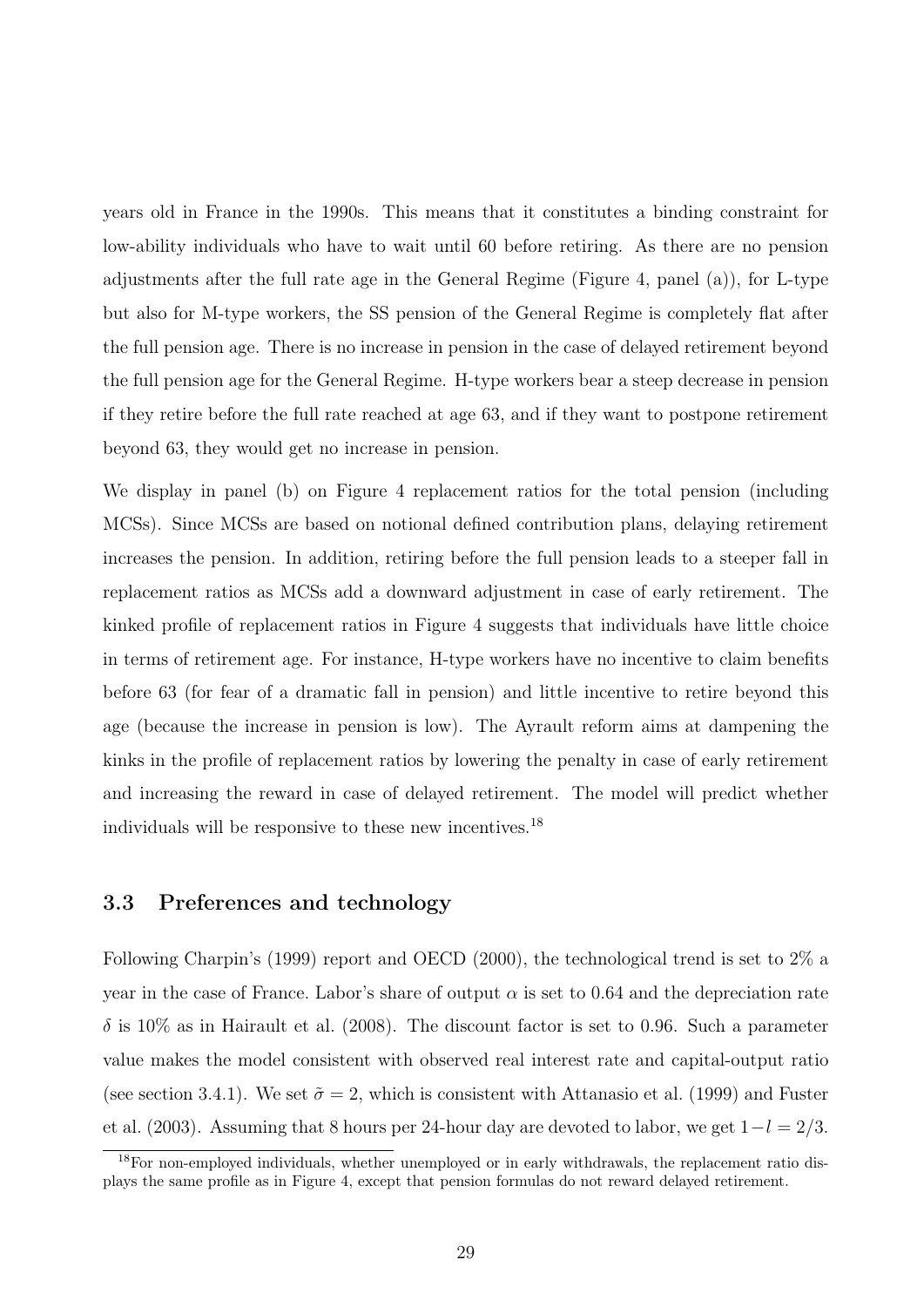The unemployed and retirees enjoy full time leisure  $(l = 1)$ .

In the benchmark calibration, the altruism parameter is set to  $\rho = 0.9$  in order to replicate the ratio of annual flows of intergenerational transfers (defined as the sum of unintended transfers plus bequests) to aggregate wealth. This ratio amounts to  $2.3\%$  (Arrondel & Laferrère (1991); Arrondel & Laferrere (2001); INSEE (1997); INSEE (1998)). With  $\rho = 0$ , the ratio of annual flows of intergenerational (unintended) transfers to aggregate financial wealth falls down to 1.1%, which is half its empirical counterpart. The ratio of bequests to aggregate wealth is sensitive enough to the altruism parameter to be confident in the calibrated value. In Appendix D we report the model's predictions in an economy without altruism  $(\varrho = 0)$ .

In order to pin down the value of leisure  $\eta$ , Hairault et al. (2008) estimate the parameter such that the model replicates the fact that 95% of male individuals retire with the full pension rate. Such a calibration also allows to match the elasticity of retirement response to the pension reforms prior to 1993 (Blanchet & Pelé (1999), Dress (2003)). The distribution of retirement age prior to reform captures this feature in the model (Figure 5).

This estimation procedure leads to  $\eta = 0.62$  for France, which is close to the value of 0.77 in Huggett & Ventura (1999) on U.S. data with similar preferences. We assume that the leisure parameter is similar across skill groups. Hence, differences in retirement behavior across skill groups will not be generated by differences in preferences. Table 12 in Appendix C summarizes the calibration.

### 3.4 Model fit

The model's predictions and data are reported in Table 3. In this section, we compare column A (French Data in the 1990s) to column B (Economy in the 1990s). Scenario B will also be referred to as the "benchmark".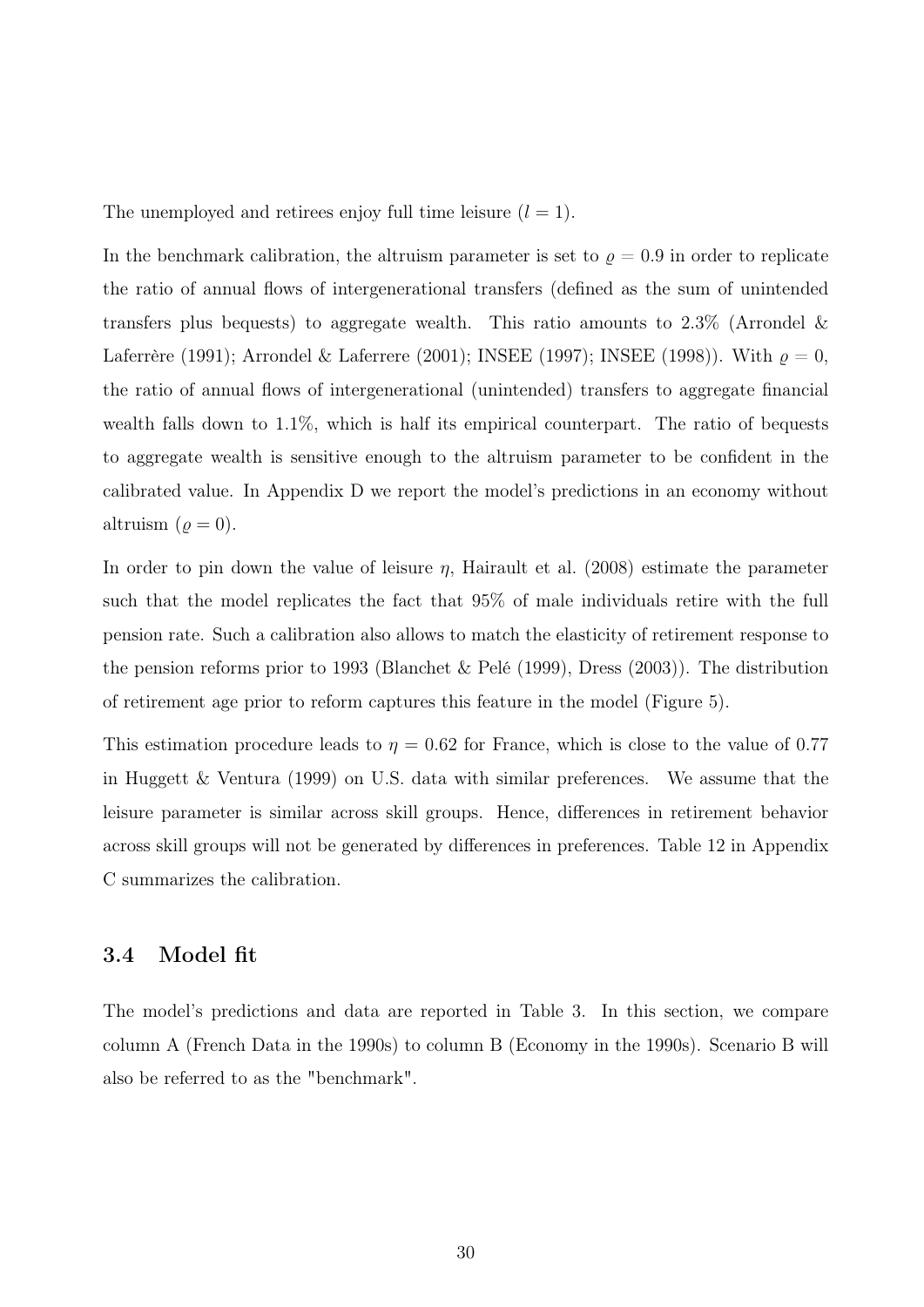|              |                                                                               | Data          | 1990s          | 2040           | Ayrault | Italy    |
|--------------|-------------------------------------------------------------------------------|---------------|----------------|----------------|---------|----------|
|              |                                                                               | $\mathbf{A}$  | B              | $\overline{C}$ | D       | E        |
|              | Macroeconomic performances                                                    |               |                |                |         |          |
| 1.           | Interest rate (in $\%$ )                                                      | $\mathbf 5$   | 4.98           | 4.78           | 4.75    | 4.55     |
| 2.           | K/Y                                                                           | 2.40          | 2.40           | 2.44           | 2.44    | 2.47     |
| 3.           | C/Y                                                                           | 0.51          | 0.51           | 0.53           | 0.53    | 0.51     |
| Pension      |                                                                               |               |                |                |         |          |
|              | Increase in life expectancy                                                   |               | $\rm {no}$     | yes            | yes     | yes      |
| 4.           | Dependency ratio 1990                                                         | 0.44          | 0.4485         |                |         |          |
| 5.           | Dependency ratio 2040                                                         | 0.64          |                | 0.640          | 0.50    | 0.58     |
|              | Contribution rate $(a)$                                                       |               |                |                |         |          |
| 6.           | Contribution rate High                                                        |               | 0.16           | 0.23           | 0.19    | 0.12     |
| 7.           | Contribution rate Middle                                                      |               | 0.13           | 0.18           | 0.15    | 0.12     |
| 8.           | Contribution rate Low                                                         |               | 0.11           | 0.17           | 0.14    | 0.12     |
| Inequalities |                                                                               |               |                |                |         |          |
| 9.           | Gini assets                                                                   | 0.73          | 0.75           | 0.74           | 0.75    | 0.81     |
| 10.          | % of Constrained agents: Total                                                | 0.22          | $0.25$ (b)     | 0.23           | 0.25    | 0.37     |
| 10.i.        | % of Constrained agents: High                                                 |               | $0.0577_{(c)}$ | 0.0483         | 0.0573  | 0.1885   |
| 10.ii.       | % of Constrained agents: Middle                                               |               | 0.3454         | 0.3316         | 0.3393  | 0.1312   |
| 10.iii.      | % of Constrained agents: Low                                                  |               | 0.4670         | 0.4381         | 0.4363  | 66.13    |
| 11.          | Bequest-to-total-asset ratio                                                  | 0.0234        | 0.0234         | 0.0207         | 0.0210  | 0.0198   |
| 12.          | Average bequest High                                                          |               | $2.16$ (d)     | 1.37           | 2.46    | 5.46     |
| 13.          | Average bequest Middle                                                        |               | 0.52           | 0.32           | 1.06    | 1.76     |
| 14.          | Average bequest Low                                                           |               | 0.21           | 0.12           | 0.23    | 0.10     |
| 15.          | Gini income                                                                   | 0.28          | 0.29           | 0.29           | 0.30    | 0.33     |
| 16.          | Gini consumption                                                              | $0.25 - 0.30$ | 0.25           | 0.24           | 0.25    | 0.28     |
|              | Welfare: percentage change in permanent consumption with respect to economy B |               |                |                |         |          |
| 17.          | High                                                                          |               |                | $-4.55$ (e)    | $-0.42$ | $-4.10$  |
| 18.          | Middle                                                                        |               |                | $-3.70$        | $-0.86$ | $-8.35$  |
| 19.          | Low                                                                           |               |                | $-3.94$        | $-1.74$ | $-10.38$ |
| 20.          | Total                                                                         |               |                | $-3.95$        | $-1.51$ | $-9.64$  |

Table 3: Data and model's predictions

(a) Contribution rate of prime-age workers defined as sum of employee's contributions (CNAV, ARRCO, AGIRC) divided by gross wage. (b) 25% of agents in the economy with zero assets. (c) Among H-type workers, 5.77% have zero assets. (d) The average bequest of a H-type individual is 2.16 times the annual wage of a young L-type worker.(e) High-skilled individuals in scenario C bear a 4.55% fall of their life-time consumption compared with scenario B.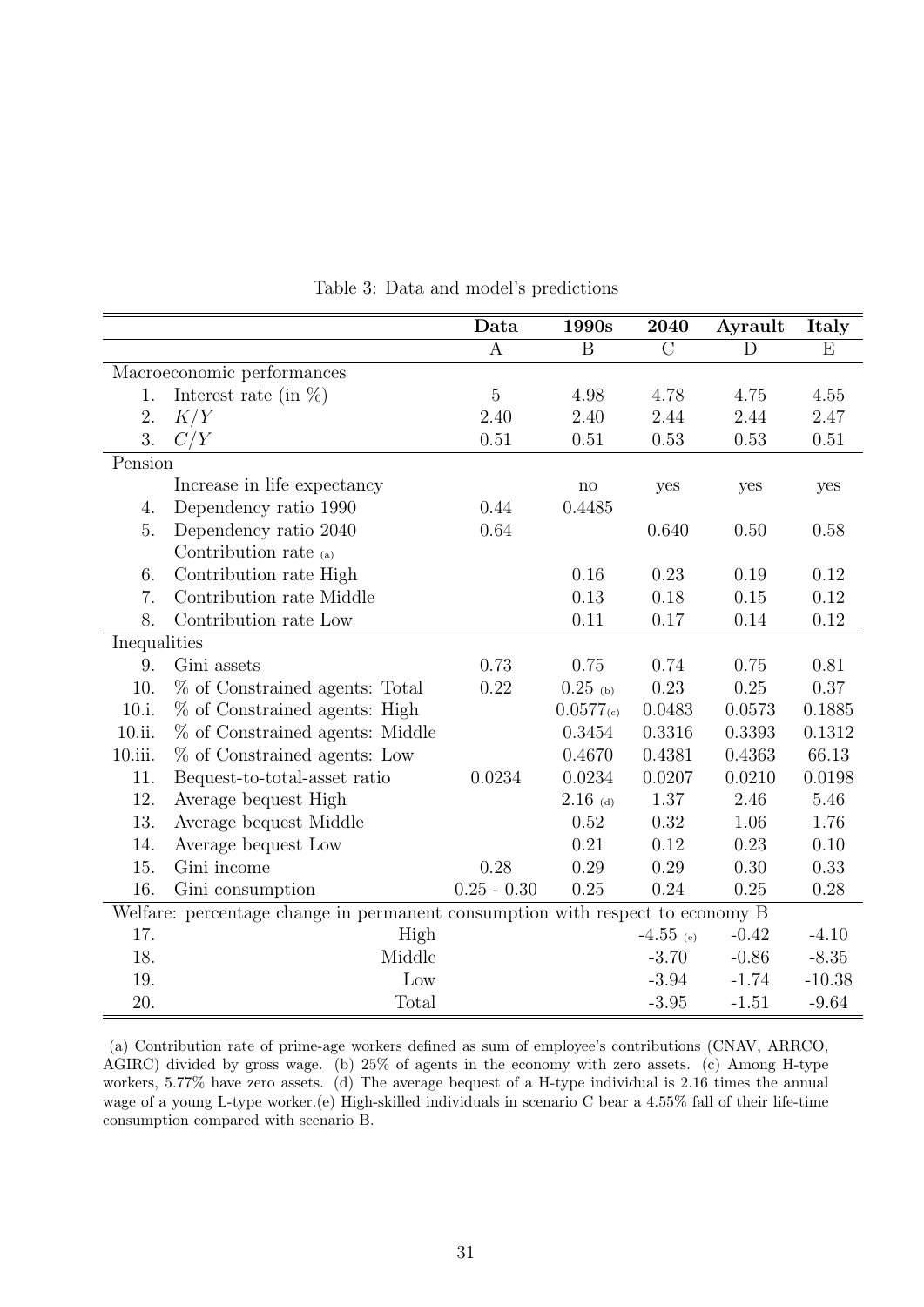#### 3.4.1 Macroeconomic performances

The model is able to match the capital to output ratio as well as the consumption to output ratio. The equilibrium interest rate that equalizes asset supply to capital demand is 4.98%, which is very close to the average real French interest rate of  $5\%$ .<sup>19</sup>

## 3.4.2 Pension: Distribution of retirement age, dependency ratio and contribution rates

Figure 5 displays the predicted distribution of retirement age. Consistent with our comments on replacement ratios (section 3.2.2), all individuals retire when they reach the age of full pension (63 for H-type workers, 60 for other workers). This model prediction echoes the fact that, in the 1990s, 95% of male retirees had indeed accumulated the required number of contributive years (Dress (2003)). The value of leisure  $\eta$  was calibrated to match this salient feature of retirement choices in France, prior to reforms. Since we disregard heterogeneity in the length of contributing years at the same age within each labor ability class, health status, specific female participation, and incomplete careers, the model cannot capture the complete distribution of retirement ages. However, we replicate the stylized fact that agents mostly retire as soon as the full rate is available.

The dependency ratio (defined as the number of retirees divided by the number of individuals in the labor force (employed and non employed)) equals 44.85% in the model (Table 3, row 4, column B), which is close to the 44% observed in France in the 1990s (Belhaj (2004); Charpin (1999)) .

The model determines three payroll taxes, one for each pension budget (CNAV, ARRCO, AGIRC). We check that the benchmark model (B) yields endogenous contribution rates that are consistent with observed levels. The workers' equilibrium contribution rate to the General Regime equals 8.35% versus 6.55% in the data (as reported in Charpin (1999)). For

<sup>19</sup>The capital-output ratio is 2.6 in Caballaro & Hammour (1999) and 2.2 in Villa (1995). Moreover, 2.4 corresponds to the ratio we found using Vikram & Dhareshwar (1995)'s data on the French physical capital stock in the post-1955 period. The consumption to output ratio is computed from OECD annual National Accounts, for the 1990-2014 period. The average real interest rate is defined as the difference between the long-term interest rate and the CPI (all items) inflation, both time series extracted from OECD Key short term economic indicators database, annual data for the 1990-2014 period.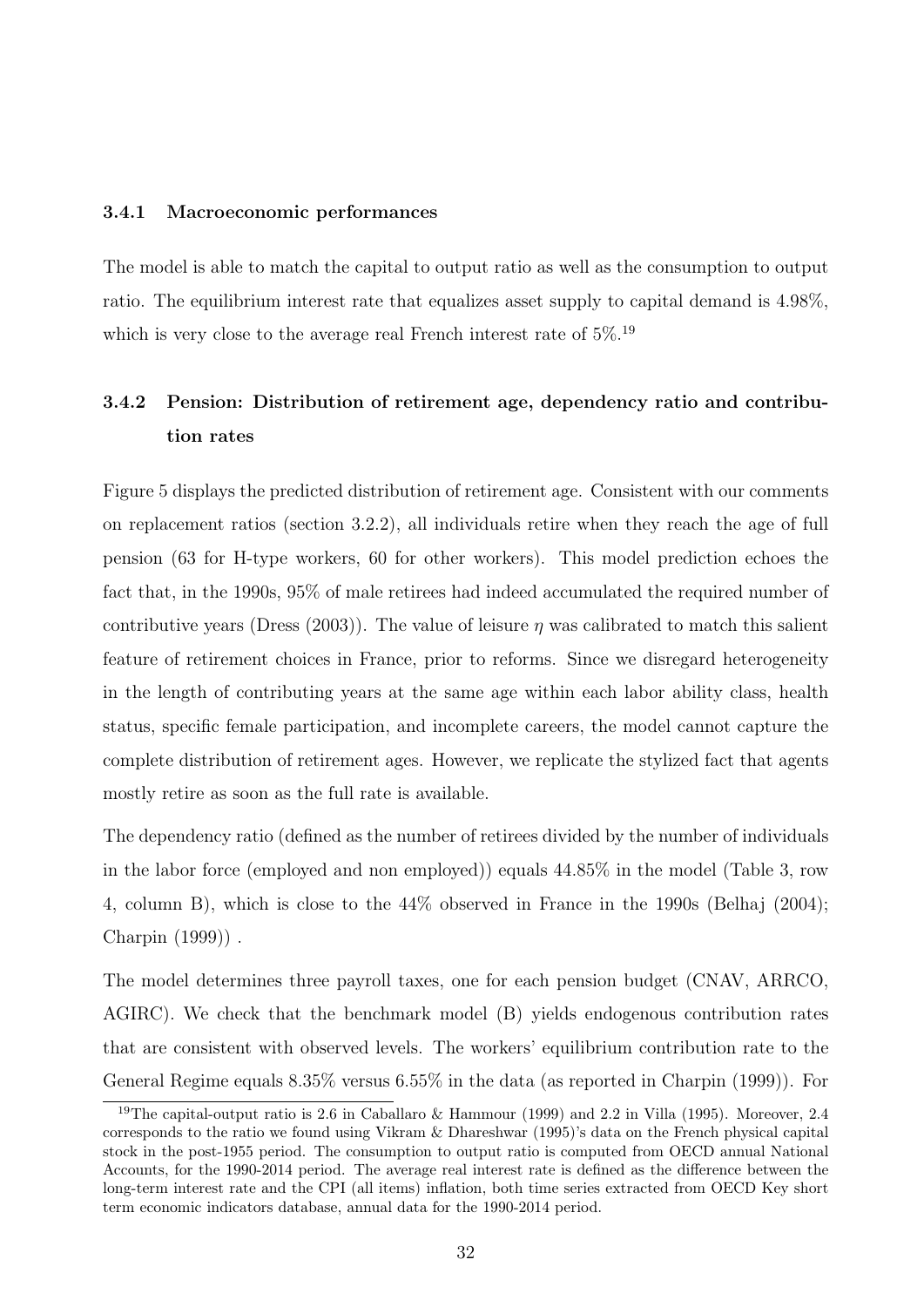

Figure 5: Retirement age before pension reform

H: H-type, M: M-type, L: L-type Non-employed = Unemployed + Early withdrawal

complementary schemes, the equilibrium rates paid by workers are, respectively, 3.32% (and 8.30% AGIRC) in the model versus 3% (and 8% AGIRC) in the data. Because of the social security cap in the collection of contributions (see Appendix A.1 and A.2), the profile of contribution rates is non-linear in earnings. In all model simulations in Table 3, we actually compute three payroll taxes for the three separate pension plans. For the sake of brevity, we only report in Table 3 (rows 6-8) a contribution rate defined as the sum of employee's contribution divided by the gross wage for prime-age workers.

The model is reasonably close to the data with respect to the dependency ratio and the contribution rates in the benchmark economy, which suggests that the model can be considered a good proxy to capture the age structure, retirement patterns and resulting strains on PAYG budgets.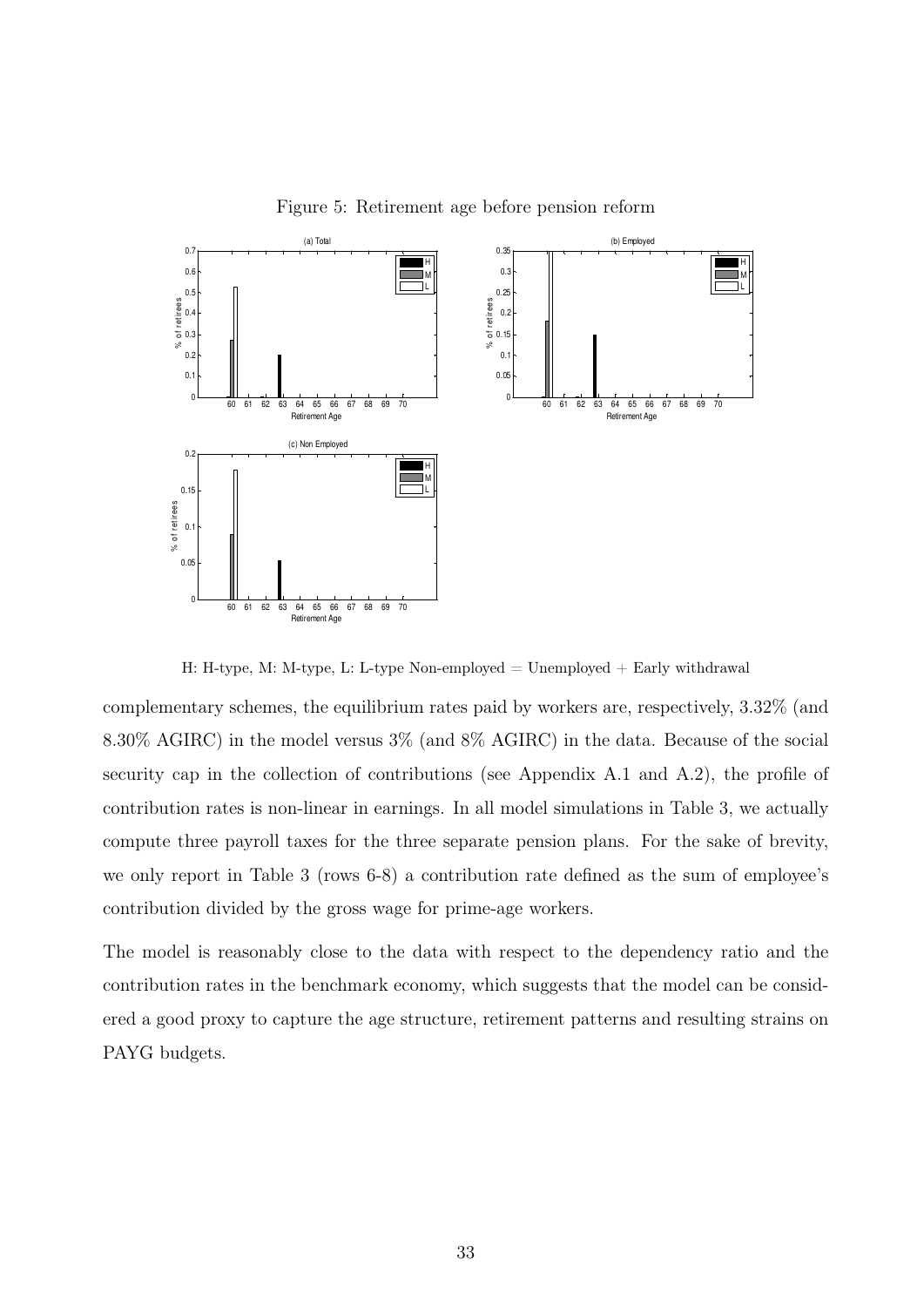#### 3.4.3 Wealth and consumption distribution

Data on wealth distribution in France in the 1990s is reported in column A of Table 3, rows 9-15. The Gini coefficient on wealth is based on computation from the 1998 French Wealth Survey (Enquête Patrimoine). The fraction of liquidity-constrained agents (with zero-asset) in the French economy is taken from Arrondel (2002). The Gini coefficient on income in the 1990s is 0.276 from OECD (2015). The altruism parameter  $\eta$  is calibrated to match the ratio of annual flows of intergenerational transfers to aggregate wealth of 2.34% found in Arrondel & Laferrère (1991) and Arrondel & Laferrere (2001), so that there is little surprise that the model fits along this dimension (row 11). The model fits the other dimensions well (column B of Table 3, rows 9-10 and 15).

On row 16, we also report the Gini coefficient on consumption. For want of French data, we report in column A, the Gini coefficients on US and UK data as reported in Castañeda et al. (2003) and Blundell (2011). The model's predicted Gini lies within the range consistent with the data (Column B). When a comparison is made between the distributions of consumption in the data and in the model in column B, it is important to keep in mind that we have not used the distribution of consumption as part of our calibration targets. Therefore, any similarities between the model economy and the data along this dimension can be considered to provide further evidence of the model's fit.

# 4 Distributional effects of Social Security reform

# 4.1 The increase in life-expectancy without change in pension formula

In this subsection, we compare columns B and C in Table 3. In economy C, life expectancy at 60 goes up and the PAYG system is balanced only with an endogenous increase in the contribution rate. Since the pension formula is not changed in economy C, the distribution of retirement age is similar to the one found for economy B (Figure 5), and the increased distortionary labor tax makes working less attractive. With agents retiring at the same age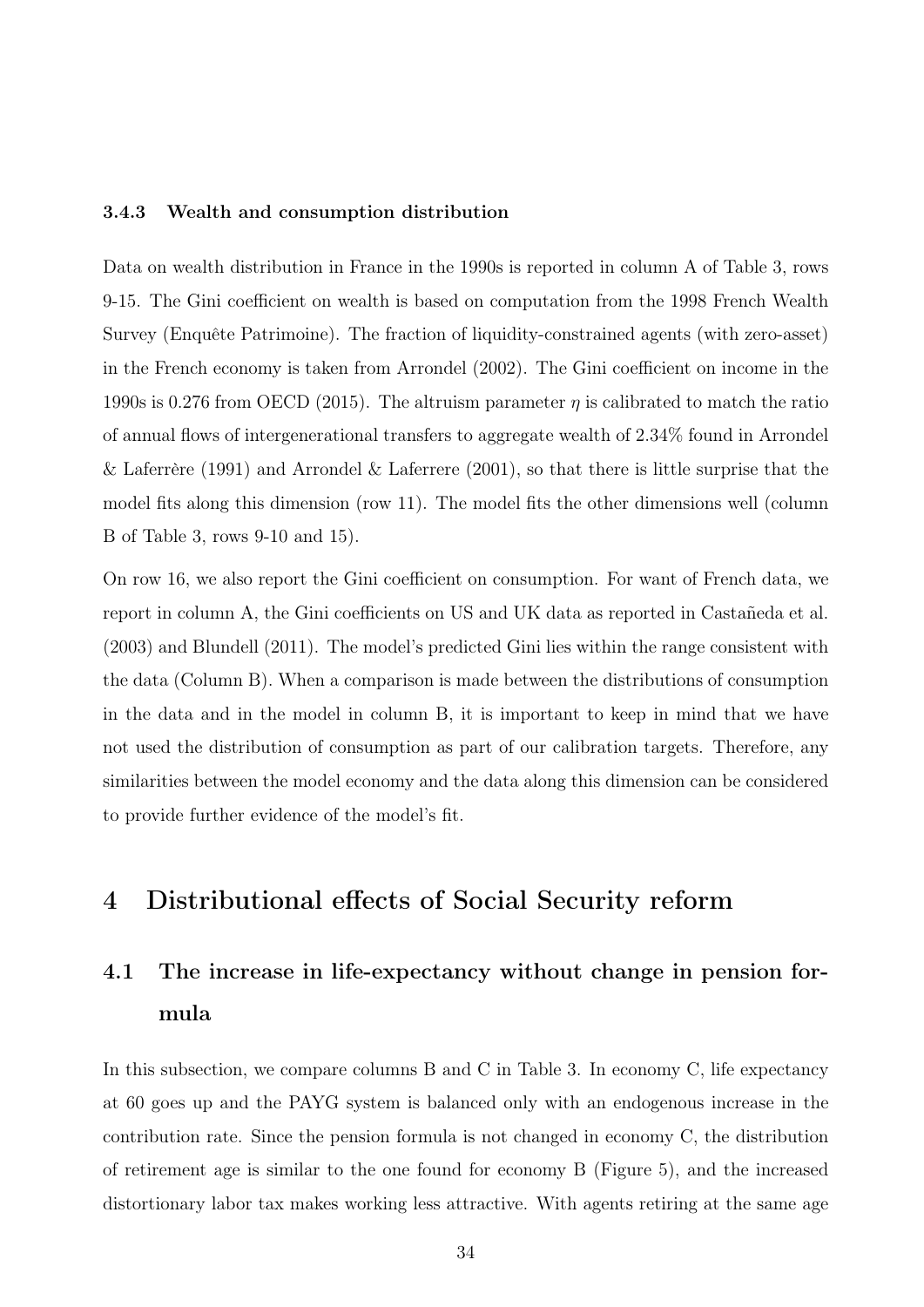and living longer in retirement, the dependency ratio goes up to 64%, which is consistent with the predicted worsening of the dependency ratio by COR (2001). The model can then be considered a good proxy for capturing aging and the resulting strain on PAYG budgets. Pension regimes are balanced only through a significant increase in contribution rates (for the General Regime and MCSs). For prime-age H-type workers, the overall pension contribution rate goes up from  $16\%$  to  $23\%$  (12.5% to 17.8% for M-type workers, from  $11\%$  to  $16.6\%$ for L-type workers). The Charpin (1999) report predicted that, without pension reform, the contribution rate had to increase by 50% in order to balance the PAYG system after the foreseeable increase in life expectancy. Our model is consistent with these forecasts since contribution rates in economy C are approximately 50% higher that the contribution rates in economy B. The model's predictions on dependency ratios and contribution rates changes (without pensions reforms) are consistent with the projections in official reports (COR (2001),Charpin (1999)), which suggests that our quantitative exercise can also be considered a good proxy for the French economy after a foreseeable increase in life expectancy and without change in pension formula.

With the increase in the contribution rates, workers cannot save as much as in the benchmark economy B. Average bequest falls for all skill groups (columns B-C, rows 12-14). The available capital in the economy falls, with no increase in labor supply (as individuals do not delay retirement). As a result, aggregate output goes down. The increase in  $K/Y$  and  $C/Y$  in Table 3 are driven by the fall in output.

The welfare consequences of switching from economy B to C are measured using changes in permanent consumption. Let  $\tilde{W}_B$  denote the ex-ante welfare of a young agent computed in economy B as in Imrohoroglu et al. (1999). The welfare measure is based on the value function of young agents. This value function takes into account all possible future outcomes during the life-cycle, including individual risks and intergenerational skill changes.

$$
\tilde{W}_B = \int_a \Phi(i'|i) V(a, Y, i, E) \lambda(a, Y, i, E) da
$$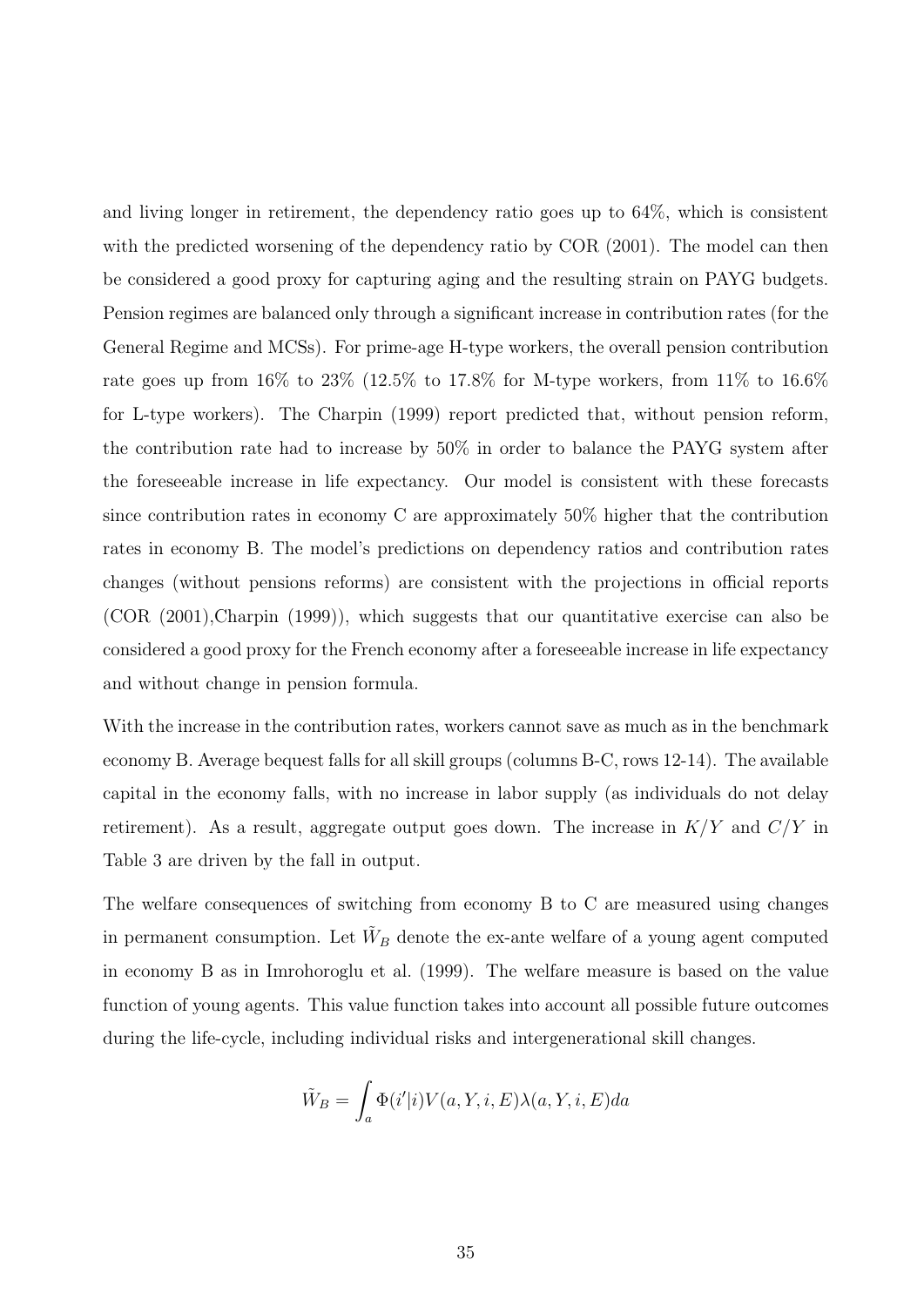We then compute  $\bar{c}_B$ , the permanent consumption associated with  $\tilde{W}_B$  such that

$$
\sum_{t} \tilde{\beta}^{t} \frac{(\bar{c}_{B})^{1-\tilde{\sigma}}}{1-\tilde{\sigma}} = \tilde{W}_{B}
$$

The same computation is done for economy C, yielding  $\bar{c}_C$ . Table 3 rows 17-20 report the  $\%$  gap between  $\bar{c}_B$  and  $\bar{c}_C$ : a measure of the percentage change in permanent consumption compared with economy B. Consumption equivalents appear to be negative: in the switch from B to C, all agents suffer from a welfare loss. The overall economy is characterized by a 3.95% fall in permanent consumption with respect to the benchmark economy. The rise in contribution rate is the main driver for the significant welfare loss  $20$ . We report in Table 3 rows 10i-iii the fraction of liquidity-constrained agents in each skill group. The lower the ability group, the higher the fraction of liquidity-constrained agents. 46.70% of L-type agents rely only on labor earnings as the main source of income. They are also characterized by the lowest consumption levels in the economy, with the highest marginal utility of consumption. The realized loss from increasing the payroll tax is thus substantial.

The results of this section clearly point to the detrimental welfare consequences of relying only on the contribution rate in order to balance the PAYG pension system. Can the policy maker decrease the welfare loss by altering the pension formula, which would reduce the upward adjustment of the contribution rate? In the subsequent sections, two avenues are explored: the Ayrault reform and the switch to a NDC scheme. We can expect the reforms to result in a significant reduction of the fiscal adjustment required to cope with the aging of the population and the rise of the life expectancy. Hence, by reducing the extent of distortionary taxation of labor income, we can expect both reforms to generate welfare gains. However, pension reforms, by postponing the retirement eligibility age or lowering pension benefits, can also generate sizable welfare losses. Our model will indicate which effect dominates.

 $20$ We checked that a model with a constant contribution rate and only the increase in life expectancy actually yields welfare gains for all workers.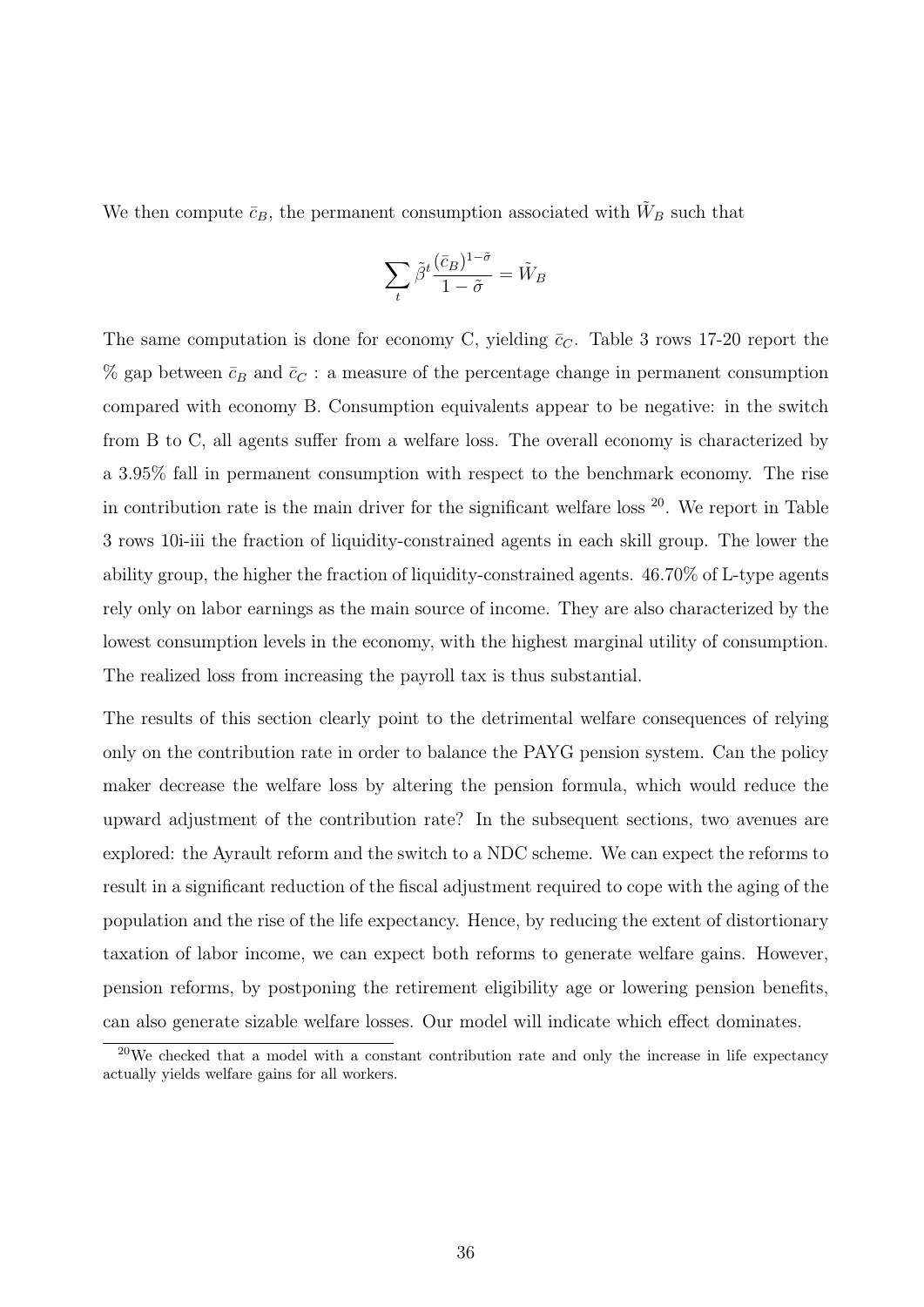### 4.2 Ayrault reform

The Ayrault reform (column D of Table 3) increases the early retirement age by two years, from 60 to 62, for all individuals. Postponing the retirement age by two years, and then using payroll taxes to finance the remaining burden reduces the size of the fiscal burden and therefore the size of the additional tax required to finance it compared to economy C(see Table 3, rows 6-8, columns C-D).

The retirement distribution mechanically shifts to the right (Figure 6, panel (a), compared to Figure 5, panel (a)). The reform also alters the profile of replacement ratios. Figure 7 displays the replacement ratio as a function of retirement age for each economy and each skill group. Let us have a look at panel (c). Without reform, the replacement ratio displays a kink at age 60, the age of full pension for low-skilled workers. With the change in the early retirement age, the kink is now at age 62. The increase in the number of contributive years (from 40 to 43) does not shift the age of full pension beyond 62 as L-type workers start their working-life at an early age (see calibration section 3.1.2) and, thus, accumulate the required years prior to age 62. Therefore, it is then not surprising that the model predicts that all low-skilled workers retire at age 62 (Figure 6, whether employed, panel (b), or not, panel (c)).

Let us consider H-type workers. Without reform, the replacement ratio displays a kink at age 63, the age of full pension for high skill workers (Figure 7, panel(a)). The Ayrault reform shifts the full pension age to 66 after the increase in the number of contributive years (from 40 to 43). The kink at full pension age (66) is not as apparent as that in the economy without reform (at 63) because the Ayrault reform lowers the penalty in case of retirement before the full pension age and rewards working years beyond this age. The model predicts that, faced with this new pension formula, all H-type workers retire at 66 (Figure 6, panel (a)): H-type workers are sensitive to the fall in pension before age 66 but are not responsive to the rewards offered in case of work beyond 66.

Interestingly, for M-type workers the retirement age is heterogeneous. With the increase in the number of contributive years, the full pension age is now at 63, which is the first peak on Figure 6 panel(a). This first peak is due to retirement of all non-employed M-type individuals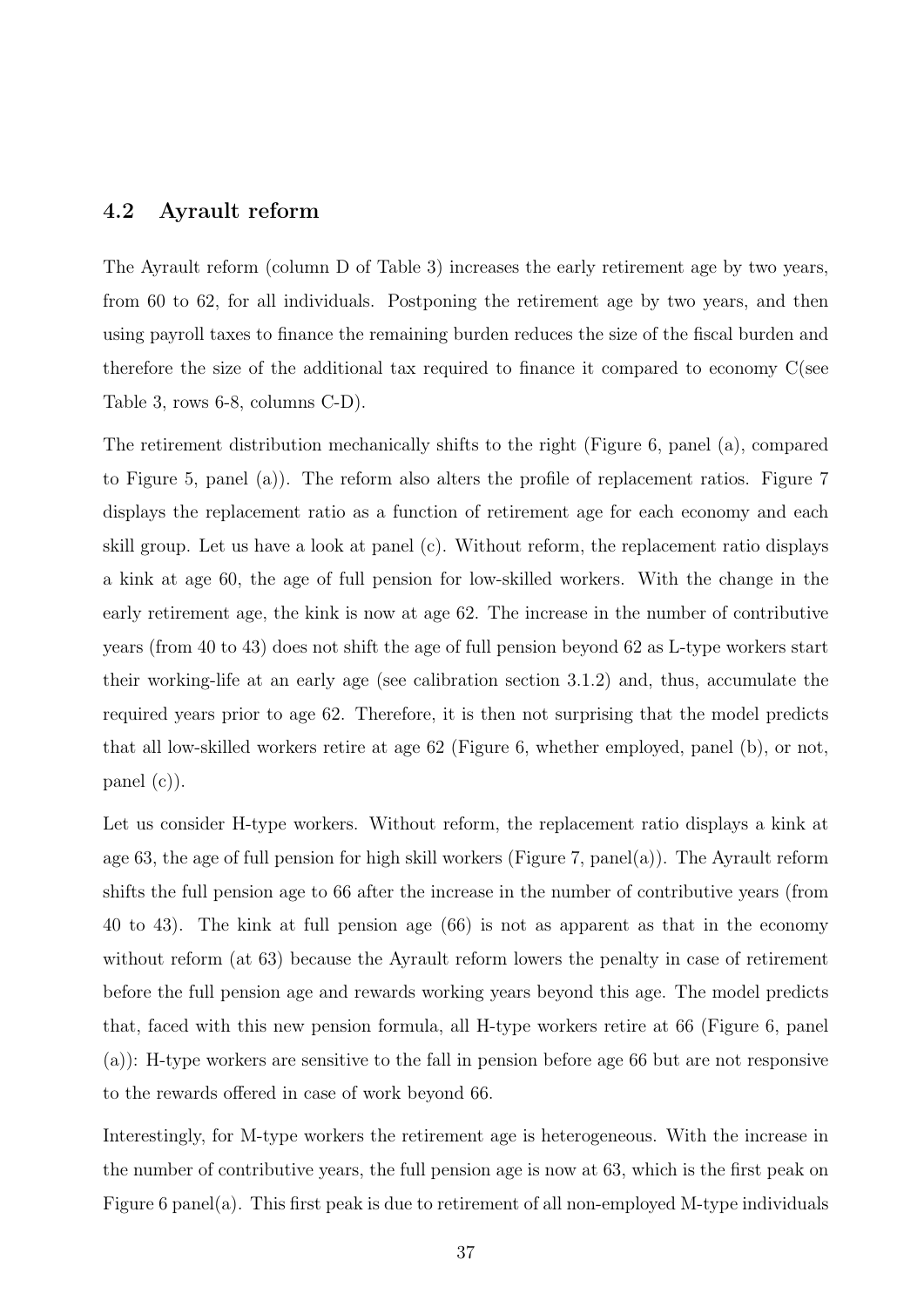Figure 6: Retirement age after Ayrault reform



H: High-skill, M: Middle-skill, L: Low-skill. Non employed = unemployed + early withdrawal



Figure 7: Replacement ratios after pension reform for employed workers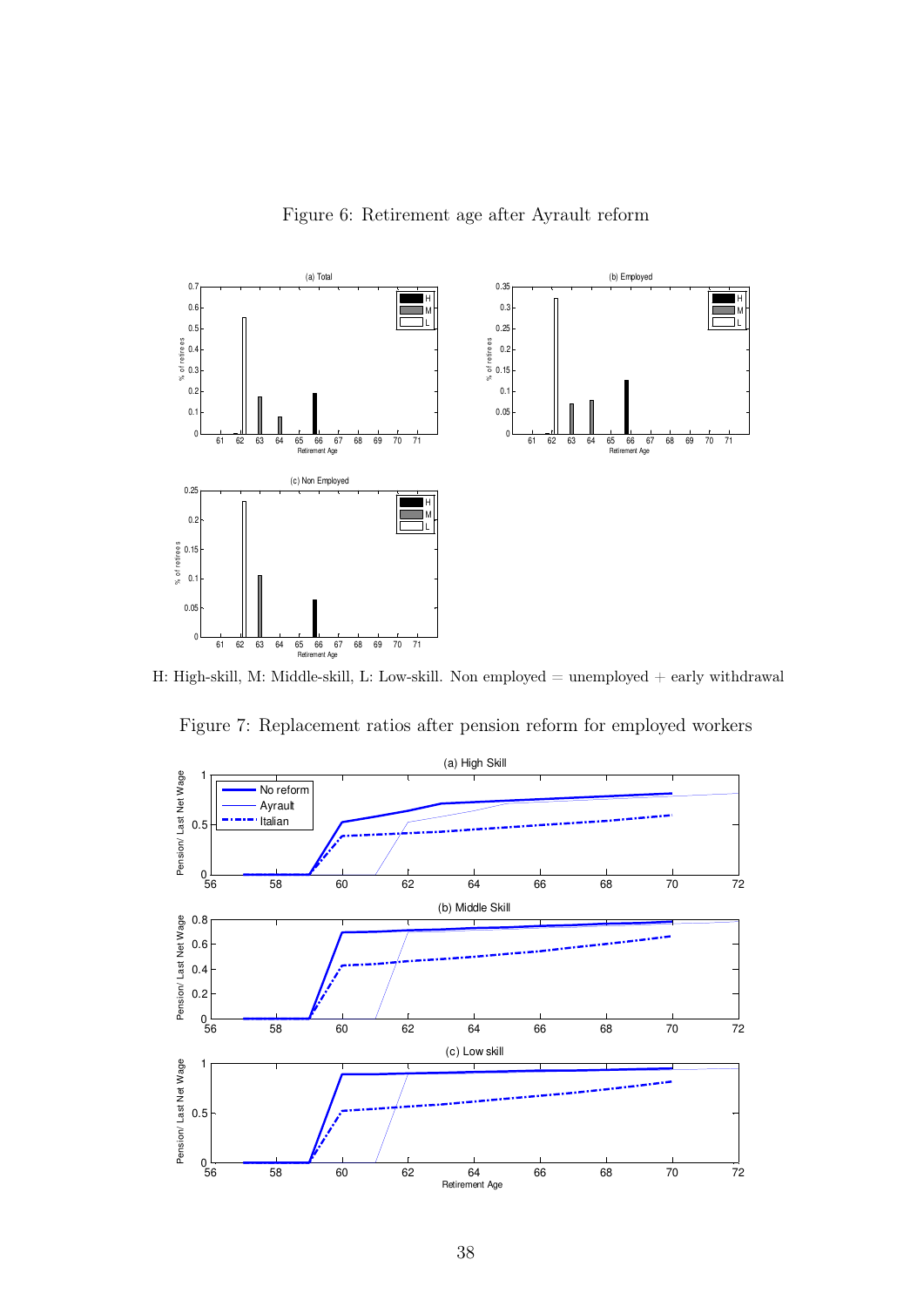(Figure 6, panel(c)). These workers are not entitled to the pension bonus in case of delayed retirement. This first peak is also due to some M-type workers who are not willing to delay retirement (Figure 6, panel(b)). The second peak at 64 comes only from employed M-type workers who are willing to work beyond the full pension age (Figure 6, panel(b)) and get the corresponding increase in pension. The model predicts that these individuals represent 13% of retirees. This is consistent with the 14% reported in Drees (2014) and Benallah  $(2011)$  <sup>21</sup>. The reason behind the willingness to postpone lies in altruism. M-type workers face the risk of lower productivity for their child (i.e. ability and wages). In order to insure against this risk, they are willing to work an additional year to accumulate savings, and hence bequest. In Table 3, row 13, column D, the bequest of M-type workers significantly increases compared to the benchmark economy.

Our analysis shows that all elements of the Ayrault reform contribute to delayed retirement in economy D: the delayed early retirement age at 62 is particularly important for L-type workers, the increase in the number of contributive years shifts the retirement peak for Htype and M-type workers, while the latter are somewhat responsive to the reward in case of work beyond the full pension age. Delayed retirement significantly lowers the dependency ratio compared to economy C (50% versus 64% without pension reforms, row 5 of Table 3). The shift in the early retirement age to 62 greatly contributes to the good performance of the Ayrault reform in terms of dependency ratio as L-type workers constitute more than 50% of retirees (Figure 6, panel(a)). With delayed retirement, the contribution rate does not have to increase as much as in economy C to balance the PAYG system (rows 6-8, columns C-D, of Table 3), which reduces the total welfare loss from 3.95% to 1.51% (row 20, columns C-D, of Table 3). The welfare loss is mainly borne by L-type workers. The increase in contribution rate (row 8, columns B-D, from  $11\%$  to  $14\%)$ , as slight as it may seem, is actually the highest in percentage terms for low skill workers (27% increase in contribution rate versus 15-19% for other worker types). In addition, comparing retirement ages in Figures 5 and 6, L-type workers delay retirement by two years, from 60 to 62, hence suffering from loss in leisure.

<sup>&</sup>lt;sup>21</sup>The pension reward in case of delayed retirement was actually introduced prior to the Ayrault reform, so that there are first estimates available of the impact of this incentive on retirement decisions.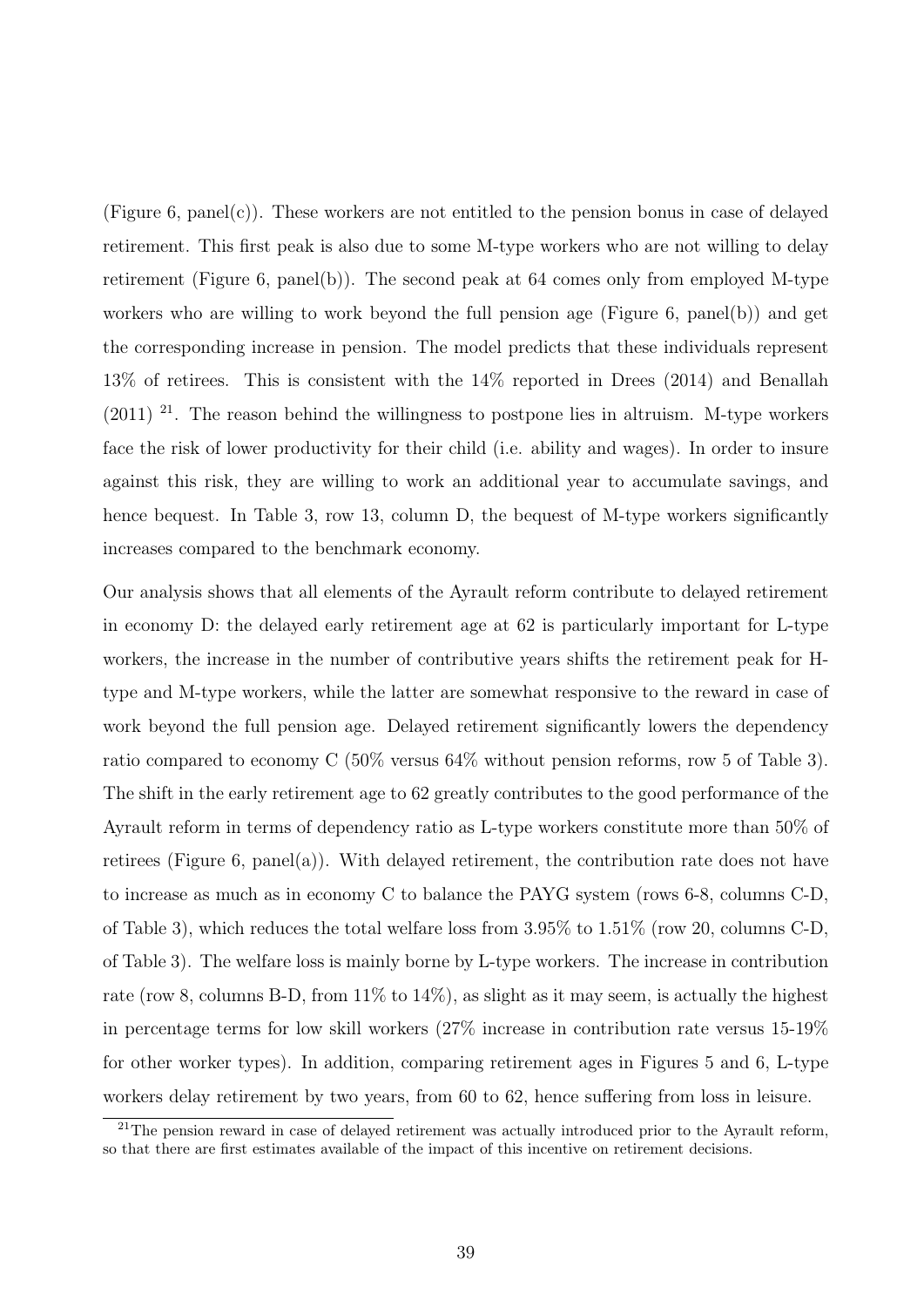### 4.3 Switching to a NDC in France

A more dispersed distribution of retirement age. The model predicts a much more dispersed retirement distribution (Figure 8) if France were to switch to a complete notional defined contribution scheme as in Italy. Let us first have a look at L-type workers. As in the 1990s, whether employed or not, they all retire at the early retirement age of 60 (Figure 8, panel (a)). Compared with economy in column C, L-type workers retire at the same age of 60. Since they represent more than 50% of retirees, we are not surprised that the dependency ratio in economy E (58%, row 5 of Table 3) is not very far from the one in economy C (65%). These workers do not have any incentive to delay retirement to accumulate wealth for their child. L-type workers are already at the bottom of the ability distribution. Their child can only go up in the wage distribution, or stay at the parents' ability level. Without any strong bequest motive, L-type workers are not enticed to delay retirement and they leave little bequest (row 14, column E, Table 3). Their bequest even falls compared to under the Ayrault reform as their pension dramatically falls (Figure 7, panel (c)).

Figure 8: Retirement age after NDC reform



H: High skill, M: Middle - Skill, L: Low skill. Non employed  $=$  unemployed  $+$  early withdrawal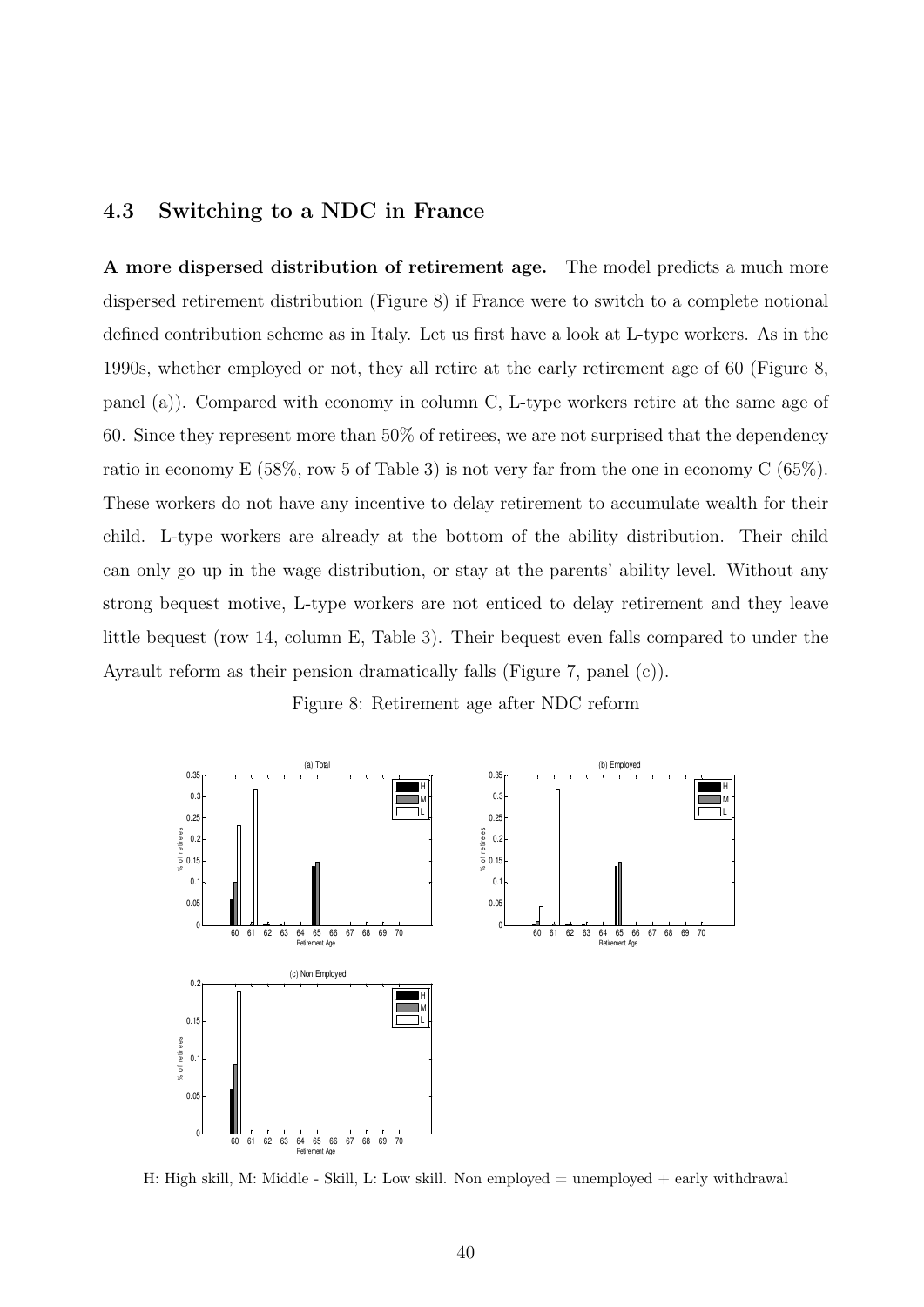Interestingly, the retirement age distribution for M-type and H-type workers displays heterogeneity within each skill group. The reason behind this dispersion lies in the pension formula. As seen on Figure 7, panels (a) and (b), within the NDC reform the replacement ratios no longer display any kink. This gives agents more freedom in their retirement age. Indeed, retirement at an early age yields a slight decrease in pension. A delayed retirement age equally yields a slight increase in pension. This symmetry between early and delayed retirement in the profile of replacement ratios reveals the interaction between wealth accumulation and retirement decisions. Altruism is an important driver of wealth accumulation in the model: The existence of earnings risks at birth explains that altruistic older individuals want to work longer in order to have more income available to insure their descendants. This is particularly true for M-type and H-type workers, who are higher on the scale of ability levels. They therefore fear a descending ability change for their child. In Table 7, H-type (and M-type respectively) individuals have a 60% (43%) chance of giving birth to a child of lower ability. The bequests of H-type and M-type individuals are therefore higher than L-type individuals', in all columns of Table 3 (rows 12-15). The bequest motive is particularly strong in column E. The dispersion in the wealth distribution translates into dispersion in the distribution of retirement age.<sup>22</sup> Wealthier agents retire earlier. Wealth compensates for the lower pension. We develop this point in the next paragraph.

### 4.4 Additional considerations

Understanding the interaction between wealth decisions and retirement choices The inspection of the individual decision rules reveals the interaction between wealth accumulation and retirement. Figure 9 illustrates the choice of a 64 years old H-type agent. In order to make his decision, he compares the value of being retired at age 64 to that of remaining active at the same age. The value functions intersect when his financial holdings equal  $A^* = 23.45$ . If his current wealth is larger than  $A^*$ , the high-ability agent will retire. If the high-ability worker is not wealthy enough  $(A < A^*)$ , he chooses to keep on working.

The model actually yields an array of wealth thresholds above which individuals of each  $22$ We check this intuition in Appendix D by examining the model's predictions in the absence of altruism.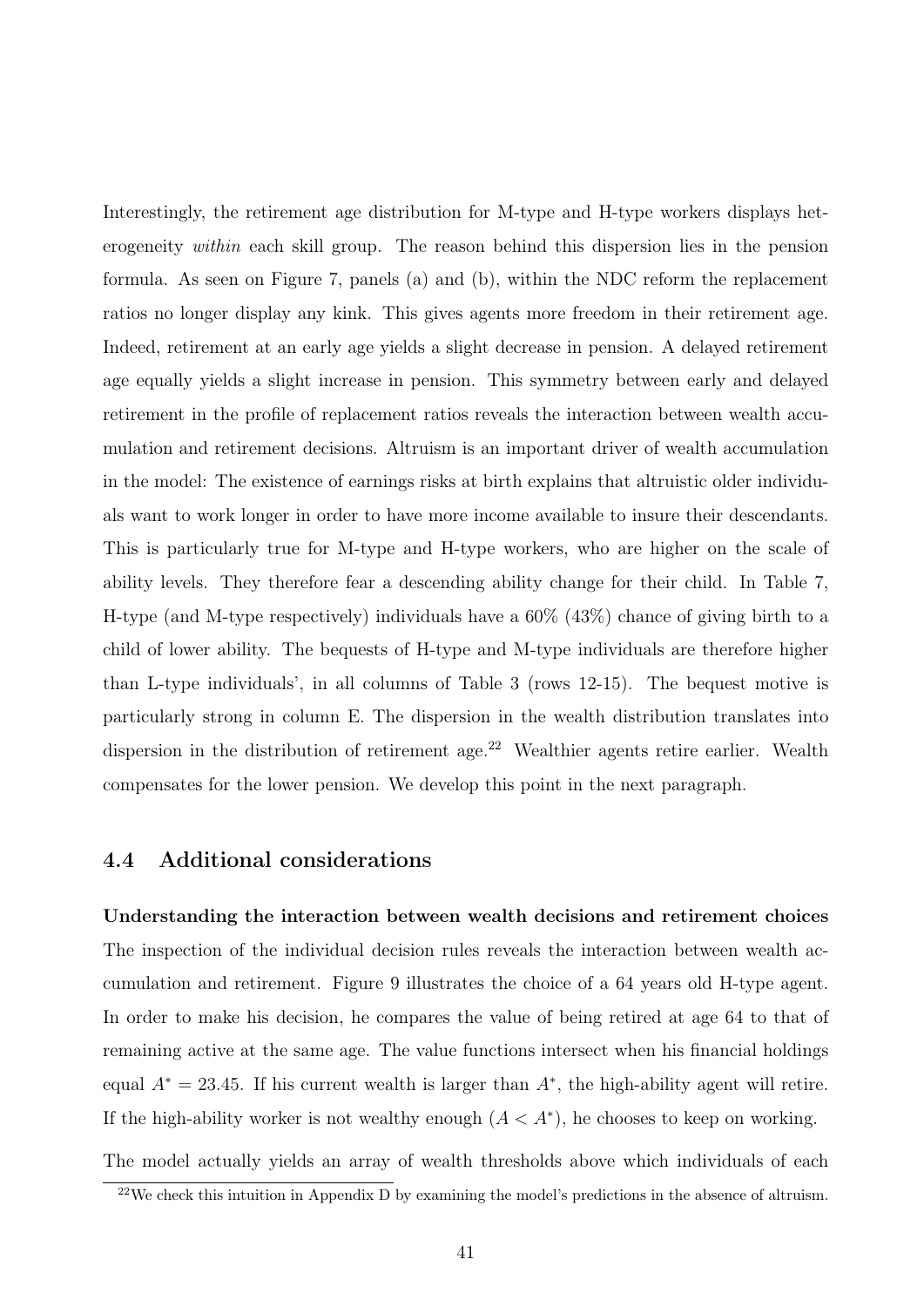Figure 9: Understanding the interaction between wealth decisions and retirement choices



ability category decide to retire (Table 4). For instance, a M-type worker who considers retiring at 60 years of age must have current wealth greater than 8.95 in order to cease working. Given the normalization considered in our model, this threshold corresponds to three years of his current net wage. We indicate in Table 4 (columns (2), (4), and (6)) the percentage of employed workers within each ability group who decide to retire at a given age. For instance, 4.20% of H-type employed workers are wealthy enough  $(A > A^*)$  to retire at age 60.

The interaction between wealth and retirement decisions yields a more inequal distribution of assets. The Gini on assets goes up from 0.75 to 0.81 (row 9 of Table 3, columns B and E).

Figure 10, panel(b) displays the Lorenz curves for economies C, D and E. Under the NDC scheme, the increase in inequalities appears strong at the bottom of the asset distribution. The fraction of agents without assets (row 10, columns B and E of Table 3) goes up from 25% to 37%. This increase in the fraction of liquidity constrained agents is unevenly distributed (rows 10i-iii, column E). Nearly two thirds of L-type workers have zero assets, versus one third in economy B. M-type workers are less liquidity-constrained than in Economy B (33% in economy B versus 13% in economy E). Indeed, M-type workers delay retirement to accumulate assets for bequest motives. The Gini on income (defined as the sum of earnings and capital income) goes up from 0.29 to 0.33. The Gini on consumption goes up as well to 0.28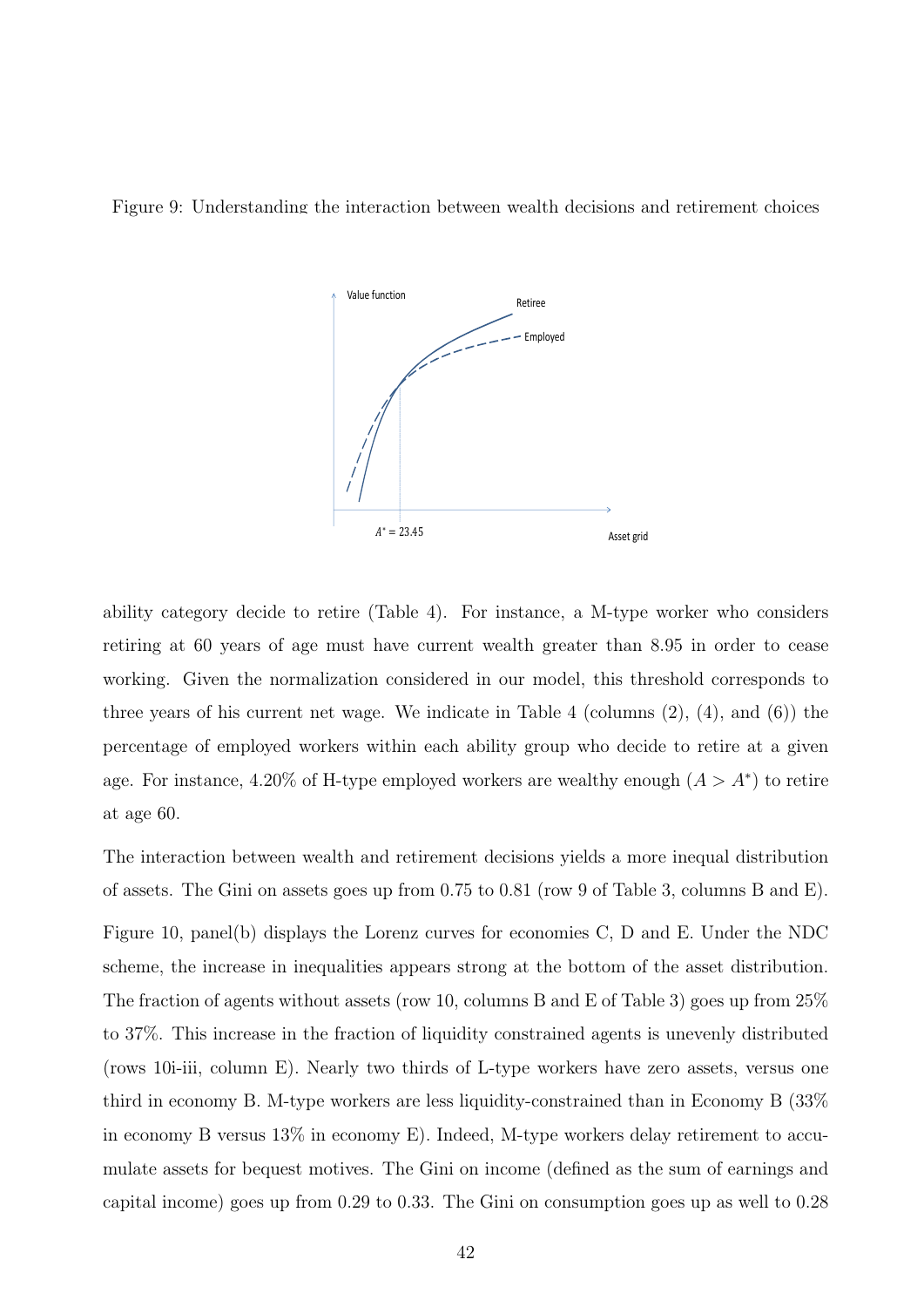|     |               | H              |          | М        |              |          |
|-----|---------------|----------------|----------|----------|--------------|----------|
|     | 1             | $\overline{2}$ | 3        | 4        | 5            | 6        |
| Age | $A^*$         | fraction       | $A^*$    | fraction | $A^*$        | fraction |
| 60  | 31.97         | 0.0420         | 8.95     | 0.1309   | 0            | 100      |
| 61  | 31.91         | 0              | 8.17     | 0.0105   | $\Omega$     | 0        |
| 62  | 31.28         | 0              | 8.48     |          |              | 0        |
| 63  | 27.94         | 0.0103         | 8.79     | $\Omega$ | $\mathbf{0}$ | $\theta$ |
| 64  | $23.45^{(a)}$ | $0.0309^{(b)}$ | 6.58     | 0.0223   | 0            | 0        |
| 65  | 21.36         | 0.0135         | 4.58     | 0.0452   |              |          |
| 66  | 21.62         | 0              | 2.96     | 0.0661   | $\Omega$     |          |
| 67  | 20.11         | 0.0111         | 1.37     | 0.3986   |              |          |
| 68  | 16.16         | 0.0380         | $\Omega$ | 0.3266   |              |          |
| 69  | 13.64         | 0.0349         | 0        |          |              |          |
| 70  |               | 0.8193         |          |          |              |          |

Table 4: Wealth accumulation and retirement decisions: examining the example of employed workers' decisions

(row 16, column E). Switching to a NDC scheme as in Italy moves the economy towards a more inequal distribution of wealth, and hence of income and consumption.

#### Figure 10: Lorenz curves on asset



No reform 2040: economy C in Table 3; Ayrault : economy D in Table 3; NDC-Italian : economy E in Table 3.

Choosing the right contribution rate and distributional effects. The NDC system yields significant welfare loss: individuals bear a nearly 10% fall in permanent consumption relative to economy B (row 20, column E, Table 3). The welfare loss is particularly large for L-type workers. The reason behind this uneven distribution of welfare loss does not lie

<sup>(</sup>a) H-type employed worker's retirement decision: if his current assets are larger than 23.45, he retires. Otherwise, he keeps working. (b) 3.09% of H-type employed workers retire at age 64.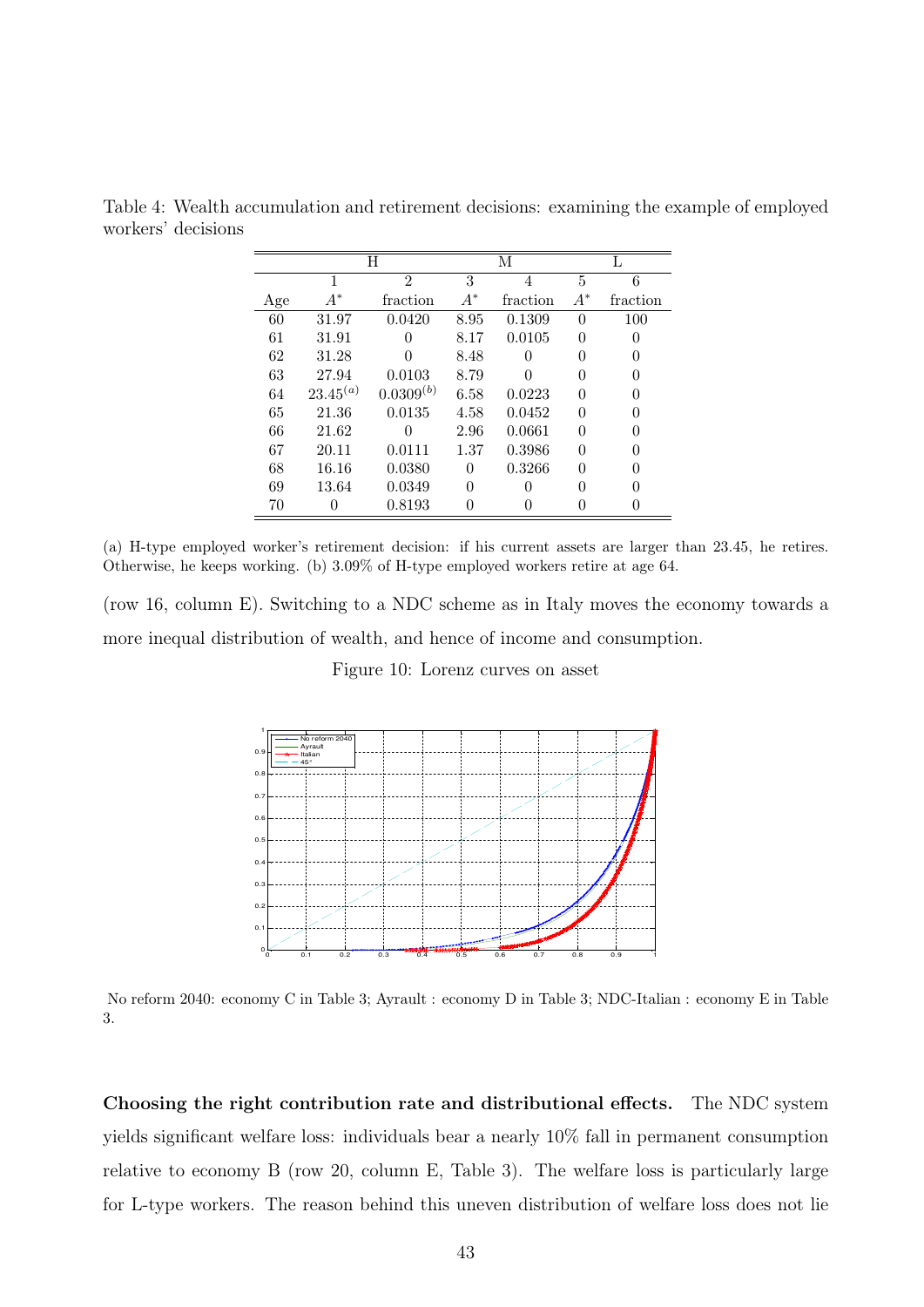in the difference between contributive rates across skill groups: In rows 6-8, column E, the contribution rate of 12% is actually the lowest of all scenarios. As in the NDC Italian reform, employees' contribution rates are equalized across skill groups. The welfare loss is due to the fall in replacement ratios associated with the Italian reform. On Figure 7, replacement ratios are the lowest within the NDC. The fall in pension is particularly strong for L-type workers at age 60, their retirement age. As the pension is the sum of capitalized contributions on wages, wage inequalities along the working-life directly translate into inequalities in pensions. The inequal income distribution, resulting from an inequal distribution of assets, also plays a role in generating uneven consumption and welfare.

Since the fall in replacement ratios plays a major role in the fall of welfare, why not increase the pension? In the pension formula (Appendix A.3), the pension is directly derived from the amount of contributions during the working life. In order to increase the pension, the policy maker would need to increase the contribution rate, which could also hurt L-type workers during their working-life. This is the case because, as L-type workers are the skill group with the largest fraction of financially constrained agents (row 10.iii. in Table 3), they mostly rely on labor income. They have lower income, lower consumption, hence higher marginal utility. The contribution rate must also be high enough to bring revenue but not too high, because a high contribution rate also means increasing the pension. The notional defined contribution plan makes the choice of the contribution rate a tricky exercise. The model's predictions point to the fact that, under the NDC Italian regime, the financial viability of the PAYG system leads to a moderate contribution rate (12% employees' rate, rows 6-8, column E), with low pensions.

# 5 Conclusion

Our exercise uses a model with endogenous retirement and wealth that is able to capture the possible changes in retirement age that French governments are trying to induce through SS reforms. Individuals are heterogeneous with respect to their skill level (low, middle or high), age, employment status and asset holdings. Focusing on long-run distributional effects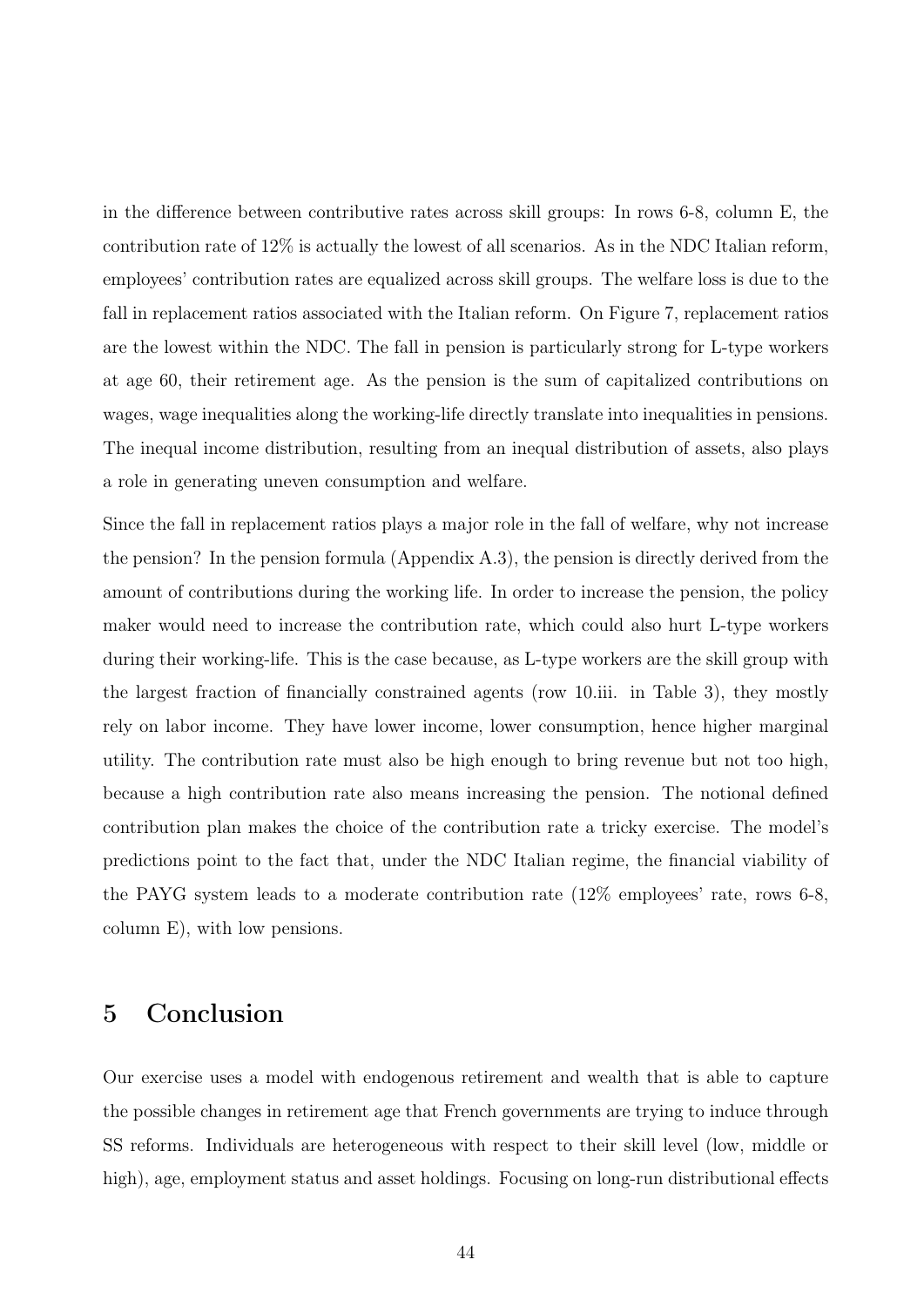provides a first assessment to understand the implications in welfare effects across heterogeneous individuals facing different SS reforms, i.e., changing parameters in their defined benefit pension plans versus switching to a more contributive one. We analyze four scenarios: i) The benchmark is a scenario in the economy before any increase in life expectancy and before reforms. The model predictions are then compared to the data for France in the 1990s. The model provides a satisfactory match with the data.  $ii)$  This scenario is France after an increase in life expectancy and without pension reforms. Financial sustainability is achieved only through an increase in the contribution rate. We check that the model demographic predictions are close to the projections for France in 2040, available in several government reports. The model predicts that, under scenario  $ii$ , the economy bears a welfare loss: because of the significant increase in the contribution rate, individuals bear a 4% fall in their permanent consumption with respect to economy  $i$ ).

In the two subsequent scenarios, we study the impact of a combination of adjustment in the contribution rate and a pension reform, namely *iii*) the Ayrault reform and *iv*) a hypothetical NDC system. Both reforms yield inequal distributions of welfare losses. Low-skilled workers are the main losers of the reforms. In the case of the Ayrault reform, low-skilled workers delay retirement by two years, up to age 62. In the NDC reform, low-skill individuals' pensions fall substantially after the switch to the Italian pension system. In NDC schemes, inequalities along the working-life are directly translated into inequalities in pension reforms. The switch to a similar Italian reform yields substantial welfare losses: individuals would be willing to give up nearly  $10\%$  of their permanent consumption to go back to economy *ii*). With a switch to NDC, pensions drastically fall and individuals save more. Since low-skilled workers do not save as much as middle or high-skilled workers, the switch to NDC schemes leads to a more unequal society in terms of asset distribution. In that sense, the paper does not support Bozio & Piketty (2008)'s call for implementing a NDC scheme in France.

## References

Aglietta, M., Blanchet, D. & Héran, F. (2002), Démographie et Économie, Vol. 35 of Rapport CAE, Conseil d'Analyse Economique, Paris.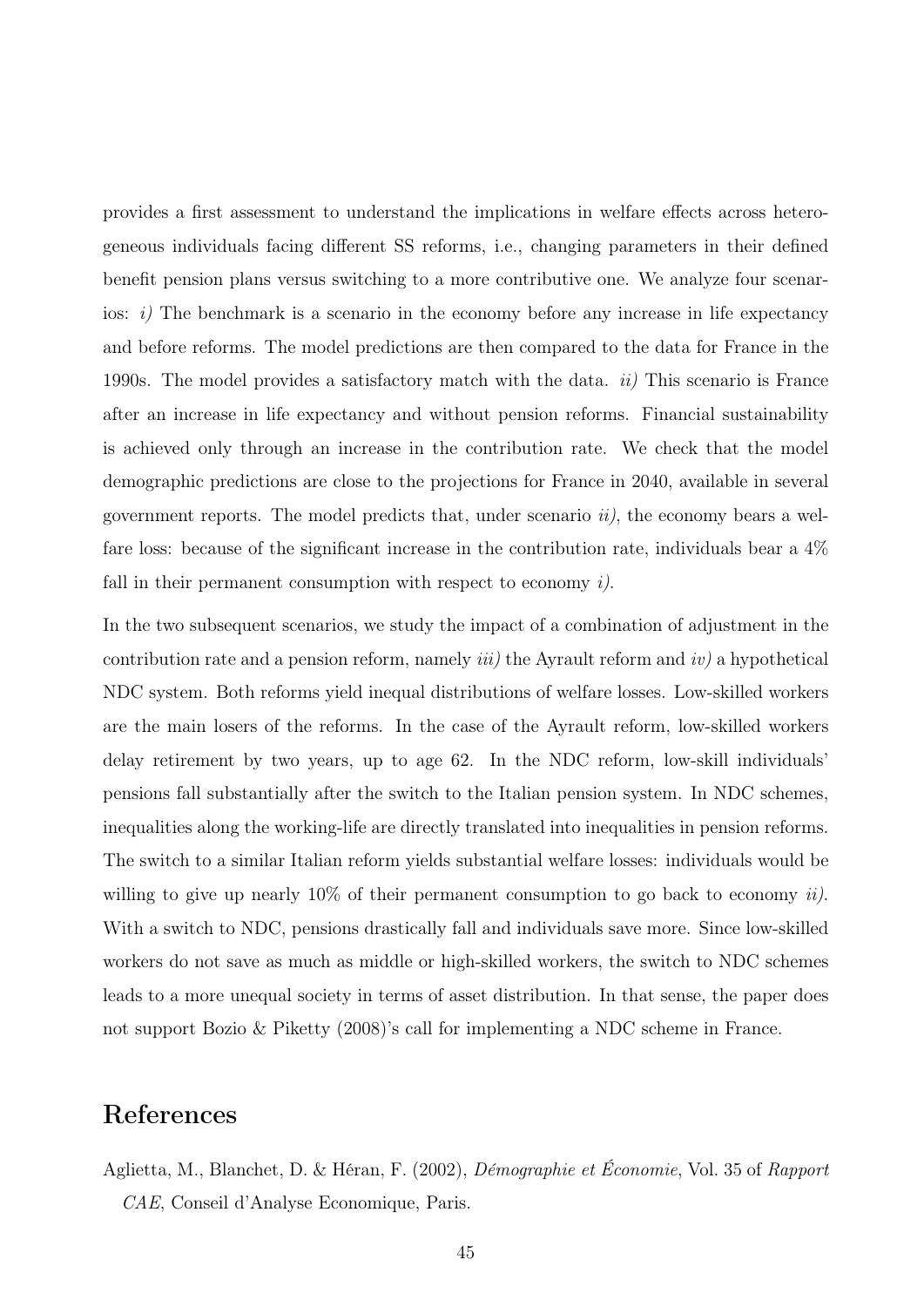- Aiyagari, S. R. (1994), 'Uninsured idiosyncratic risk and aggregate saving', The Quarterly Journal of Economics 109(3), 659–684.
- Arrondel, L. (2002), 'Risk management and wealth accumulation behavior in france', Economics Letters  $74(2)$ , 187-194.
- Arrondel, L. & Laferrère, A. (1991), 'Sucessions et héritiers à travers les données fiscales', Economie et Prévision  $100-101(4/5)$ , 137-175.
- Arrondel, L. & Laferrere, A. (2001), 'Taxation and wealth transmission in france', Journal of Public Economics 79, 3–33.
- Attanasio, O. P., Banks, J., Meghir, C. & Weber, G. (1999), 'Humps and bumps in lifetime consumption', Journal of Business and Economic Statistics 17.
- Auerbach, A. & Kotlikoff, L. (1987), Dynamic Fiscal Policy, Cambridge Univ. Press.
- Belhaj, H. (2004), 'Les indicateurs de suivi des pensions : L'annexe statistique présentée par la france dans le rapport de stratégie nationale sur les pensions', Solidarité et Santé 2, 29–52.
- Benallah, S. (2011), 'Comportements de départ en retraite et réforme de 2003: Les effets de la surcote', Economie et Statistique 79-99.
- Bernanke, B., Gertler, M. & Gilchrist, S. (1999), The financial accelerator in a quantitative business cycle framework, in J. B. Taylor & M. Woodford, eds, 'Handbook of Macroeconomics', Vol. 1, Elservier, pp. 1341–1393.
- Blanchet, D., Aubert, P. & Blau, D. (2007), Social contract and age at retirement: some elements of a franco-american comparison, in 'Age, Generations and the Social Contract', Springer Publishing.
- Blanchet, D. & Monfort, J. A. (1996), 'L'âge et la durée de la retraite depuis 50 ans', INSEE Première 448.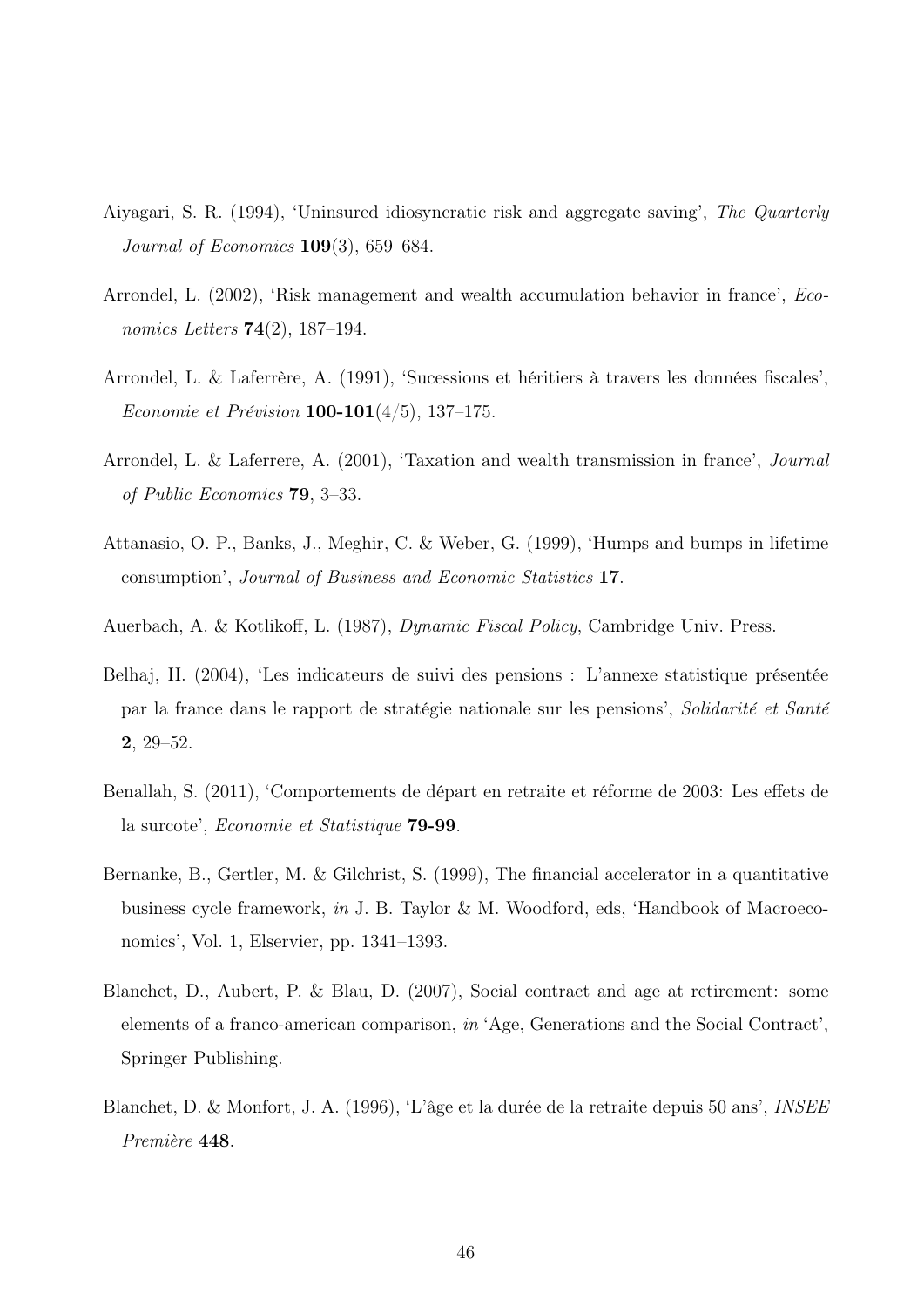- Blanchet, D. & Pelé, G. (1999), Social security and retirement in france, in 'Social Security and Retirement around the World', NBER Chapters, National Bureau of Economic Research, Inc, pp. 101–133.
- Blau, D. M. (1987), 'A time-series analysis of self-employment in the united state', Journal of Political Economy 95(3), 445–67.
- Blundell, R. (2011), From income to consumption: Understanding the transmission of inequality, Mimeo, UCL.
- Bozio, A. & Piketty, T. (2008), Pour un nouveau système de retraite : Des comptes individuels de cotisations financés par répartition, Opuscule Cepremap 14, Cepremap.
- Buffeteau, S. & Godefroy, P. (2005), Conditions de départ en retraite selon l'âge de fin d'études : Analyse prospective pour les générations 1945 à 1974, Document de travail INSEE G 2005 / 01, INSEE.
- Caballaro, R. J. & Hammour, M. (1999), The limits of special interest: What caused three decades of high unemployment in europe?, Mimeo, MIT.
- Cagetti, M. & De Nardi, M. (2006), 'Entrepreneurship, frictions, and wealth', Journal of Political Economy 114(5), 835–870.
- Castañeda, A., Diaz-Gimenez, J. & Rios-Rull, V. (2003), 'Accounting for the u.s. earnings and wealth inequality', Journal of Political Economy 111(4), 818–857.
- Charpin, J. M. (1999), Rapport Au Premier Ministre : L'avenir de Nos Retraites, Documentation Française.
- Colin, C., Iéhlé, V. & Mahieu, R. (2000), 'Les trajectoires de fin de carrière des salariés du secteur privé', Solidarité-Santé (3).
- Conesa, J. & Krueger, D. (1999), 'Social security reform with heterogeneous agents', Review of Economic Dynamics  $2(4)$ , 757–795.
- Cooley, T. & Prescott, E. (1995), Economic growth and business cycles, in T. Cooley, ed., 'Frontiers of Business Cycle Research', Princeton University Press, pp. 1–38.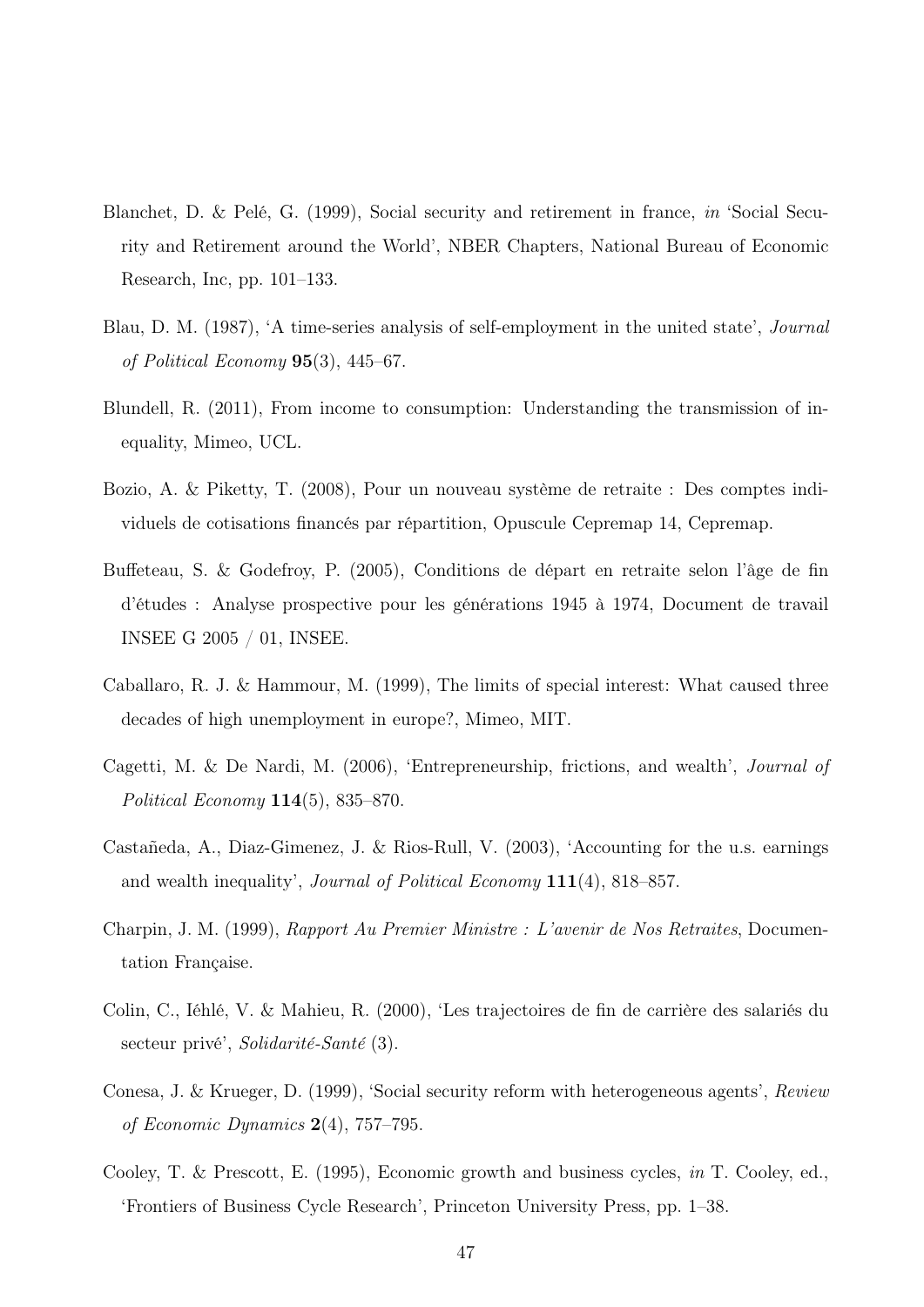- COR (2001), Retraites : Renouveler Le Contrat Social Entre Les Générations, Conseil d'Orientation des Retraites.
- COR (2013), Les évolutions depuis 2000 des attentes et opinions vis-a-vis de la retraite des francais d'age actif, COR document de travail 6, Conseil d'Orientation des Retraites.
- DeNardi, M., Imrohoroglu, S. & Sargent, T. (1999), 'Projected u.s. demographics and social security', Review of Economic Dynamics  $2(3)$ , 575–615.
- Drees (2012), Montant des pensions de retraite et taux de remplacement, Dossiers Solidarité et Santé 33, La Direction de la recherche, des études, de l'évaluation et des statistiques (Drees).
- Drees (2014), Les retraités et les retraites, Collection Etudes et statistiques 33, La Direction de la recherche, des études, de l'évaluation et des statistiques (Drees).
- Dress (2003), 'L âge de la liquidation des droits à la retraite de la génération 1934', Etudes et Résultats 237. available at http://www.sante.gouv.fr/drees/etude-resultat/.
- Fuster, L. (1999), 'Is altruism important for understanding the long-run effects of social security?', Review of Economics Dynamics 2, 616–637.
- Fuster, L., Imrohoroglu, A. & Imrohoroglu, S. (2003), 'A welfare analysis of social security in a dynastic framework', International Economic Review 44(4), 1247–1273.
- Gruber, J. & Wise, D. (1999), Social Security Around the World, National Bureau of Economic Research Conference Report.
- Hairault, J., Langot, F. & Sopraseuth, T. (2008), 'Quantifying the laffer curve on the continued activity tax in a dynastic framework', International Economic Review 49(3), 755–797.
- Hamilton, B. H. (2000), 'Does entrepreneurship pay? an empirical analysis of the returns to self-employment', Journal of Political Economy 108(3), 604–631.
- Hansen, G. & Imrogoroglu, A. (1992), 'The role of unemplyment insurance in an economy with liquidity constraints and moral hazard', *Journal of Political Economy* 100, 118–142.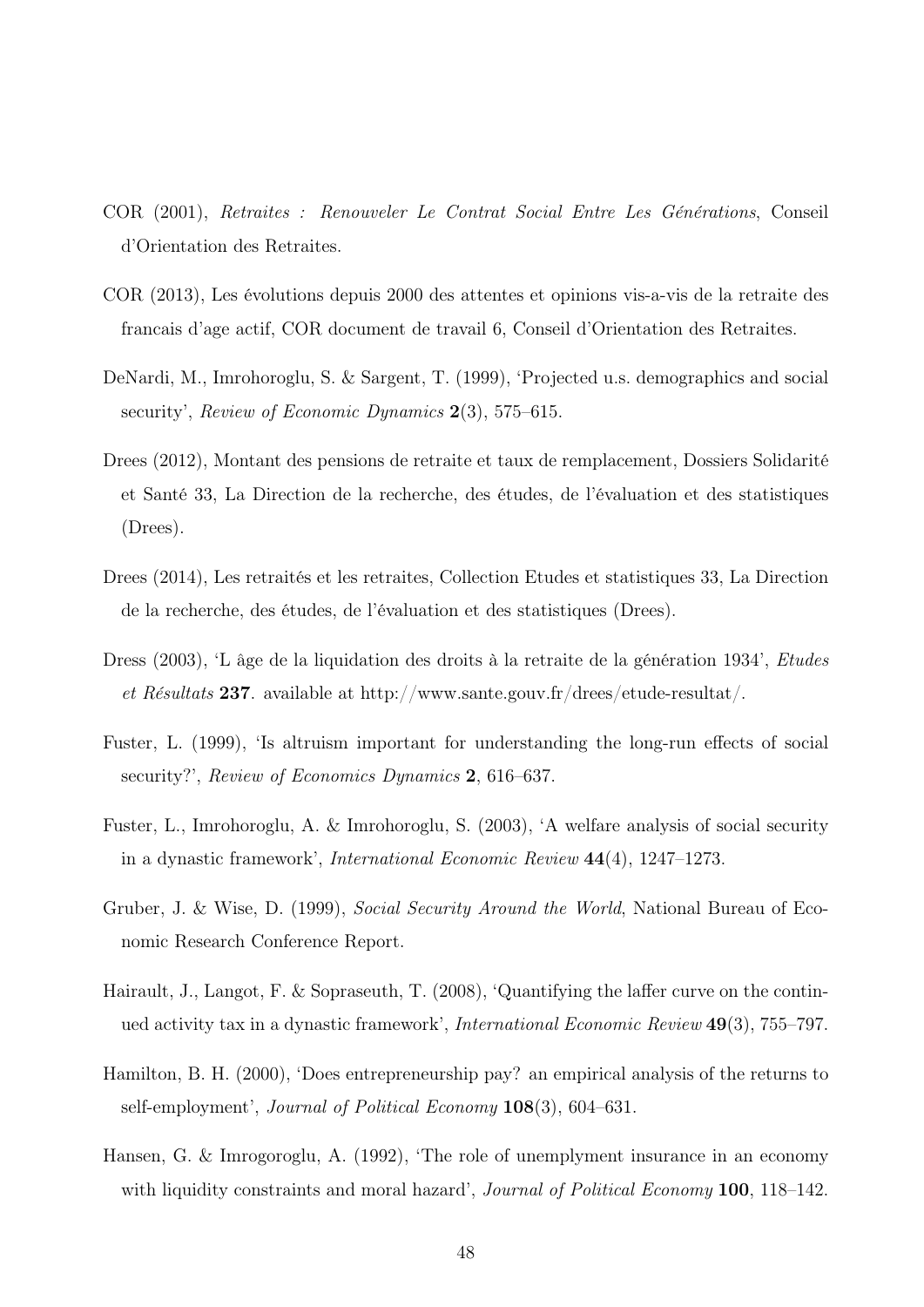- Hénin, P. Y. & Weitzenblum, T. (2005), 'Welfare effects of alternative pension reforms : Assessing the transition costs for french socio-occupational groups.', Journal of Pension Economics and Finance 4(3), 249–271.
- Huggett, M. & Ventura, G. (1999), 'On the distributional effects of social security reform', Review of Economic Dynamics 2(3), 498–531.
- Hurd, M. (1996), The effects of labour market rigidities on the labour force behavior of older workers, in D. Wise, ed., 'Advances in the Economics of Aging', Chicago University Press, pp. 11–58.
- Imrohoroglu, A., Imrohoroglu, S. & Joines, D. H. (1999), Computational models of social security: A survey, in R. Marimon & A. Scott, eds, 'Computational Methods for the Study of Dynamic Economies', Oxford University Press, pp. 221–237.
- INSEE (1996), La Situation Démographique En 1996, Vol. 49-50 of Résultats.
- INSEE (1997), 'Successions et donations en 1994, de plus en plus de successions declarees', INSEE premiere (521).
- INSEE (1998), 'Le patrimoine national', INSEE première (595).
- INSEE (1999), La Structure Des Salaires En 1994, Vol. 146-147 of Emploi et Revenu.
- Kotlikoff, L., Smetters, K. & Walliser, J. (1999), 'Privatizing social security in the u.s. comparing the options', Review of Economic Dynamics 2(3), 532–574.
- Ljungqvist, L. & Sargent, T. J. (2000), Recursive Macroeconomic Theory, MIT Press.
- Ljunqvist, L. & Sargent, T. (2005), Obsolescence, uncertainty and heterogeneity : The european employment experience, Mimeo.
- OECD  $(2000)$ , Economic survey of france., institution = OECD, Technical report.
- OECD (2013), Pensions at a glance 2013: country profiles italy, Technical report, OECD.
- OECD (2015), In it together: Why less inequality benefits all, Technical report, OECD.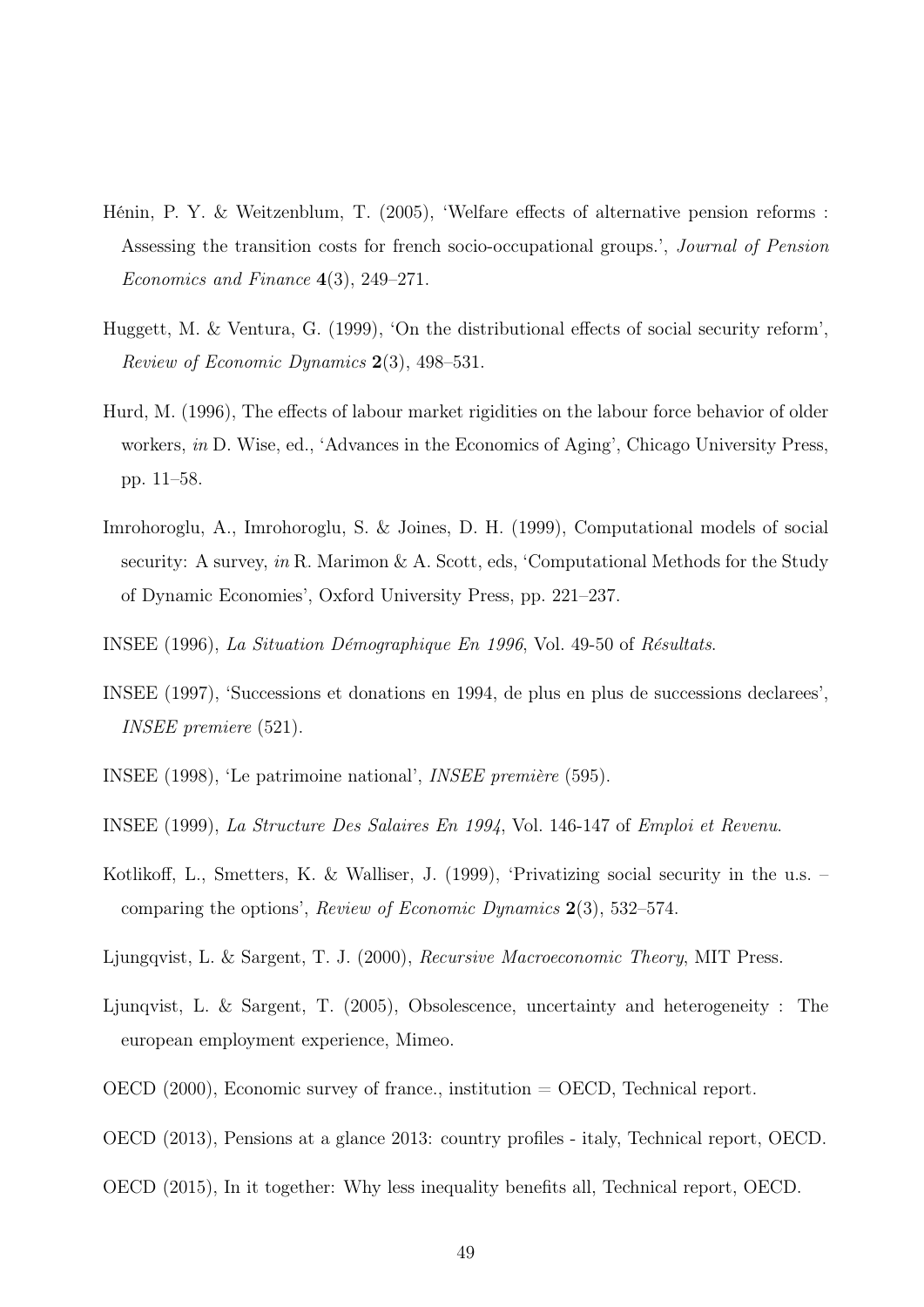- Prescott, E. (1986), 'Theory ahead of business cycle measurement', Federal Reserve Bank of Minneapolis Quarterly Review pp. 9–22.
- Rios Rull, V. (1996), 'Life-cycle economies and aggregate fluctuations', Review of Economic Studies 63, 465–490.
- Rust, J. & Phelan, C. (1997), 'How social security and medicare affect retirement behavior in a world of incomplete markets', Econometrica 65(4), 781–831.
- Vikram, N. & Dhareshwar, A. (1995), A new database on physical capital stock: Sources, methodology and results, Technical report, Wolrd Bank.
- Villa, P. (1995), Séries longues macroéconomiques, Technical report, CEPII. available on CEPII website : http://www.cepii.fr/francgraph/bdd/villa/mode.htm.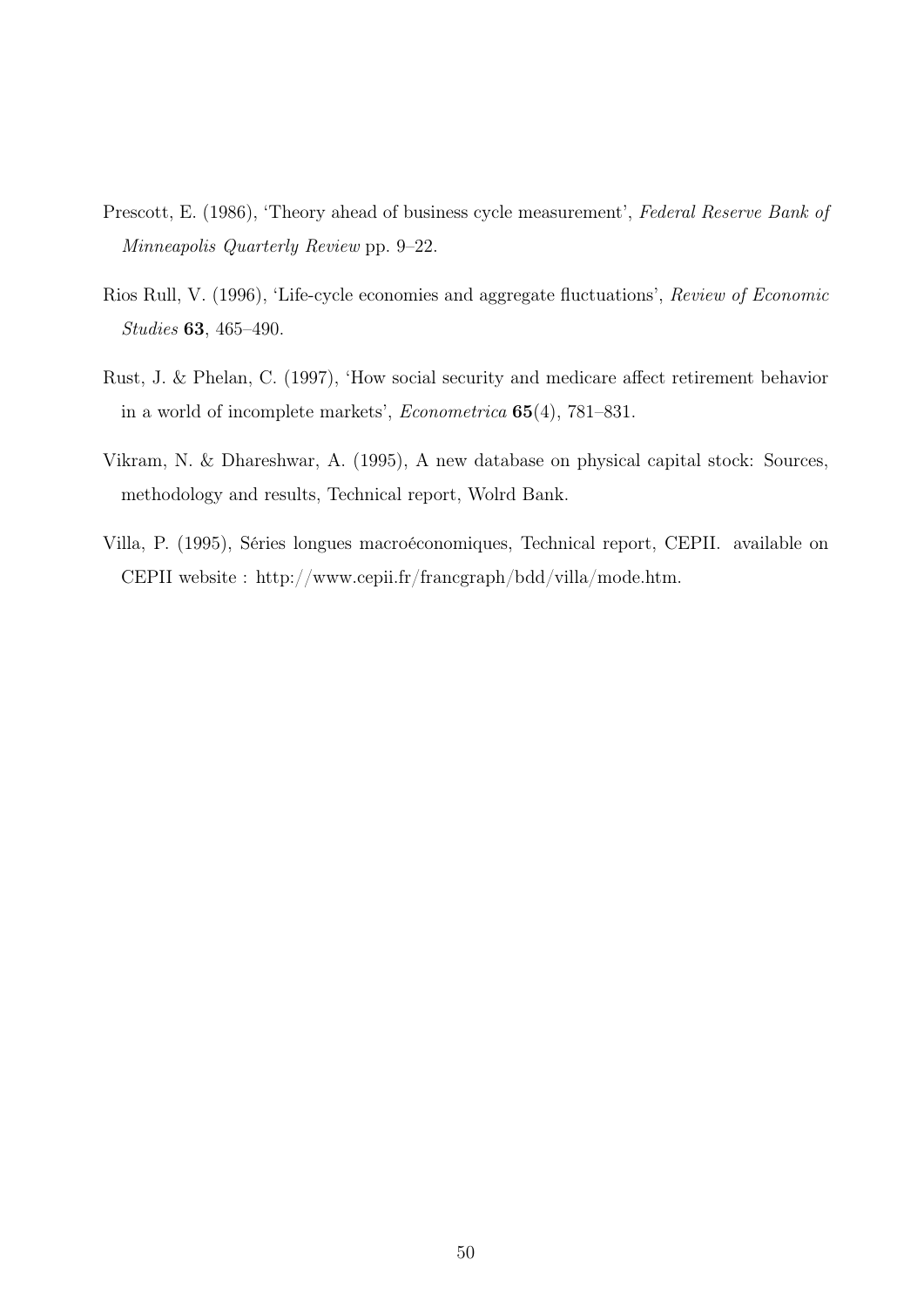## Appendix

# A Pension formulas

All pensions formulas are based on past wages. In the model, wages depend on individual ability  $i$ . All pensions are then dependent on ability  $i$ . For the sake of brevity, we omit ability i in the formulas below, but the reader shall keep in mind that all pensions depend on ability level  $i$  as wages are ability-dependent.

### A.1 Pension formula and calibration: General Regime

Total pension is

$$
P(k) = P^{CNAV}(k) + P^{ARRCO}(k) + P^{AGIRC}(k)
$$

with  $P^{AGIRC}(k) = 0$  for workers whose wage is below the SS cap.

**Before reform** Individuals can start claiming benefits at early retirement age of  $ERA =$ 60. The pension paid by CNAV ( $P^{CNAV}(k)$  for an individual of age k, with d contributive years) is the product of three elements.

$$
P^{CNAV}(k,d) = \underbrace{SAM}_{(i)} \times \underbrace{\min\left(1, \frac{d}{40}\right)}_{(ii)} \times \underbrace{[\zeta - 0.05 * \max(0, \min(65 - k, 40 - d)]}_{(iii)}
$$
(10)

 $(i)$ . SAM The average wage computed over the 25 best years of each individual's career. The social security capping  $(cap_t^{SS})$  applies to the computation of the average annual wage for redistributive purposes (SAM).

$$
SAM = \frac{1}{25} \sum_{t=1}^{25} \min(w_t, cap_t^{SS})
$$
\n(11)

(*ii*). The second element is the proratization term, min  $(1, \frac{d}{40})$ , with d the number of con-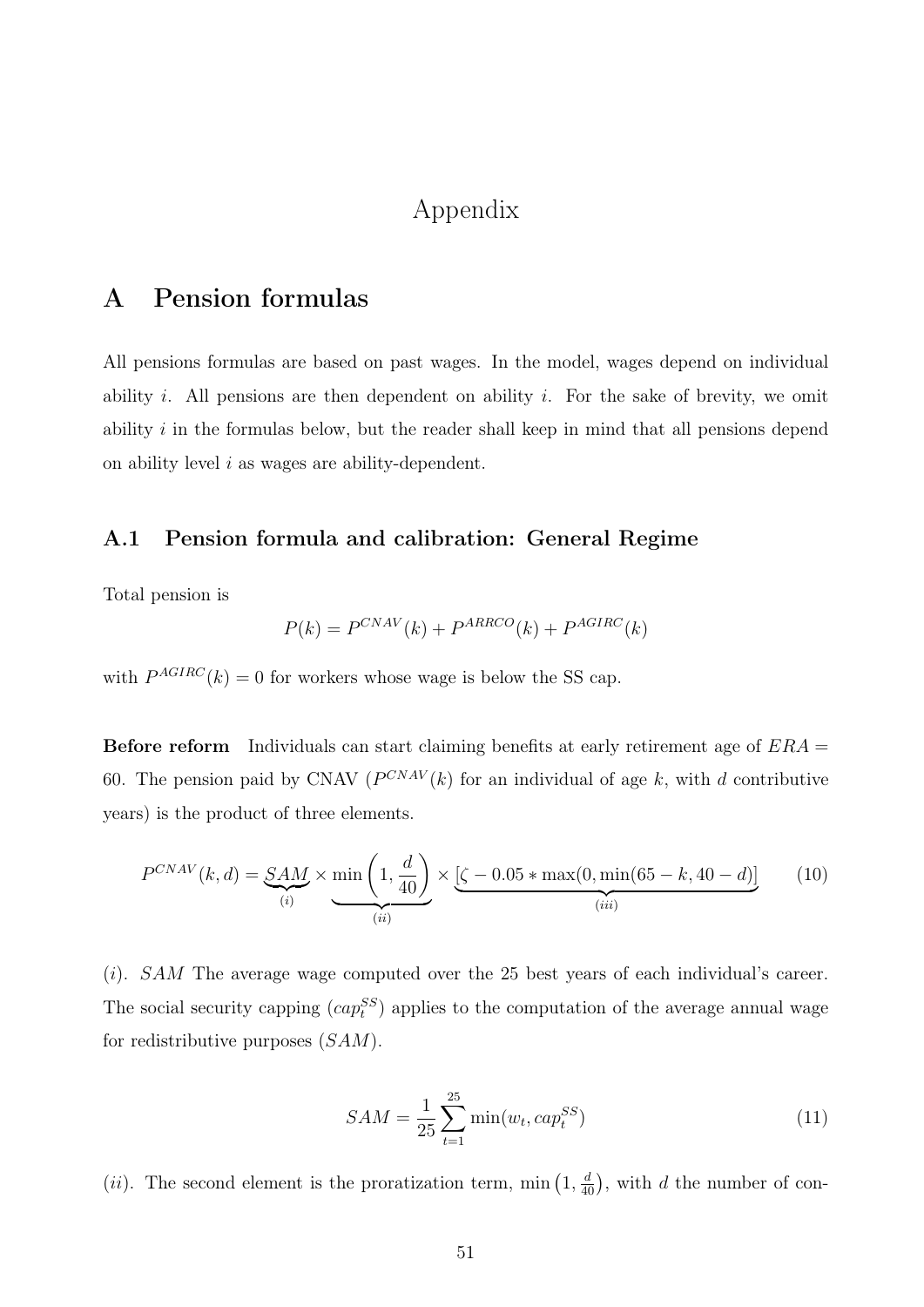tributive years. In the pre-reform Balladur 1993-2003, individuals can retire with a full pension rate at age 65 or earlier if they contributed 40 years  $(d \leq 40)$ . In case of retirement before 40 contribution years, the proratization term reduces the pension by  $\frac{d}{40}$ . In case of retirement beyond 40 contribution years  $(d \leq 40)$ , the individual does not gain any additional benefits. (*iii*) The third element is the pension rate ( $\zeta$ ). The full pension rate amounts to 50%. If the individual retires before contributing 40 years, the pension rate is reduced by 5% per missing year. In order to get the full pension rate, the individual has to retire at 65 or later. He can also get the full pension rate before 65 if he contributed 40 years. Finally, in the Balladur regime, the pension rate does not reward additional working years beyond the required 40 years of contribution or beyond age 65.

Ayrault reform After the Ayrault reform, the pension formula becomes

$$
P^{CNAV}(k,d) = \underbrace{SAM}_{(i)} \times \min\left(1, \frac{d}{43}\right) \times \underbrace{\left[\zeta - \frac{0.05}{2} \times \max(0, \min(67 - k, 43 - d)\right] \times \underbrace{(1.05 \times \max(0, d - 43))}_{(iv)}\right)}_{(iv)}
$$
(12)

Individuals can start claiming benefits at age  $ERA = 62$ . The computation of the average wage  $(i)$  is similar. The number of required contributive years increases to 43. The proratization term (ii) takes into account this new reference. In term (iii), in order to get the full pension rate, the individual has to retire at 67 or later. He can also get the full pension rate before 67 if he contributed 43 years. In the term  $(iv)$ , the pension formula rewards additional working years beyond the required 43 years of contribution ( 5% per additional year).

### A.2 Pension formula and calibration: MCSs (ARRCO and AGIRC)

Different contribution rates are applied to the part of the wage below and above the SS cap. For executives, ARRCO collects the contribution for the part of the wage below the SS cap. For the remainder, AGIRC collects the contribution for the part of the wage above the SS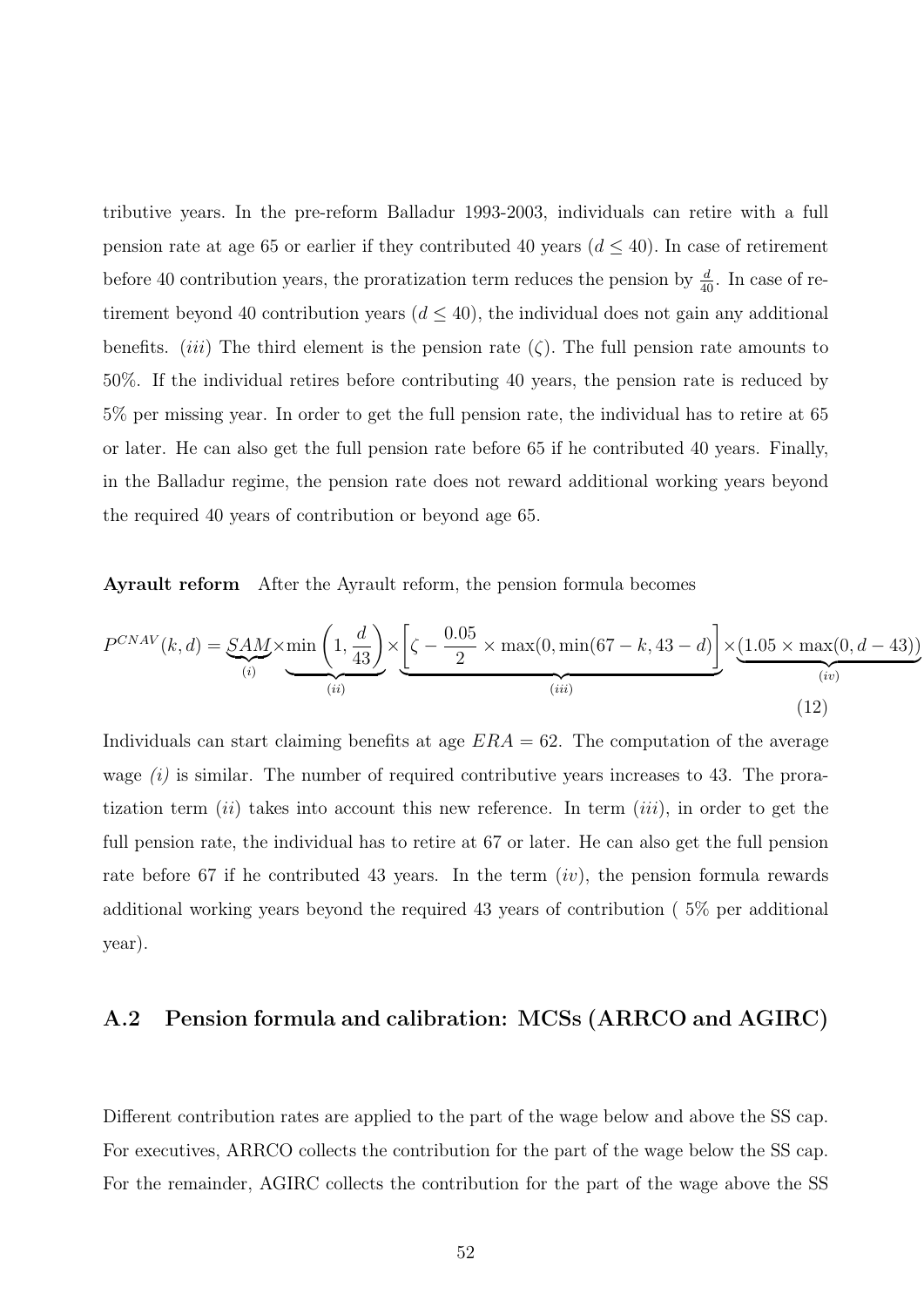cap. We present below the pension formula for ARRCO  $P^{ARRCO}(k)$ , it is the same for the AGIRC pension.

**Before reform.** Each year, a fixed proportion of the wage  $\tau_{arroc}$  is devoted to the purchase of points at a price  $p^{ARRCO}$ . One euro of earnings yields  $1/p^{ARRCO}$  points each year. Upon retirement, points are converted into euros of pension by multiplying the number of points by the price of a point denoted  $v_{arroc}$ , the value of each point at the date of retirement. Pension at age  $k$ , after  $d$  contributive years is then

$$
P^{ARRCO}(k,d) = points(k) \times v_{arro} \times multiplier(k,d)
$$

where  $points(k) = \sum_{k}^k \frac{\tau_{arcco} \bar{w}w(i)}{p^{ARRCO}}$  denotes the total number of points accumulated throughout the working life.  $multiplier(k, d)$  captures a downward adjustment in pension in case of retirement prior to the full pension rate in the General Regime  $(d \leq 40)$ . The pension loss is 4% per missing year.

$$
multiplier(k, d) = 1 - 0.04 \times max(0, 40 - d)
$$

60% of contributions to the complementary schemes are paid by employers  $(\Theta_f)$  in equation (4)) and 40% by the employee ( $\Theta(.)$  in  $y(k, i, \xi)$  in equation (5)). This sharing rule is left unchanged throughout the paper. Key parameters for the MCSs are reported in Table 5. Table 5: Parameters for MCSs (in euros)

| Annual social security cap 1993 + . | purchase price of point $p$ |        | value of point on retirement $v$ |        |
|-------------------------------------|-----------------------------|--------|----------------------------------|--------|
| $cap^{SS}$                          | arrco                       | agirc  | arrco                            | agıro  |
| 23893                               | 3.4150                      | 2.9759 | 0.3743                           | 0.3511 |

As the number of contributive years is not a state variable in our model, we use a proxy for this variable by considering the current age  $k$  minus the age at the end of education for employed individuals. The age of end of education is 22.2 for high-skilled workers, 19.5 for middle-skilled workers and 17.4 for low-skilled workers. Buffeteau & Godefroy (2005) who develop a microsimulation model for France adopt a similar approach. For unemployed agents, the number of contributive years is given by the difference between the current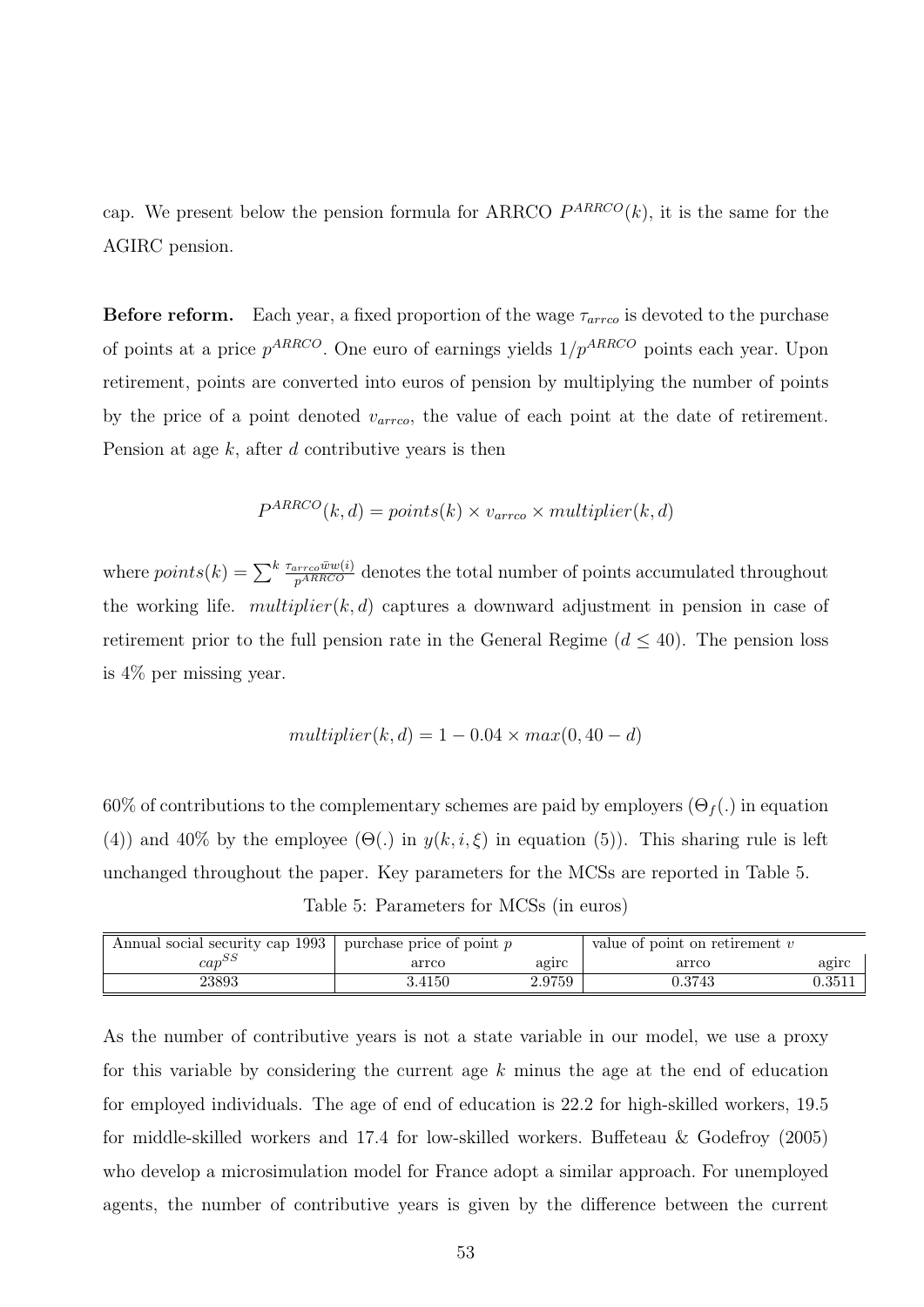age and the sum of age at the end of education, and the average number of years of nonemployment at this age and skill level.

Ayrault reform MCSs adjust the computation of the pension to take into account the increased number of contributive years in the General Regime

$$
multiplier(k, d) = 1 - 0.04 \times max(0, 43 - d)
$$

### A.3 Pension formula and calibration: NDC-Italian reform

In the hypothetical Italian scenario, the 2-pillar pension system (based on CNAV and MCSs) is replaced by a unified framework with only one pillar based on the Italian system. Contributions are paid by employers and employees along the working life. The contributions increase each worker's notional capital at a fixed rate (denoted  $\gamma^I$ ) 1.2%, which is the average real French GDP growth in the past 15 years (computed using OECD National Accounts, 2000-2014). It is still a PAYG system as current benefits are paid out of current contributions. Upon retirement, the individual notional capital is converted into annuities using coefficients of adjustments  $c_k^I$  based on life expectancy. The conversion coefficient  $c_k^I$  is chosen by Italian authorities. We keep the values set by the Italian government (as reported in OECD (2013), Table 6).

Table 6: Coefficients of adjustment  $c_k^I$  as a function of age k

| Age<br>к                                                      | 60    | UΙ    | 62    | $\alpha$<br>ნპ | 64    | 65    | 66    | 67    | 68    | 69    | 70    |
|---------------------------------------------------------------|-------|-------|-------|----------------|-------|-------|-------|-------|-------|-------|-------|
| $\sim$<br>$\%$<br>$_{\rm 1n}$<br>$\sim$ <sup>1</sup><br>$U_L$ | 4.661 | 4.796 | 4.940 | 5.094          | 5.259 | 5.435 | 5.624 | 5.826 | 6.046 | 6.283 | 6.541 |

The pension formula for an individual of age  $k$  is:

$$
P(k) = c_k^I * \sum_{t=1}^d \tau \times \bar{w} w_t \times (1 + \gamma^I)^{k-t}
$$

where d is the number of contributive years, calibrated as for previous reforms, and  $\tau$  is the equilibrium contribution rate paid by employers and employees to balance the hypothetical NDC reform.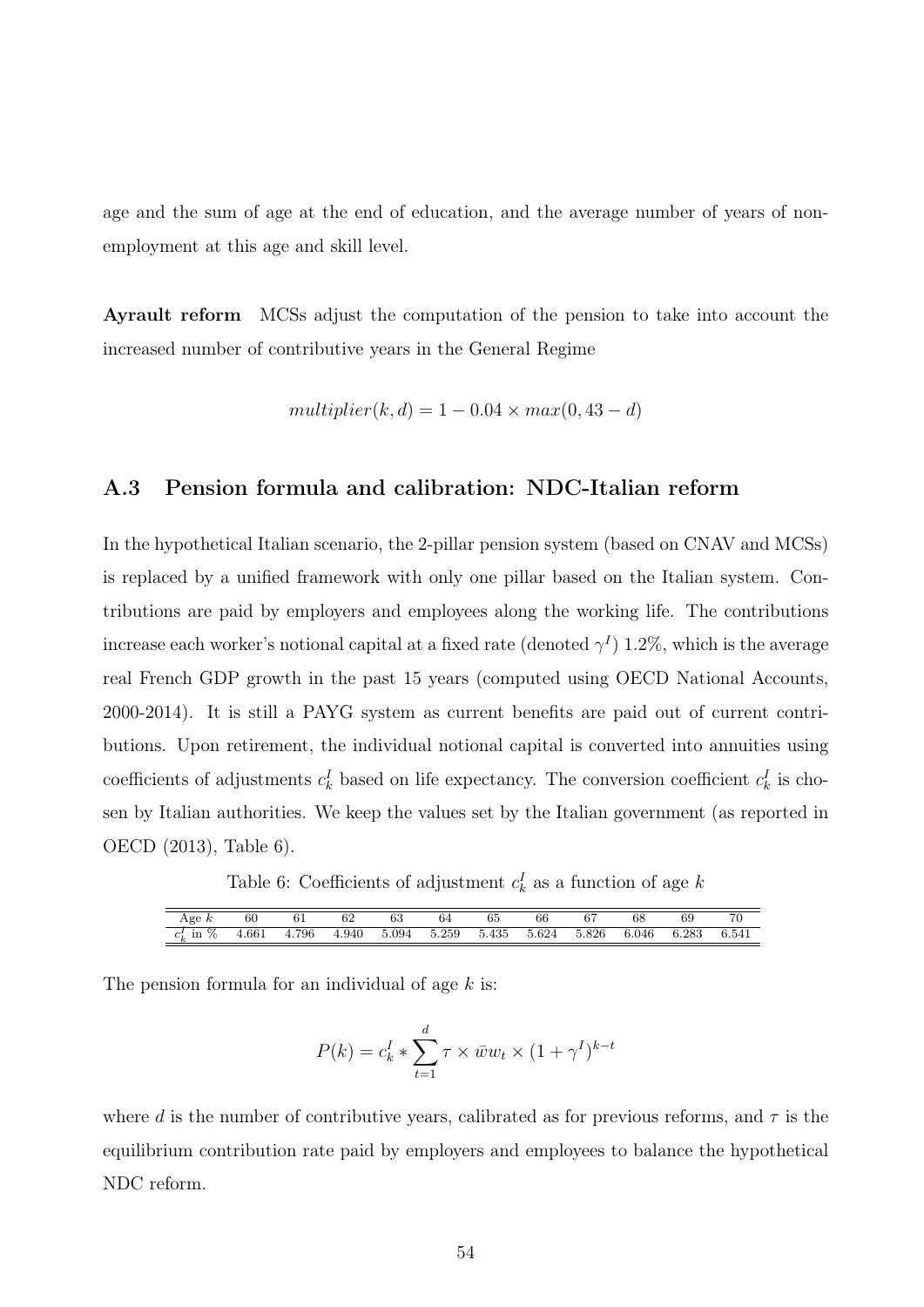# B Value functions

All optimization programs are subject to equations (5) and (6). The value function faced by workers of age  $k = O$  when  $\xi = U$  of age k and skill i is:.

$$
V(a,k,i,U) = \max_{c \ge 0, a'} u(c,l) + \tilde{\beta} \left[ \frac{\pi_k^i \Phi(i'|i) \varrho V(a',Y,i',U)}{+(1-\pi_k^i) Max(V(a',k+1,i,U), V(a',k+1,i,RU))} \right]
$$

The value function faced by workers of age  $k = O$  when  $\xi = P$  of age k and skill i is:

$$
V(a,k,i,P) = \max_{c \ge 0, a'} u(c,l) + \tilde{\beta} \left[ \frac{\pi_k^i \Phi(i'|i) \varrho V(a',Y,i',P)}{+(1-\pi_k^i) Max(V(a',k+1,i,P), V(a',k+1,i,RP))} \right]
$$

The value functions for ages  $k = \{69, 70+\}$ , at any  $\xi$  of age k and skill i is:

$$
V(a,k,i,\xi) = \max_{c \ge 0, a'} u(c,l) + \tilde{\beta} \left[ \begin{array}{c} \pi_k^i \Phi(i'|i) \varrho V(a',Y,i',\xi) \\ + (1 - \pi_k^i) \left( V(a',k+1,i,R\xi) \right) \end{array} \right]
$$

# C Calibration

We use occupations to create "skill" groups. Skill levels are defined by the French Bureau of statistics (INSEE). The low-skilled workers are unskilled workers and clerks dealing with nonspecialized office work in administrations or firms; middle-skilled workers are white-collars; and high-skilled refers to highly skilled workers and executives.

Table 7: Social mobility matrix  $\Phi(i'|i)$ 

| Son's Ability $(t+1)$  |               |                       |                |             |  |  |  |  |  |
|------------------------|---------------|-----------------------|----------------|-------------|--|--|--|--|--|
|                        |               | High-skilled          | Middle-skilled | Low-skilled |  |  |  |  |  |
| Father's Ability $(t)$ | High-skilled  | $0.4077$ <sup>a</sup> | 0.3187         | 0.2736      |  |  |  |  |  |
|                        | Middle-skiled | 0.2191                | 0.3507         | 0.4302      |  |  |  |  |  |
|                        | Low-skilled   | 0.0929                | 0.1952         | 0.7119      |  |  |  |  |  |

a: A high-skilled worker faces a 40.77 percent probability of giving birth to a high-skilled type son Source: Own computations from French LFS 1993.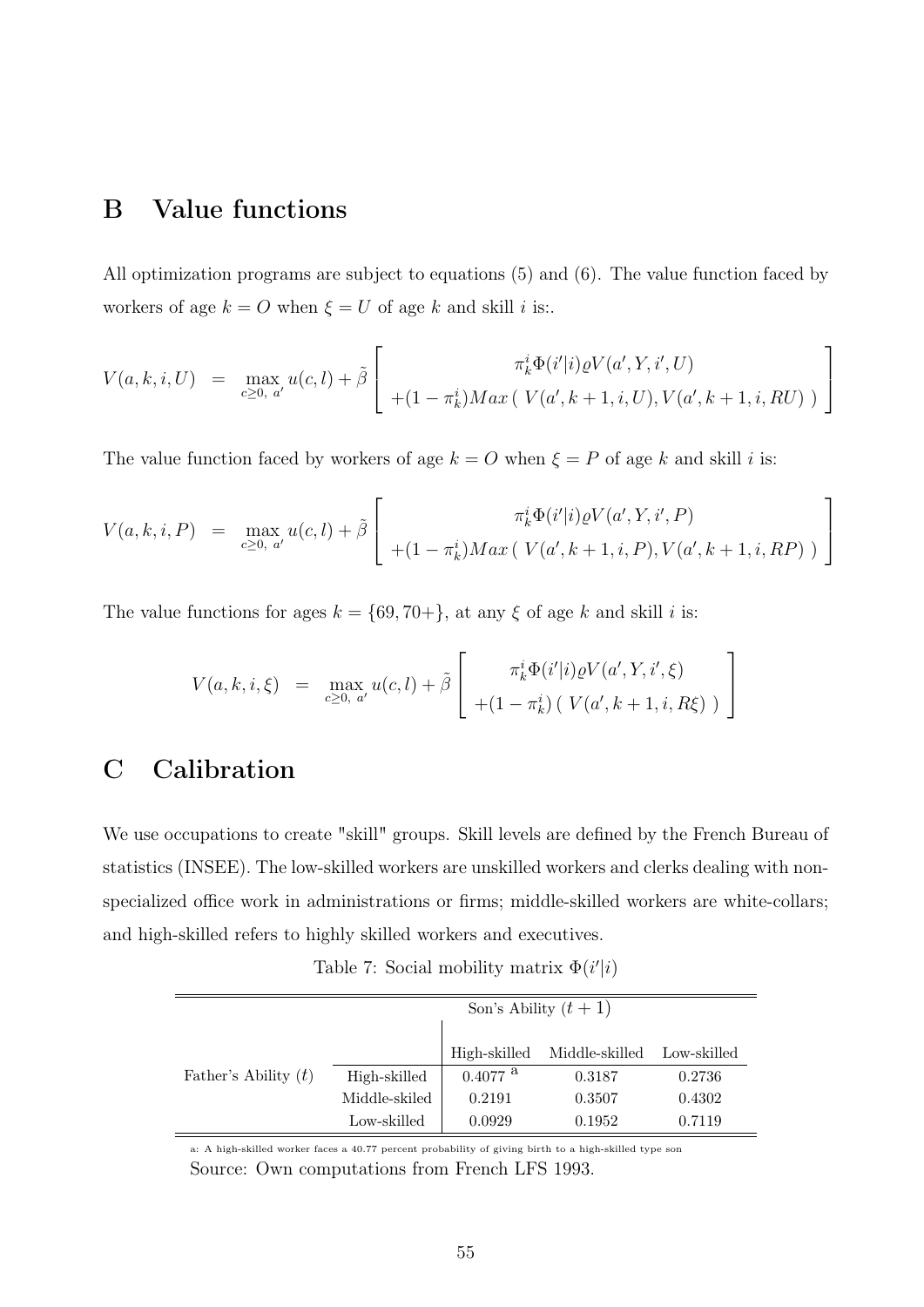Table 8: Life-cycle transition probabilities

|                   |               | $\pi\mathrm{v}$ |               | $\pi_{\,\it A}$ | $\pi_{O}$   | ERA |
|-------------------|---------------|-----------------|---------------|-----------------|-------------|-----|
|                   | High          | Middle          | Low           | a l             | ά           |     |
| Benchmark and NDC | $1/(34-22.2)$ | $1/(34-19.5)$   | $1/(34-17.4)$ | $1/(54-35)$     | $1/(58-55)$ | 60  |
| Avrault           | idem          | idem            | idem          | idem            | $1/(60-55)$ | 62  |

(a) Same probability for all skill groups

Table 9: French Death probabilities between 59 and 70, before the increase in life expectancy

| Age | 59    | 60    | 61    | 62    | 63    | 64    | 65    | 66    | 67    | 68    | 69    | $70+$ |
|-----|-------|-------|-------|-------|-------|-------|-------|-------|-------|-------|-------|-------|
|     | 0.043 | 0.044 | 0.046 | 0.048 | 0.050 | 0.052 | 0.054 | 0.056 | 0.059 | 0.062 | 0.065 | 0.068 |
|     | 0.049 | 0.051 | 0.053 | 0.056 | 0.058 | 0.061 | 0.064 | 0.068 | 0.071 | 0.075 | 0.080 | 0.086 |
|     | 0.056 | 0.059 | 0.062 | 0.065 | 0.068 | 0.072 | 0.076 | 0.081 | 0.087 | 0.093 | 0.100 | 0.109 |

Own computations from COR (2001) and Blanchet & Monfort (1996)

Table 10: Non-employment risk

|               | Unemployment |               | Early withdrawal |            |  |
|---------------|--------------|---------------|------------------|------------|--|
|               | $\pi$        | $\theta_{II}$ | $\pi_P$          | $\theta_P$ |  |
| H-type worker | 0.0467       | 0.6           | 0.0167           | 0.6        |  |
| M-type worker | 0.0433       | 0.59          | 0.0400           | 0.63       |  |
| L-type worker | 0.0400       | 0.62          | $0.0467$ (a)     | 0.68       |  |

(a) Each period, an employed L-ability worker faces a 4.67% probability of entering a specific program of early withdrawal from the labor market.

|                | Young | Adult | Old  |
|----------------|-------|-------|------|
| High-skilled   | 2.14  | 3.25  | 3.91 |
| Middle-skilled | 1.40  | 1.86  | 2.25 |
| Low-skilled    | a     | 1 94  | 1.26 |

Table 11: Annual wage by age  $k$  and skill  $i$ 

a: The annual wage of low-skilled young workers is normalized to one

b:A young high-skilled agent's annual wage is 2.14 times higher than a young low-skilled agent's annual wage Source: INSEE (1999)

|  |  | Table 12: Calibrated parameters |
|--|--|---------------------------------|
|--|--|---------------------------------|

| Labor share's of output      | $\alpha$         | 0.64  |
|------------------------------|------------------|-------|
| Depreciation rate            |                  | 10%   |
| Growth productivity          |                  | $2\%$ |
| Discount rate                | ß                | 0.96  |
| Risk aversion coefficient    | $\tilde{\sigma}$ | 2     |
| Leisure of worker            | $1-l$            | 2/3   |
| Weight of leisure in utility | n                | 0.62  |
| Altruism                     |                  | 0.9   |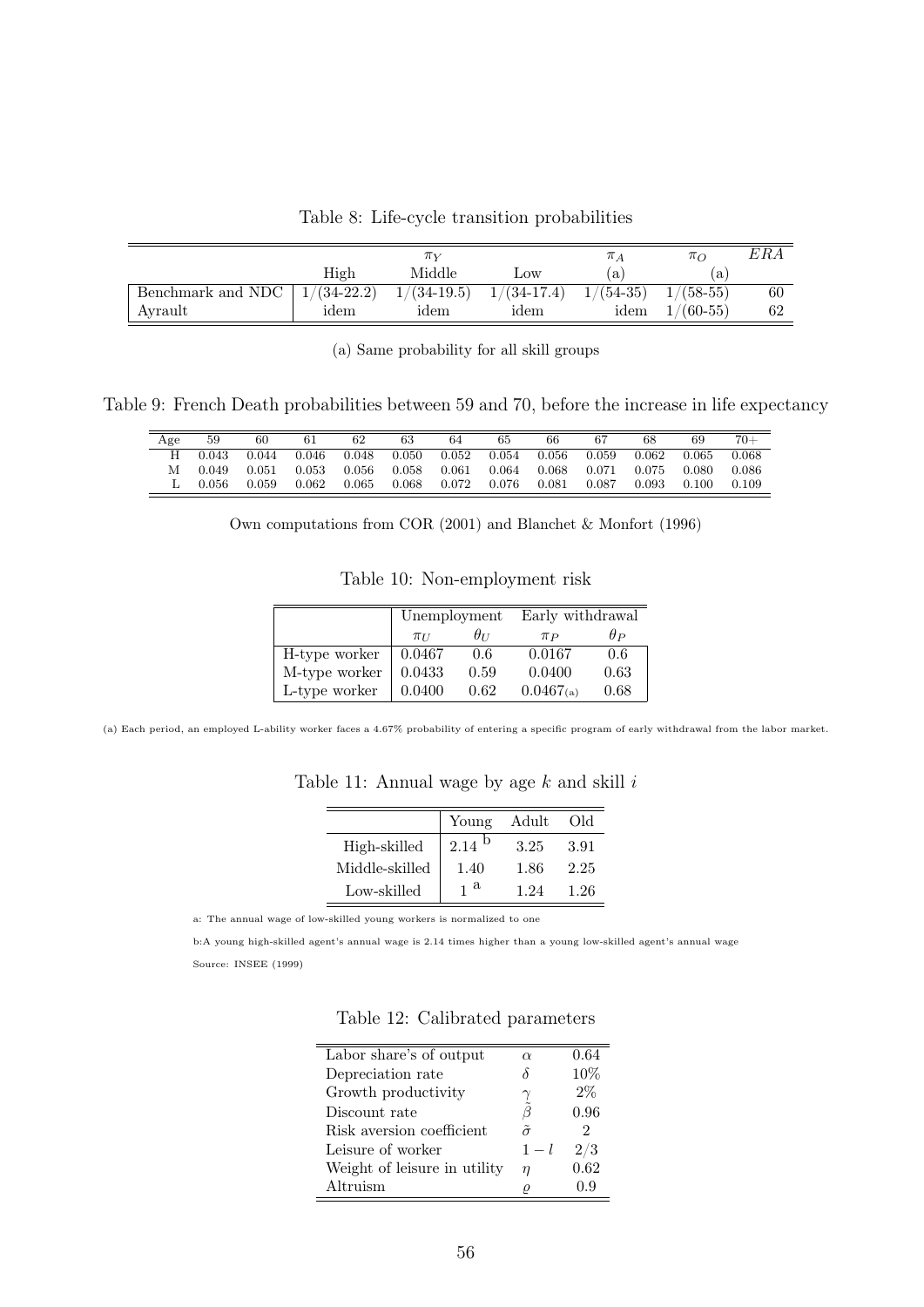# D Altruism

In this section, we report the model's predictions in an economy without altruism ( $\varrho = 0$ ). We choose to look at the steady-state under the Italian regime since it is the pension system that results in the most heterogeneous distribution of retirement age under the benchmark calibration ( $\varrho = 0.9$ ). The contrast between the economy with and without altruism will be more striking. In order to illustrate the difference in economic behavior, we compute the steady-state with non altruistic individuals, with the same interest rate and contribution rates as in the economy with altruism (as reported in Table 3, rows 1, 6-8, column E). Individuals only derive utility from their own lifetime consumption of leisure and goods.

Figure 11 reports the distribution of retirement age in an economy without altruism ( $\varrho = 0$ ). There is no heterogeneity with regards to retirement age. All agents retire at 60, regardless of skill level and labor market status prior to retirement. The replacement ratio is then 66%, which is worse than that prevailing in economy C, since H-type workers retire at 60 here rather than at 63 as in economy C.

When individuals are altruistic, older agents would like to insure their children against the risk of low labor productivity. They delay retirement in order to accumulate savings that they can bequeath to their descendant. When individuals do not care about the well-being of future generations, they have no incentive to work longer to accumulate savings. Since older individuals in this scenario do not leave bequests, they have a lower marginal propensity to save than in the benchmark economy Table 3, column B. This experiment illustrates the leading role of bequest motives in retirement decisions. Our results echoe Fuster (1999)'s stress on altruism as a key element in understanding the effects of Social Security.